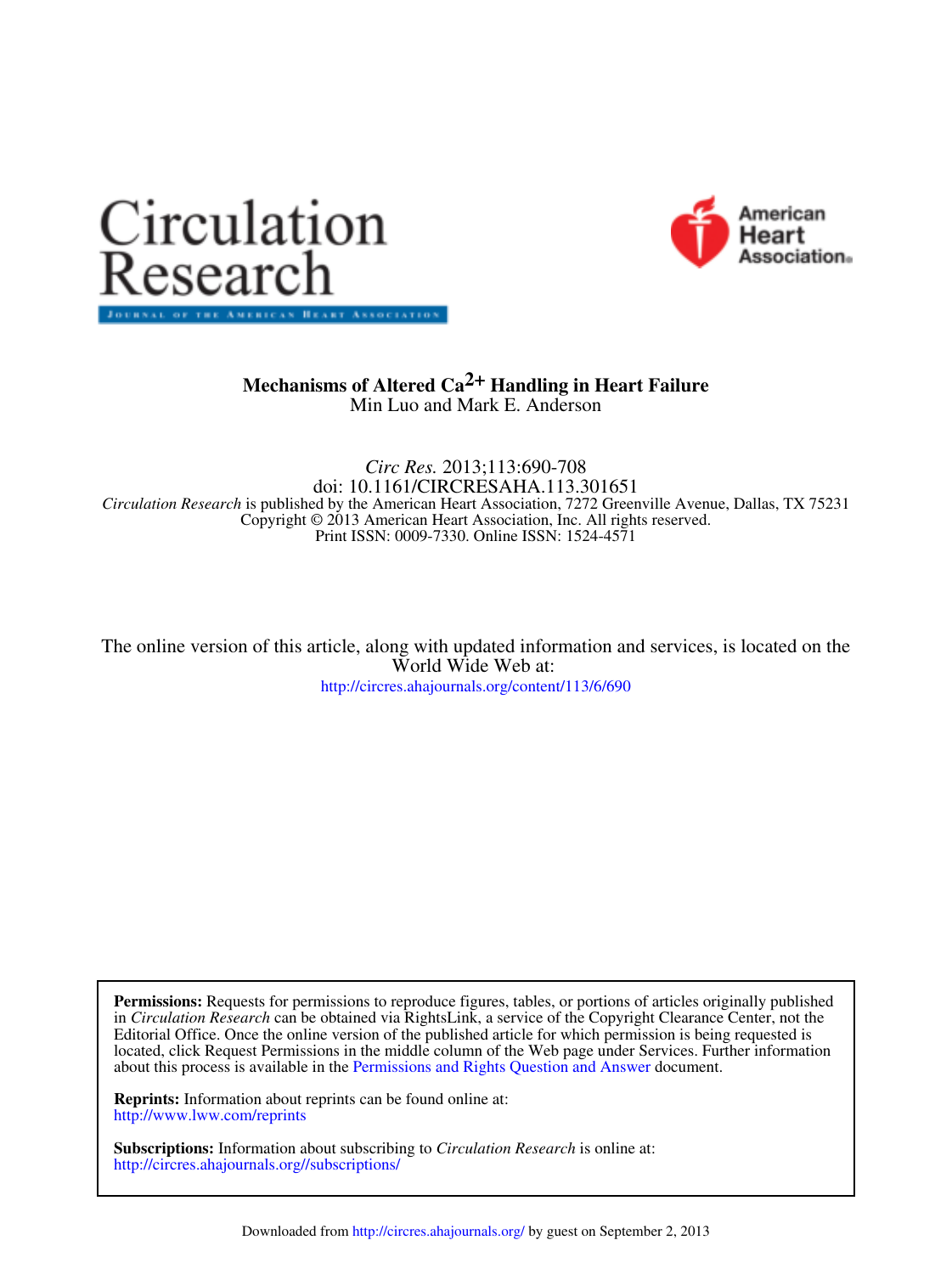#### *Circulation Research* **Compendium on Heart Failure**

Research Advances in Heart Failure: A Compendium Epidemiology of Heart Failure Genetic Cardiomyopathies Causing Heart Failure Non-Coding RNAs in Cardiac Remodeling and Heart Failure **Mechanisms of Altered Ca2+ Handling in Heart Failure** Cardiac Metabolism in Heart Failure: Implications Beyond ATP Production Integrating the Myocardial Matrix Into Heart Failure Recognition and Management Adrenergic Nervous System in Heart Failure: Pathophysiology and Therapy Emerging Paradigms in Cardiomyopathies Associated With Cancer Therapies Electromechanical Dyssynchrony and Resynchronization of the Failing Heart Molecular Changes After Left Ventricular Assist Device Support for Heart Failure Heart Failure Gene Therapy: The Path to Clinical Practice Cell Therapy for Heart Failure: A Comprehensive Overview of Experimental and Clinical Studies, Current Challenges, and Future Directions

*Eugene Braunwald, Editor*

# **Mechanisms of Altered Ca2+ Handling in Heart Failure**

Min Luo, Mark E. Anderson

*Abstract:* **Ca2+ plays a crucial role in connecting membrane excitability with contraction in myocardium. The hallmark features of heart failure are mechanical dysfunction and arrhythmias; defective intracellular Ca2+ homeostasis is a central cause of contractile dysfunction and arrhythmias in failing myocardium. Defective Ca2+ homeostasis in heart failure can result from pathological alteration in the expression and activity of an increasingly understood collection of Ca2+ homeostatic and structural proteins, ion channels, and enzymes. This review focuses on the molecular mechanisms of defective Ca2+ cycling in heart failure and considers how fundamental understanding of these pathways may translate into novel and innovative therapies. (***Circ Res***. 2013;113:690-708.)**

**Key Words:** calcium ■ CaMKII ■ excitation-contraction coupling ■ heart failure ■ mitochondria

A mong the many causes of myocardial injury that can lead<br>to congestive heart failure (CHF), myocardial infarcmong the many causes of myocardial injury that can lead tion  $(MI)$  is the most common in the developed world.<sup>1</sup> The hallmark features of heart failure include reduced contractile function manifested as blunted, slowed, dysynchronous contraction and impaired relaxation. The physiological positive force–frequency relationship and increased myocardial contractile response to increased preload are compromised in heart failure.<sup>2</sup> The failing heart attempts to compensate for injury by various mechanisms, such as myocardial hypertrophy,

increasing filling pressure, and enhanced neurohumoral signals, which together drive a feed-forward pathophysiological spiral leading to adverse ventricular remodeling and electric instability.<sup>3</sup> Each of these maladaptive events is associated with loss of myocardial Ca<sup>2+</sup> homeostasis.

## **Ca2+ Homeostasis and Mechanisms Underlying Excitation-Contraction Coupling**

Ca2+ plays a crucial role in coupling cell membrane excitation and contraction, so-called excitation-contraction coupling

*Circulation Research* **is available at http://circres.ahajournals.org DOI: 10.1161/CIRCRESAHA.113.301651**

Original received March 3, 2013; revision received April 23, 2013; accepted May 1, 2013.

From the Division of Cardiovascular Medicine, Department of Internal Medicine, Cardiovascular Research Center (M.L., M.E.A.), and Department of Molecular Physiology and Biophysics (M.E.A.), Carver College of Medicine, University of Iowa, Iowa City, IA.

<sup>© 2013</sup> American Heart Association, Inc. Correspondence to Mark E. Anderson, 285 Newton Rd, CBRB 2256, Iowa City, IA 52242. E-mail mark-e-anderson@uiowa.edu.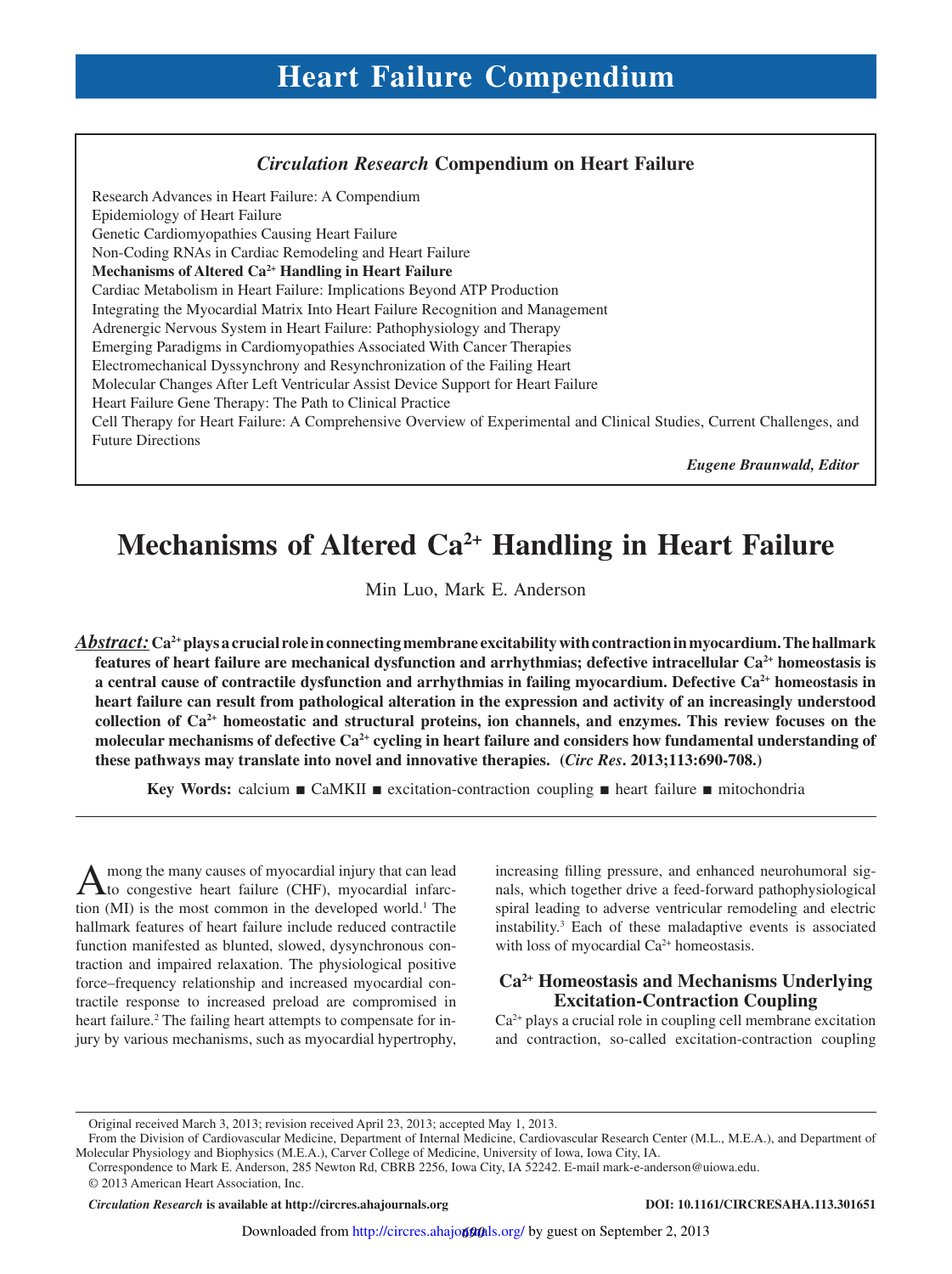| <b>Nonstandard Abbreviations and Acronyms</b> |                                                                                           |
|-----------------------------------------------|-------------------------------------------------------------------------------------------|
| AAV                                           | adeno-associated virus                                                                    |
| <b>ANT</b>                                    | adenosine nucleotide translocator                                                         |
| <b>ATP</b>                                    | adenosine triphosphate                                                                    |
| $\beta$ -AR                                   | beta-adrenergic receptor                                                                  |
| CaMKII                                        | Ca <sup>2+</sup> -dependent and calmodulin-dependent protein kinase II                    |
| CHF                                           | congestive heart failure                                                                  |
| <b>DAD</b>                                    | delayed afterdepolarization                                                               |
| DMD                                           | Duchnne muscular dystrophy                                                                |
| EAD                                           | early afterdepolariazation                                                                |
| <b>ECC</b>                                    | excitation-contraction coupling                                                           |
| <b>HRC</b>                                    | histidine-rich Ca <sup>2+</sup> binding protein                                           |
| ı,                                            | voltage-gated K current                                                                   |
| $I_{KATP}$                                    | ATP-sensitive K <sup>+</sup> current                                                      |
| $\boldsymbol{\mathsf{I}}_{\mathsf{Na}}$       | inward Na <sup>+</sup> current                                                            |
| $I_{NCX}$                                     | <b>NCX</b> current                                                                        |
| $\mathsf{I}_{\mathsf{to}}$                    | transient outward current in the heart                                                    |
| $\mathbf{K}_{\texttt{ATP}}$                   | cardiac ATP-sensitive K <sup>+</sup>                                                      |
| <b>LTCC</b>                                   | L-type calcium channel                                                                    |
| MCU                                           | mitochondrial Ca <sup>2+</sup> uniporter                                                  |
| <b>mPTP</b>                                   | mitochondrial permeability transition pore                                                |
| <b>NADH/NADPH</b>                             | nicotinamide adenine dinucleotide/nicotinamide adenine<br>dinucleotide phosphate hydrogen |
| <b>NCX</b>                                    | Na+/Ca <sup>2+</sup> exchanger                                                            |
| NFAT                                          | nuclear factor of activated T cells                                                       |
| PKA                                           | protein kinase A                                                                          |
| <b>PKC</b>                                    | protein kinase C                                                                          |
| RyR <sub>2</sub>                              | ryanodine receptor 2                                                                      |
| SERCA <sub>2a</sub>                           | sarcoplasmic-endoplasmic reticulum Ca <sup>2+</sup> ATPase                                |
| <b>SR</b>                                     | sarcoplasmic reticulum                                                                    |

(ECC) (Figure 1). Cardiac contraction depends on a transient increase in the cytosolic  $Ca^{2+}$  concentration ([Ca]<sup>2+</sup><sub>i</sub>) to activate cross-bridge formation between myofilament proteins that ultimately elicits pressure development in the cardiac chambers and provides energy for ejection of blood. Cardiomyocytes are packed with myofibrils enveloped in a network of  $Ca^{2+}$ -storing sarcoplasmic reticulum  $(SR)^4$  and mitochondria.<sup>5</sup> ECC in ventricular myocytes is built around dyads, specialized membrane ultrastructures formed by the terminal cisternae of the SR and invaginations of the cell membrane called transverse tubules. Voltage-gated ion channels, exchangers, and Na<sup>+</sup> /K<sup>+</sup> ATPase pump proteins are enriched on the transverse tubular membranes and colocalize with the intracellular ryanodine receptor  $(RyR2) Ca<sup>2+</sup>$ -release channels, which are clustered on the SR membrane. ECC is initiated when the cell membrane action potential invades the myocyte along its transverse tubules. The flow of inward current depolarizes the cell membrane and rapidly (in 1–2 ms) opens voltage-gated  $Na^+$  channels (mostly  $Na<sub>v</sub>1.5$ ) that are responsible for a large inward Na<sup>+</sup> current  $(I_{Na})$ . I<sub>Na</sub> rapidly inactivates  $(1-2 \text{ ms})$  and  $\text{Na}_{\text{v}}1.5$  channels remain inactive until the action potential is complete and the cell membrane returns to a negative resting potential (≈−90 mV). The inward I Na depolarizes the cell membrane, reaching a cell membrane potential that is permissive for opening voltage-gated  $Ca^{2+}$ 

channels (mostly  $Ca<sub>v</sub>1.2$  in ventricular myocardium). Inward  $Ca^{2+}$  current  $(I_{C_2})$  triggers opening of RyR2 channels by a  $Ca<sup>2+</sup>$ -induced  $Ca<sup>2+</sup>$  release process,<sup>6</sup> resulting in coordinated release of SR  $Ca<sup>2+</sup>$  that contributes the major portion of myofilament-activating Ca<sup>2+</sup>. The  $I_{C_2}$  contributes to the long action potential plateau (200–400 ms) characteristic of ventricular myocytes in humans.<sup>7</sup> The Ca<sup>2+</sup> released from the SR diffuses over a short distance to engage the adjacent myofibrils, binding to troponin C of the troponin–tropomyosin complex on the actin filaments in sarcomeres, which moves tropomyosin away from the binding sites, facilitating formation of crossbridges between actin and myosin to enable myocardial contraction.  $I_{C_a}$  inactivates by voltage-dependent and  $[Ca]^{2+}$ <sub>i</sub>dependent mechanisms<sup>8</sup> at the same time that voltage-gated K<sup>+</sup> channels open to allow an outward current that orchestrates action potential repolarization, establishing conditions required for relaxation.

Cardiac relaxation depends on a decrease in  $[Ca]^{2+}$ <sub>I</sub> that is permissive for unbinding of myofilament cross-bridges. Sequestration of cytoplasmic Ca<sup>2+</sup> occurs mainly through active  $Ca^{2+}$  uptake by the SR, through the sarcoplasmicendoplasmic reticulum  $Ca^{2+}$  ATPase (SERCA2a),<sup>9</sup> and to a lesser extent by extrusion to the extracellular space by the Na<sup>+</sup>/Ca<sup>2+</sup> exchanger (NCX),<sup>10</sup> the sarcolemmal Ca<sup>2+</sup> ATPase,<sup>11</sup> and mitochondria.<sup>12</sup> The binding of  $Ca^{2+}$  rapidly activates NCX, which facilitates  $Ca^{2+}$  efflux into the extracellular milieu using the energy from the cell membrane Na<sup>+</sup> gradient established by the Na<sup>+</sup>/K<sup>+</sup> ATPase. NCX generates a current because it exchanges  $3 \text{ Na}^+$  for  $1 \text{ Ca}^{2+}$ , a net positive charge. Depending on the electrochemical gradient, NCX current may be inward (forward mode), extruding cytoplasmic  $Ca^{2+}$ to the extracellular space, or outward (reverse mode), importing extracellular  $Ca^{2+}$  to the cytoplasm. Thus,  $Ca^{2+}$  cycling between the extracellular space, cytosol, and SR allows rapid contraction and relaxation of the heart.

## **Defective ECC and Alterations of Ca2+ - Handling Proteins in Heart Failure**

Consistently, cardiomyocytes from the failing heart show defective ECC characterized by decreased  $[Ca]^{2+}$ <sub>i</sub> transients, enhanced diastolic SR Ca<sup>2+</sup> "leak," and diminished SR Ca<sup>2+</sup> sequestration, events that contribute to impaired contractility and relaxation.13 These abnormalities are attributable to alterations of a collection of key Ca2+-handling proteins.

## **Impaired SR Ca2+ Release Contributes to Systolic Heart Failure**

## *Ca<sup>V</sup> 1.2/Na<sup>V</sup> 1.5*

Voltage-dependent opening of L-type calcium channels (LTCCs) enables cellular  $Ca^{2+}$  entry that triggers  $Ca^{2+}$ -induced  $Ca<sup>2+</sup>$  release from the SR by promoting RyR2 opening, leading to myofilament cross-bridge formation and mechanical force development. The cardiac action potential plateau in ventricular myocytes is optimized for grading  $Ca<sub>v</sub>1.2$  openings to initiate Ca2+-induced Ca2+ release and ECC. Similar to all known voltage-gated ion channels,  $Ca<sub>v</sub>1.2$  consists of a pore-forming  $\alpha$ -subunit, auxiliary subunits, and connections to various cytoskeletal proteins.14,15 Protein kinase A (PKA), protein kinase C (PKC), and the multifunctional  $Ca<sup>2+</sup>$ -dependent and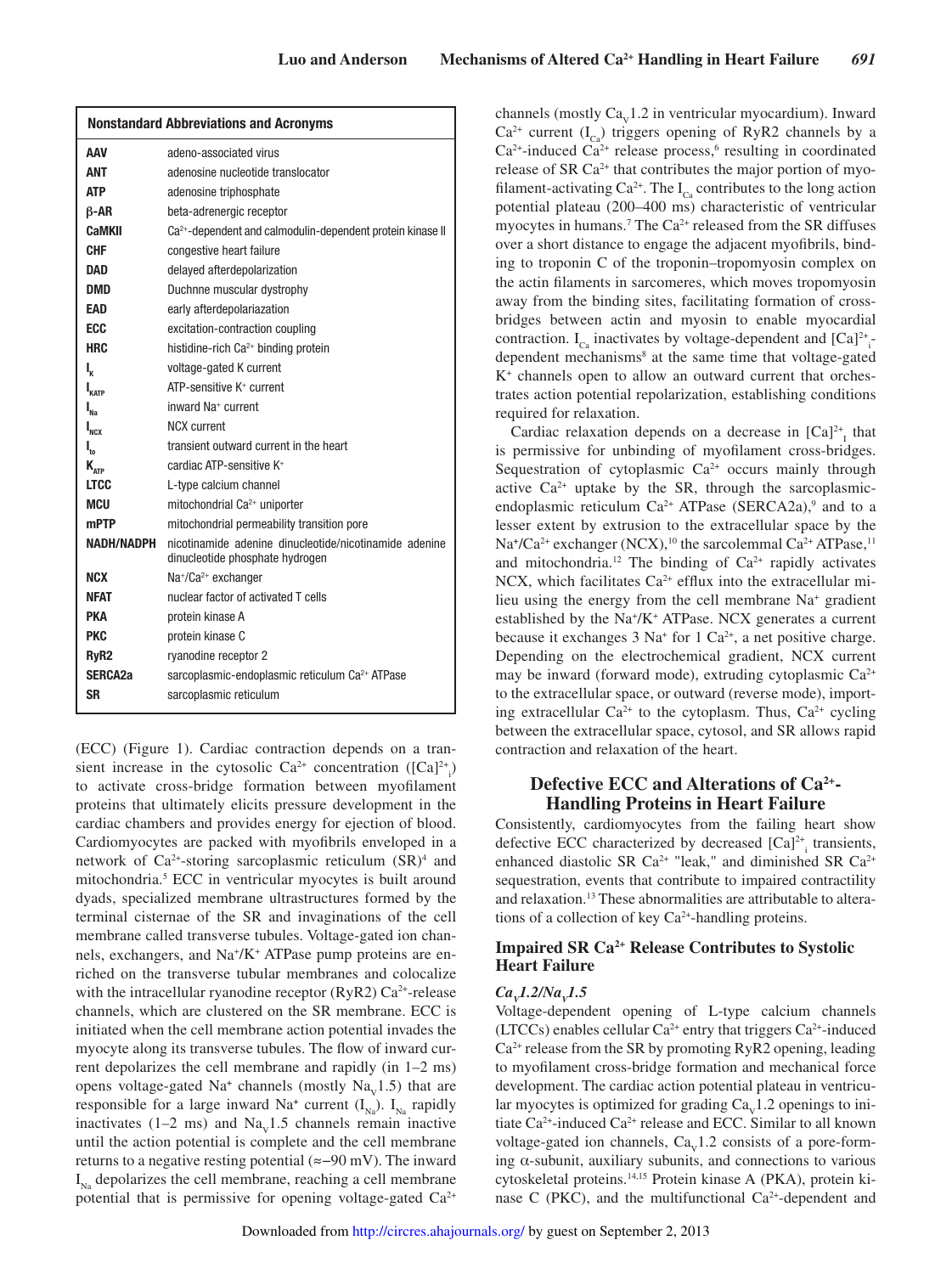

Figure 1. Ca<sup>2+</sup> homeostasis and excitation-contraction coupling (ECC). The ECC process is initiated when an action potential (AP) excites the myocyte cell membrane (sarcolemma) along its transverse tubules. This depolarization rapidly opens voltage-gated Na+ channels (mostly Na<sub>v</sub>1.5) that further depolarize the cell membrane, allowing opening of voltage-gated Ca<sup>2+</sup> channels (mostly Ca<sub>v</sub>1.2). Inward Ca<sup>2+</sup> current triggers opening of ryanodine receptor 2 (RyR2) channels by a Ca<sup>2+</sup>-induced Ca<sup>2+</sup> release process, resulting in coordinated release of sarcoplasmic reticulum (SR) Ca<sup>2+</sup> that contributes the major portion of the myofilament-activating increase in [Ca] $^{2+}$ . The Ca $^{2+}$  released from the SR binds to troponin C of the troponin–tropomyosin complex on the actin filaments in sarcomeres, facilitating formation of cross-bridges between actin and myosin and myocardial contraction. Voltage-gated K<sup>+</sup> channels open to allow an outward current that favors AP repolarization, establishing conditions required for relaxation. Relaxation occurs when Ca<sup>2+</sup> is taken back up into the SR through the action of the SR Ca<sup>2+</sup> adenosine triphosphatase SERCA2a and is extruded from the cell by the sarcolemmal Na<sup>+</sup> and Ca<sup>2+</sup> exchanger (NCX). SERCA2a is constrained by phospholamban (PLN) under resting conditions.

calmodulin-dependent protein kinase II (CaMKII) are serinethreonine kinases that catalyze ATP-dependent phosphorylation of  $Ca<sub>v</sub>1.2$  proteins<sup>15,16</sup> (Figure 2). CaMKII<sup>16</sup> and PKA<sup>17</sup> increase the frequency of prolonged  $\text{Ca}_{\text{v}}1.2$  openings, whereas the functional significance of PKC actions at  $Ca<sub>v</sub>1.2$  are less clear.<sup>15</sup> These prolonged and frequent  $Ca<sub>v</sub>1.2$  channel openings are attributable to mode 2  $Ca<sub>v</sub>1.2$  gating, a biophysical response shared with β-adrenergic receptor (β-AR) agonists, CaMKII, and the dihydropyridine agonist BayK 8644.16–18 Phosphorylation by CaMKII or by PKA, the principal kinase activated by β-AR agonists, collaborates with cell membrane potential to enhance the probability of  $Ca<sub>v</sub>1.2$  opening. Mode 2 gating appears to underlie  $I_{C<sub>a</sub>}$  facilitation, a dynamic pattern of increasing peak  $I_{C_3}$  and slowed  $I_{C_3}$  inactivation.<sup>19</sup> Mode 2 gating and  $I_{C_2}$  facilitation are proarrhythmic, in part, by favoring early afterdepolariazations (EADs).<sup>16,20,21</sup>

Elevated [Na<sup>+</sup>]<sub>i</sub> and altered NA<sup>+</sup> channel properties is present in failing myocardium from humans.<sup>22–25</sup> Changes in [Na<sup>+</sup>]<sub>i</sub> may have a large impact on  $[Ca]^{2+}$ i homeostasis.<sup>26</sup> Small increases in  $[Na^+]$ <sub>i</sub> may increase  $Ca^{2+}$  influx via reverse-mode NCX during systole and limit Ca<sup>2+</sup> extrusion via forwardmode NCX during diastole, leading to increased subsarcolemmal  $[Ca]^{2+}$ <sup>27,28</sup> Therefore, increased  $[Na^{+}]$ <sub>I</sub> levels lead to Ca2+ overload, contributing to arrhythmias and impaired diastolic function.<sup>22</sup> The major pathway for Na<sup>+</sup> influx in cardiomyocytes is through voltage-gated Na<sup>+</sup> channels, primarily  $Na<sub>v</sub>1.5$ , which open and close rapidly (1–10 ms) to trigger the upstroke of action potential depolarization in working myocardium. CaMKII associates with and phosphorylates the Na<sub>v</sub>1.5  $\alpha$ -subunit at a "hot spot" in the cytoplasmic I–II linker domain, an event that promotes a noninactivating, long-lasting component of  $I_{N_a}$  ( $I_{N_a}$ ) and arrhythmia-triggering EADs and delayed afterdepolarizations (DADs).29,30 CaMKII inhibition reverses the increase of  $I_{\text{NaL}}$  in heart failure,<sup>31</sup> suggesting that  $Na<sub>v</sub>1.5$  is an important target for the antiarrhythmic effect of CaMKII inhibition.<sup>32</sup>  $[Na^+]$ <sub>i</sub> is also maintained by the Na<sup>+</sup>/K<sup>+</sup> ATPase pump. It was reported that in failing human hearts, the tissue concentration of the Na<sup>+</sup>/K<sup>+</sup> ATPase pumps are reduced.<sup>33</sup> Whether the functional capacity of the Na<sup>+</sup>/K<sup>+</sup> ATPase pump in heart failure is altered remains inconclusive because some studies show unaltered maximum transport rate and affinity for  $Na^+$  in a rabbit heart failure model,<sup>34</sup> whereas the Na<sup>+</sup> /K<sup>+</sup> ATPase pump was reduced in a rat heart failure model.<sup>35</sup>

## *Reduced SR Ca2+ Release and Increased RyR2 Opening Probability*

RyR, the largest ion channel protein (560 kDa), exists as a homotetramer ( $\approx$ 2.2 MDa). The predominant isoform expressed in cardiac muscle is RyR2.<sup>36</sup> RyR2 works as a multiprotein  $Ca<sup>2+</sup>$ -release unit in which the RyR2  $Ca<sup>2+</sup>$  channel is composed of 4 membrane-spanning subunits $37$  coupled to various regulatory proteins. Calsequestrin, triadin 1, and junctin bind to RyR2 at the luminal SR membrane face, where they transmit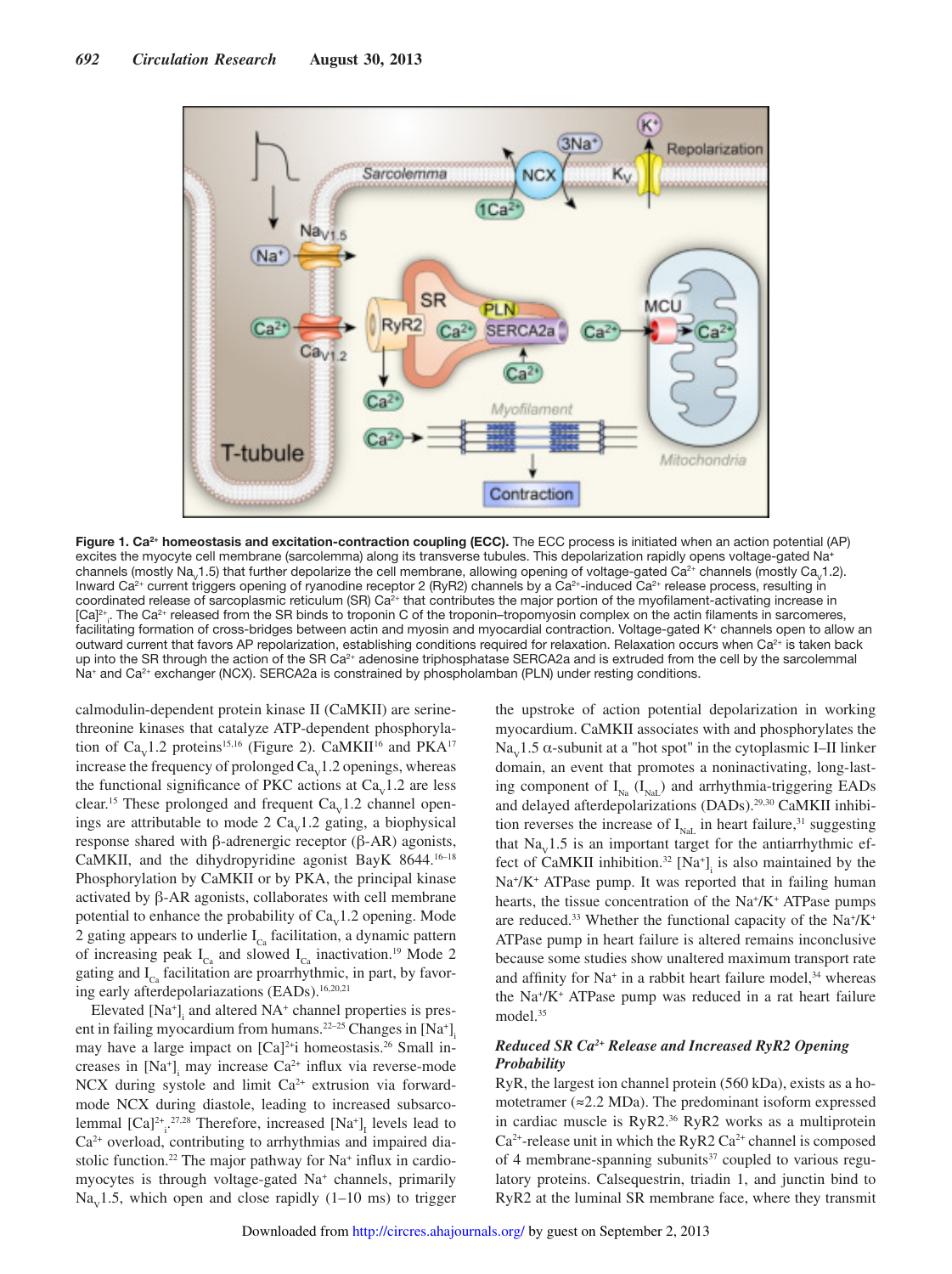

**Figure 2. Regulation of [Ca]<sup>2+</sup>, homeostasis by Ca<sup>2+</sup>-binding proteins and kinases. Regulation of Ca<sup>2+</sup> homeostasis involves a** multitude of Ca<sup>2+</sup>-binding proteins and enzymes, including Ca<sup>2+</sup>-dependent and calmodulin-dependent protein kinase II (CaMKII), protein kinase C (PKC), protein kinase A (PKA), and S100A1. CaMKII catalyzes phosphorylation of voltage-gated Ca<sup>2+</sup> channels (mostly Ca<sub>v</sub>1.2 in ventricle) to increase Ca<sup>2+</sup> entry, catalyzes ryanodine receptor (RyR2) phosphorylation to increase Ca<sup>2+</sup> release, catalyzes phosphorylation of voltage-gated Na+ channels (mostly Na<sub>V</sub>1.5 in ventricle) to increase subsarcolemmal [Na+]<sub>1</sub>, which decreases the driving force for Ca<sup>2+</sup> i extrusion by the Na<sup>+</sup> /Ca2+ exchanger (NCX), and catalyzes PLN phosphorylation to reduce the inhibitory activity of PLN on SERCA2a. In general, the increased phosphorylation of these proteins by CaMKII increases  $Ca<sup>2+</sup>$  influx and storage by the sarcoplasmic reticulum (SR), which leads to increased systolic [Ca]<sup>2+</sup>, and increased rate and magnitude of force (pressure) generation and improved lusitropy. i PKA is activated by β-AR agonists and catalyzes phosphorylation of the same Ca2+ regulatory proteins modified by CaMKII, but at different amino acids. Classical PKC isoforms are activated downstream to a variety of G-protein-coupled receptors and are activated by increased [Ca]<sup>2+</sup>, leading to decreased activity of SERCA2 by phosphorylating inhibitor 1 (I-1), resulting in PLN dephosphorylation, reducing SR Ca<sup>2+</sup> load and Ca<sup>2+</sup> release, causing reduced contractility. S100A1 interacts with the SERCA2a/PLN complex in a Ca<sup>2+</sup>dependent manner to augment SR Ca<sup>2+</sup> uptake and increase SR Ca<sup>2+</sup> content. S100A1 also directly regulates RyR2 function, stimulates ATP synthase activity, and promotes the adenosine nucleotide translocator (ANT) function to increase ATP synthesis and mitochondrial ATP efflux in cardiomyocytes.

information about SR Ca<sup>2+</sup> content to RyR2.<sup>38</sup> It is known that congenital mutations in RyR2, calsequestrin, and triadin can cause increased SR Ca<sup>2+</sup> leak, disorganized diastolic Ca<sup>2+</sup> release, arrhythmias, and sudden death.<sup>39,40</sup>

Under physiological conditions, RyR2 opening probability is increased by the cytoplasmic  $Ca^{2+}$  trigger from  $I_{Ca}^{41}$  RyR2 activity is also regulated by multiple factors, including PKA, CaMKII, protein phosphatases 1 and 2A, calmodulin, and FKBP12.6, which are associated with the cytoplasmic face of RyR2. Marks et al<sup>42</sup> demonstrated that PKA phosphorylates RyR2, which enables the "fight-or-flight" response by increasing RyR2 opening probability and  $[Ca]^{2+}$ <sup>43</sup> They also showed that hyperphosphorylation of RyR2 by PKA (at serine 2808) caused an FKBP12.6–RyR2 dissociation and increased RyR2 opening probability and SR  $Ca<sup>2+</sup>$  leak in human<sup>42,44</sup> and animal models of CHF. $45-48$  In addition, their results also suggest that improved cardiac function by β-AR antagonist drugs in the failing human heart is associated with restoration of FKBP12.6 levels and repair of RyR2 channel leak.<sup>44</sup> However, other groups reported conflicting results that phosphorylation at a single site including serine  $2809$  does not alter RyR2 function<sup>49</sup> and that phosphorylation at the S2808 site does not mediate β-AR agonist-induced

cardiac response<sup>50,51</sup> or dysfunction after MI.<sup>52</sup> These highly controversial results<sup>53</sup> indicate that alternative mechanisms also may be important for RyR2 dysfunction in heart failure.

CaMKII is activated by β-AR agonist stimulation<sup>54</sup> and increased reactive oxygen species  $(ROS)$ <sup>55</sup> and can phosphorylate RyR2 at least 2 sites, serine 2809 and serine 2814  $(S2814)$ ,<sup>56,57</sup> although the 2814 site appears to be preferred.<sup>57</sup> CaMKII-dependent RyR2 phosphorylation increases diastolic SR Ca2+ release.<sup>58</sup> Mice genetically lacking S2814A have an impaired force–frequency relationship<sup>59</sup> and are resistant to MI-induced heart failure and arrhythmias.<sup>60,61</sup> It also was shown that oxidative stress generated in the failing heart could directly alter RyR2 function by posttranslational modification, causing its increased sensitivity to activation by luminal Ca2+ . <sup>62</sup> A growing body of evidence suggests that reduced  $Ca<sup>2+</sup>$  release in failing cardiomyocytes is a result of increased and improperly regulated activity of multiple  $Ca^{2+}$ -handling proteins, including  $Ca<sub>v</sub>1.2$ ,  $Na<sub>v</sub>1.5$ , and RyR2, all of which appear to be targets of CaMKII.

## **Impaired Ca2+ Sequestration During Diastole**

To achieve relaxation, cytosolic  $Ca^{2+}$  must be sequestered, mainly to the SR by SERCA2a.<sup>9</sup> Diastolic  $[Ca]^{2+}$ <sub>i</sub> is increased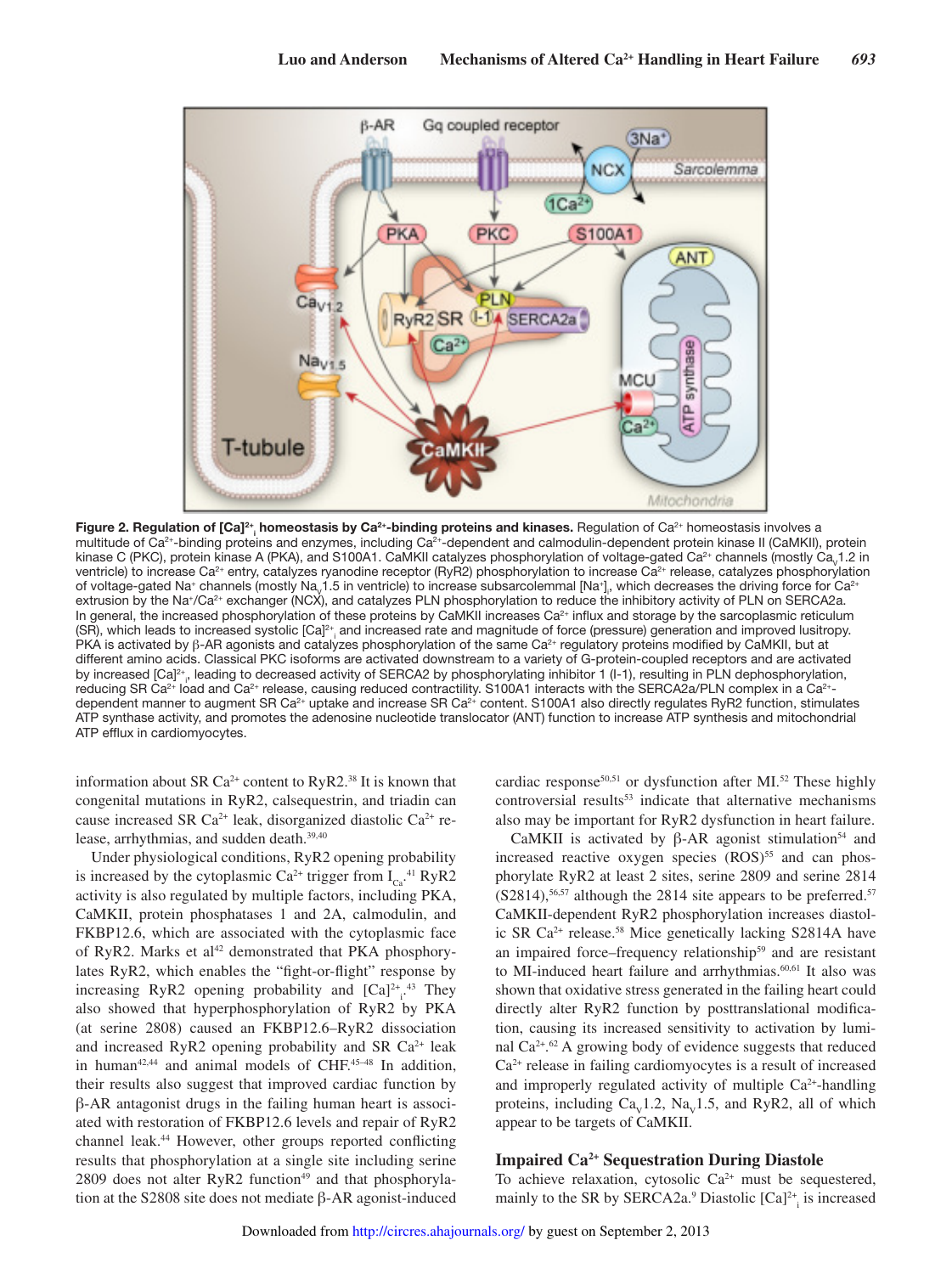in human heart failure, a condition that is likely related, at least in part, to defects in cytosolic  $Ca^{2+}$  removal.<sup>63</sup> Taken together with loss of physiological SR Ca<sup>2+</sup> release, elevated diastolic  $[Ca]^{2+}$ <sub>i</sub> results in reduced contractile force, impaired relaxation, and abnormal force–frequency relationship in human heart failure. The sarcomere is the primary functional unit of cardiac muscle that is responsible for contraction and force generation. Failing myocardium is marked by spontaneous diastolic SR  $Ca^{2+}$  release, leading to spontaneous and highly variable diastolic sarcomere contractions, which significantly reduces contractile force<sup>64,65</sup> and contributes to the loss of inotropic effects in CHF.<sup>65</sup>

SR Ca<sup>2+</sup> uptake is impaired in the failing human heart,  $66,67$  an outcome that is attributable to several mechanisms. First, there is reduced expression and activity of SERCA2a in the failing human heart.68,69 However, in some human failing hearts, SERCA2a expression or activity is normal.<sup>70,71</sup> Overexpression of SERCA2a can restore the  $Ca^{2+}$  handling and the contractile function in animal models<sup>72</sup> and in human heart failure,<sup>73,74</sup> suggesting that repairing SERCA2a expression may be a viable therapy for CHF. Defects in SR  $Ca<sup>2+</sup>$  release may be attributable to loss of normal "gain" of ECC, a condition in which a given  $I_{C_2}$  trigger elicits a lesser amount of SR Ca<sup>2+</sup> release.75 Comparisons of ECC gain require experimental conditions that control for SR Ca<sup>2+</sup> content. Nevertheless, failing human cardiomyocytes may have preserved fractional SR Ca release<sup>13</sup> despite reduced SR Ca<sup>2+</sup> pump activity, SR Ca<sup>2+</sup> content, and systolic  $[Ca]^{2+}$  transients, suggesting that defects in ECC gain are not an obligate aspect of failing myocardiocytes.

Second, reduced SR  $Ca^{2+}$  uptake could be attributable to increased inhibitory activity of PLN.76,77 PLN inhibits SERCA2a in its dephosphorylated form, whereas in its phosphorylated form (by PKA at serine-16 and CaMKII at threonine-17)<sup>78</sup> PLN assembles into a pentamer that lacks SERCA2a inhibitory activity.

Multiple studies suggest that phosphorylation of PLN is decreased in the failing human heart, accounting for increased inhibition of SERCA2a.77,79 For example, phosphorylation of PLN at threonine 17 is decreased in ventricular myocardium because of increased dephosphorylation by protein phosphatase 2B, also called calcineurin, despite increased activity of CaMKII in failing myocardium.<sup>80</sup> PLN phosphorylation at serine 16 is decreased because of increased activity of type 1 protein phosphatase in the failing human heart.<sup>77</sup> Several mutations in the human PLN gene (such as R9L, R9H, and  $L39$ stop)<sup>81</sup> have been identified that provide important insights into PLN regulation of SERCA2a. Two mutations (R9C and R14del) result in enhanced inhibition of SERCA2 by PLN, partly because of decreased PKA-mediated phosphorylation.82,83 The phenotypes of R9C or R14del carriers include dilated cardiomyopathy and premature death.<sup>82,83</sup>

Another human mutation causing loss of function of PLN (Leu39stop) and uninhibited SERCA2a activity also results in dilated cardiomyopathy and premature death.<sup>84</sup> Genetic manipulation of PLN in mouse models yielded similar and contrasting results compared with human mutations. PLN knockout mice showed enhanced cardiac contractile function with increased affinity of SERCA2a for  $Ca<sup>2+</sup>$ , consistent with the concept that PLN downregulates myocardial contractility by suppressing SERCA activity.<sup>85</sup> PLN knockout prevented heart failure in a mouse model of dilated cardiomyopathy caused by deficiency of the muscle-specific LIM protein.<sup>86,87</sup> Gene therapy with antisense against PLN improved contractile and diastolic function in isolated failing human cardiomyocytes.<sup>88</sup> However, PLN knockout in mice with severe cardiomyopathy attributable to transgenic overexpression of CaMKII improved SR Ca<sup>2+</sup> content and myocardial contraction, but nevertheless increased mortality, mitochondrial  $Ca<sup>2+</sup>$ , and myocardial cell death.<sup>89</sup> Taken together, these studies of mice and humans suggest that SERCA2a/PLN activity needs to be maintained within certain boundaries to support physiological function and prevent cardiomyopathy.

Another emerging regulator of SERCA activity is the Histidine-rich Ca<sup>2+</sup>-binding protein (HRC), a low-affinity and high-capacity  $Ca^{2+}$ -binding protein located in the SR lumen.<sup>90</sup> HRC also affects RyR function through its binding to triadin, and it was suggested that HRC may mediate a cross-talk between SR  $Ca<sup>2+</sup>$  uptake and release. A human HRC variant (S96A) with substitution of Ala in position 96 is associated with life-threatening ventricular arrhythmias in dilated cardiomyopathy patients, accompanied by a reduced  $[Ca]^{2+}$ <sub>i</sub> transient and a prolonged decay time.<sup>91</sup> Transgenic overexpression of HRC in the heart decreases SR  $Ca<sup>2+</sup>$  uptake rates, suggesting that HRC inhibits SERCA2a and intracellular  $Ca<sup>2+</sup>$  cycling and promotes progression to heart failure.92 These studies suggest an important role of HRC in maintaining  $Ca^{2+}$  homeostasis in the SR.

The relative contribution of NCX to cytoplasmic  $Ca^{2+}$  sequestration is increased in failing myocardium, probably because of the decreased SR  $Ca^{2+}$  uptake.<sup>93</sup> Expression of NCX in human CHF has been reported to increase<sup>10</sup> or to be unchanged.<sup>94</sup> Because subsarcolemmal  $[Na^+]$  is increased in failing ventricular myocytes, NCX current  $(I<sub>NCX</sub>)$  shifts from inward to outward,<sup>95</sup> which contributes to prolonged cytoplasmic  $[Ca]^{2+}$ <sub>i</sub> transients,  $Ca^{2+}$  overload, and diastolic dysfunction.<sup>22,95,96</sup> Thus, enhanced  $I_{NCX}$  may be adaptive to defects in SERCA2a/PLN in CHF while also contributing to subsarcolemmal  $[Na^+]$ <sub>i</sub> and  $[Ca]^{2+}$ <sub>i</sub> overload in CHF.

## **Adenosine Triphosphate, Mitochondrial Ca2+ Uptake, and Retention**

Adenosine triphosphate (ATP) is the predominant form of readily available energy in myocardium.<sup>97</sup> The  $Ca^{2+}$  concentration gradient between the extracellular and intracellular environments is massive, with approximately 10 000-fold higher extracellular than bulk cytoplasmic  $(\approx 100 \text{ nmol/L})^{\text{98}}$  [Ca]<sup>2+</sup><sub>i</sub>. Maintaining Ca<sup>2+</sup> homeostasis constitutes a major ATP cost for cardiomyocytes. SERCA2a and the Na<sup>+</sup>-K<sup>+</sup> ATPase are among the largest energy-consuming proteins.<sup>99</sup> A proper equilibrium between Ca<sup>2+</sup> cycling and ATP production must be maintained to ensure proper intracellular  $Ca^{2+}$  handling and a physiological range of myocardial performance.100,101 Mathematical modeling102,103 and experiments in excised myocardial cell membrane patches using the ATP-sensitive  $K^+$  current  $(I_{KATP})$ as a readout for subsarcolemmal ATP102,103 support a view that ATP availability can be rate-limiting under stress conditions because of high local ATP consumption and compartmentalization. Thus, it is plausible that subcellular domains of ATP deficiency contribute to myocardial dysfunction in CHF.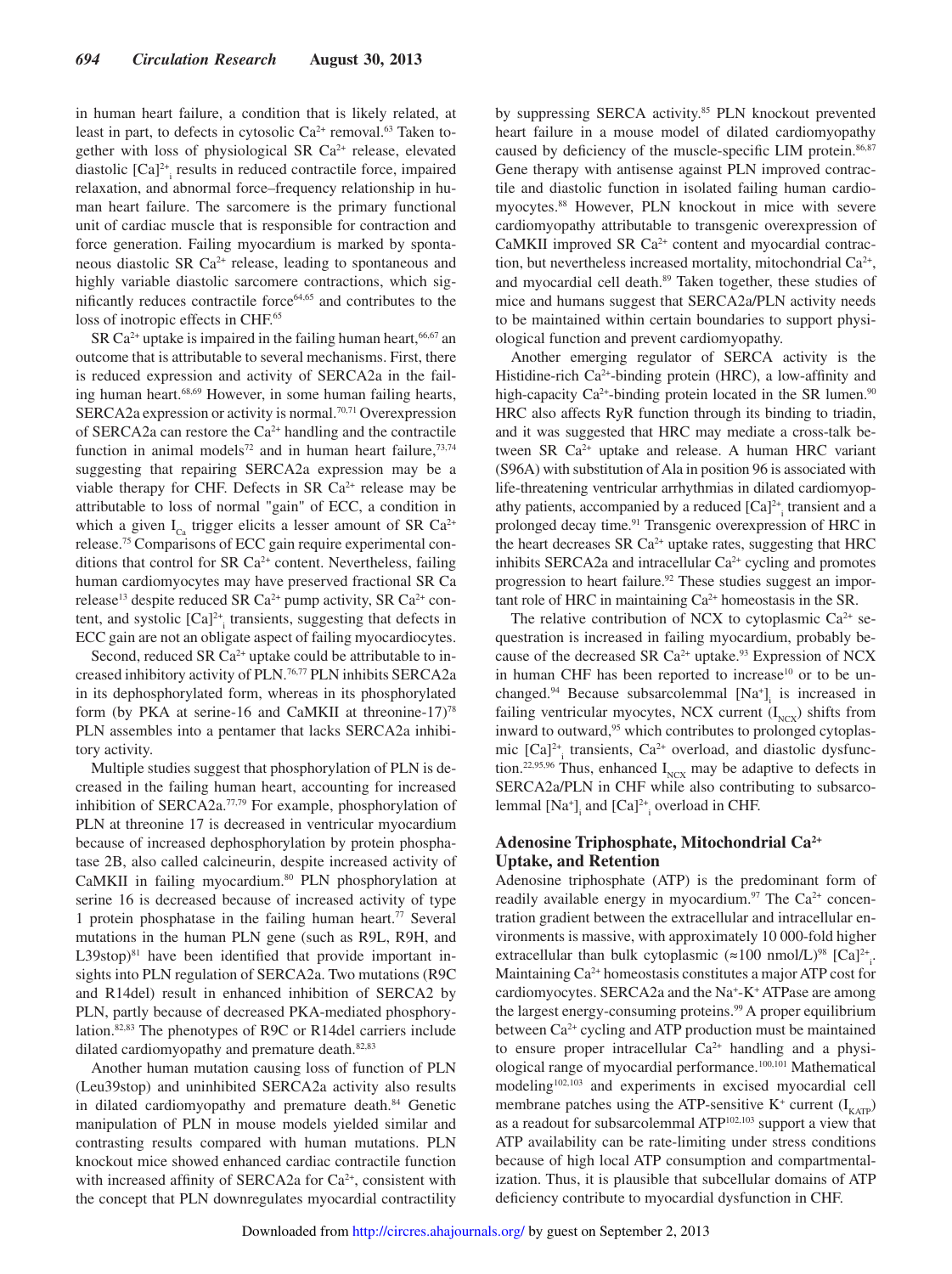CHF is associated with abnormal energy metabolism, including decreased energy production and impaired energy utilization,<sup>104–106</sup> which appear to adversely affect  $[Ca]^{2+}$ <sub>i</sub> homeostasis.100,106 Reduced ATP/ADP ratio, attributable to mitochondrial dysfunction, caused impaired function of SERCA2a in animal models of CHF.<sup>107</sup> However,  $Ca^{2+}$  transport regulates ATP production in mitochondria.<sup>108,109</sup> Some validated clinical therapies for CHF improve myocardial energetics and normalize  $[Ca]^{2+}$ <sub>i</sub> homeostasis. For example, β-AR antagonists were designed by Sir James Black, in part, to reduce myocardial  $O<sub>2</sub>$  consumption with a goal of preventing MI.<sup>110</sup> β-Blockers, which decrease energy consumption, have been shown to normalize the contractile function and  $Ca<sup>2+</sup>$  handling in failing human hearts.<sup>111,112</sup> Left ventricular assist devices, which decrease the workload of the heart, improve  $Ca^{2+}$  handling in CHF patients.<sup>14,113</sup> Restoration of mitochondrial Ca<sup>2+</sup> homeostasis by unloading mitochondrial Ca<sup>2+</sup> restored cardiac energetics, including ATP synthesis.<sup>114</sup> Thus, CHF appears to be a condition that arises, at least in part, by interrelated defects in  $[Ca]^{2+}$  homeostasis and metabolism, and successful CHF therapies often restore physiological  $[Ca]^{2+}$ <sub>i</sub> homeostasis and metabolism.

## **Mitochondrial Ca2+ Regulates Cell Metabolism and Cell Death**

Mitochondria comprise approximately 20% to  $30\%$ <sup>115</sup> of cardiac mass, where they are essential for providing ATP to meet the heightened energy demand for cardiac function.  $Ca^{2+}$  appears to be a critical second messenger for communicating cellular energy demands to mitochondria for the purpose of matching ATP production by oxidative phosphorylation with metabolic requirements.<sup>109</sup> Oxidative phosphorylation is a  $Ca<sup>2+</sup>$ -regulated process because  $Ca<sup>2+</sup>$  increases the activity of key tricarboxylic acid dehydrogenases involved in producing reducing equivalents (NADH/NADPH) for electron transport.<sup>116</sup> Metabolic regulation by mitochondrial  $Ca^{2+}$  uptake, however, is not limited to the effects on dehydrogenases. The aspartate/glutamate exchangers located at the inner mitochondrial membrane have  $Ca^{2+}$ -binding domains, which support increased ATP production in response to local and temporal  $Ca<sup>2+</sup>$  signals.<sup>117,118</sup> Furthermore, the close physical association between mitochondria, SR, and plasma membrane  $Ca^{2+}$  channels ensures prompt Ca2+ transfer to the mitochondrial matrix, which stimulates oxidative phosphorylation in response to activation of ATP-consuming processes in the cytosol.<sup>119,120</sup>

Compared with the SR, mitochondria have a lower affinity but a higher capacity for taking-up  $Ca<sup>2+</sup>$ . Mitochondria may constitute an important buffer for cytoplasmic  $Ca^{2+19,121}$ but excessive accumulation of mitochondrial  $Ca<sup>2+</sup>$  causes mitochondrial damage and myocardial death<sup>122</sup> (Figure 3). Excessive mitochondrial  $[Ca]^{2+}$  ( $[Ca]^{2+}$ <sub>m</sub>) and ROS<sup>123</sup> trigger mitochondrial permeability transition pore (mPTP) opening and subsequent dissipation of inner mitochondrial membrane potential  $(\Delta \psi m)$  and release of apoptotic mediators such as cytochrome  $C<sub>1</sub><sup>124</sup>$  leading to cell death.<sup>125,126</sup> The mPTP appears to be an important but incompletely understood target for CaMKII.<sup>127</sup> Our group recently reported that cardiomyocytes from mice with transgenic expression of a mitochondrial-targeted CaMKII inhibitory protein<sup>128</sup> were able to sustain higher mitochondrial Ca<sup>2+</sup> entry before mPTP opening and were resistant to programmed cell death from ischemia/reperfusion-related, catecholamine-related, and MI-related injury, suggesting that CaMKII promotes mPTP opening and myocardial death $129$ (Figure 3).

Mitochondria are considered a key source for pathological increases in ROS, mainly as a result of electron transport chain uncoupling at the level of complexes I and  $III$ .<sup>123,130</sup> Oxidative stress could damage mitochondrial DNA and proteins by forming oxidative adducts, leading to mitochondrial dysfunction, impairing myocardial energetics in heart failure. However, in heart failure, impaired mitochondrial bioenergetic function with decreased electron transport systems could cause increased oxidative stress.<sup>131,132</sup> Thus, mitochondrial dysfunction and ROS are tightly linked elements of an interdependent feed-forward circuit that promotes the pathogenesis of heart failure.

#### *Mitochondrial Ca2+ Uniporter*

The mitochondrial  $Ca^{2+}$  uniporter (MCU) is a  $Ca^{2+}$ -selective channel residing in the inner mitochondrial membrane and the major mitochondrial Ca<sup>2+</sup> entry pathway.<sup>133-135</sup> MCU can be located in close proximity to the SR<sup>136</sup> and thus is exposed to high  $[Ca]^{2+}$  (≈20–50 µmol/L).<sup>137</sup> Although the existence of the MCU was established more than 50 years ago,<sup>138</sup> it was not until recently that the molecular identity of MCU was discovered. MCU consists of 2 predicted membrane-spanning domains with a linker/pore loop to form a functional channel.134,135 Overexpression of MCU increases cell death in response to challenge by proapoptotic stimuli,<sup>135</sup> whereas suppressing MCU with Ru360, a pharmacological antagonist related to ruthenium red, protects against ischemia-reperfusion injury.<sup>139</sup> We recently found that MCU is a phosphorylation substrate for CaMKII and that CaMKII-mediated increases in MCU current  $(I_{\text{MCU}})$  required serines 57 and 92 when MCU was expressed heterologously, whereas mitochondrial-targeted CaMKII inhibition reduced  $I_{MCU}$  in myocardium.<sup>129</sup> The role of CaMKII signaling to MCU in heart failure is uncertain at this time, but mitochondrial CaMKII inhibition is protective against myocardial death in response to ischemia-reperfusion injury, MI, and toxic doses of isoproterenol,<sup>129</sup> suggesting protective effects of mitochondrial CaMKII inhibition may be mediated, at least in part, by reducing  $I_{MCU}$ .

The MICU1 is a MCU binding partner that has a single membrane-spanning domain and  $2 Ca<sup>2+</sup>$ -binding EF-hand domains.134,139 Some recent data suggest that MICU1 is essential for setting the  $Ca^{2+}$  dependence of  $I_{MCU}^{135,140}$  and preserving normal  $[Ca]^{2+}$ <sub>m</sub> by acting as a gatekeeper for  $Ca^{2+}$  uptake and preventing mitochondrial Ca<sup>2+</sup> overload and excessive oxidative stress.<sup>141</sup> In addition, MCU regulator-1 also was recently shown to be required for MCU-dependent mitochondrial  $Ca^{2+}$ uptake and maintenance of normal cellular bioenergetics.<sup>142</sup> Thus, MCU appears to be a  $Ca<sup>2+</sup>$ -regulated and CaMKIIregulated ion channel associated with various accessory protein subunits.

Few studies have investigated whether or how mitochondrial Ca2+ uptake, transport, and homeostasis are altered in heart failure. Limited indirect evidence suggests that mitochondrial Ca2+ uptake is reduced in failing cardiac myocytes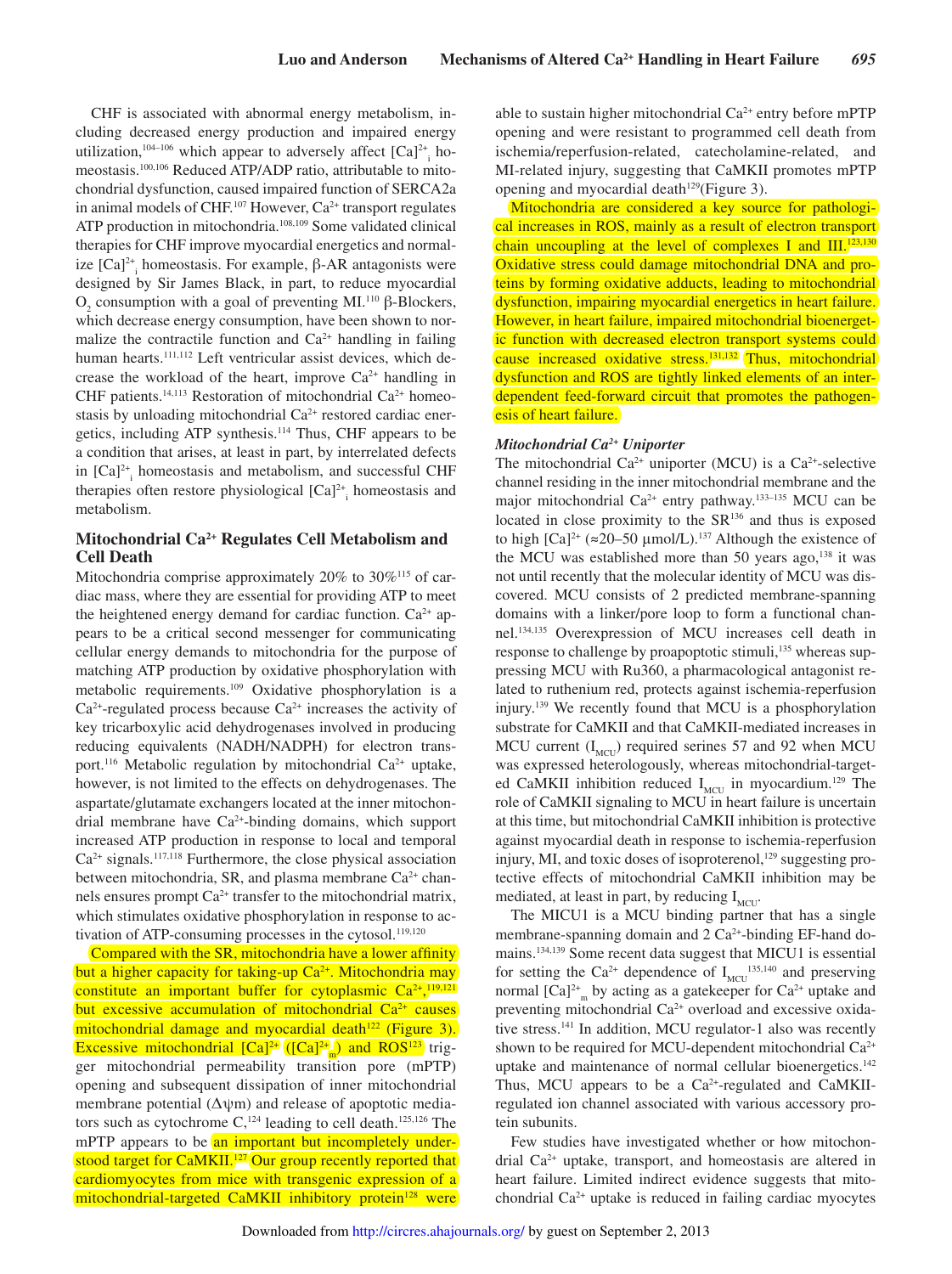

Figure 3. A scenario for mitochondrial Ca<sup>2+</sup> overload, impaired metabolism, and cell death in heart failure. The mitochondrial  $Ca^{2+}$  uniporter<sup>132</sup> is a  $Ca^{2+}$ -selective channel residing in the inner mitochondrial membrane. Mitochondrial Ca<sup>2+</sup> uniporter (MCU) is a phosphorylation substrate for Ca<sup>2+</sup>-dependent and calmodulindependent protein kinase II (CaMKII). Mitochondrial CaMKII inhibition reduces MCU current, increases mitochondrial Ca<sup>2+</sup> retention capacity, and is protective against myocardial death in response to ischemia-reperfusion injury, myocardial infarction (MI), and toxic doses of isoproterenol. Excessive mitochondrial Ca<sup>2+</sup> and reactive oxygen species (ROS) trigger mitochondrial permeability transition pore (mPTP) opening, leading to cell death. Mitochondria Ca<sup>2+</sup> overload also promotes ROS generation, which could oxidize CaMKII (ox-CaMKII) and cause sustained activation of CaMKII. The ox-CaMKII could enhance MCU activity and further increase mitochondrial Ca<sup>2+</sup> overload, promoting mPTP opening and impairing energy metabolism in heart failure. At the same time, myocardial energy deficiency could adversely affect [Ca]2+ i homeostasis.

because there is reduced open probability of  $Ca<sup>2+</sup>$  conductance pathways in mitoplasts isolated from failing myocardium and decreased  $\Delta \psi m$ ,<sup>143</sup> the electric driving force for mitochondrial  $Ca<sup>2+</sup>$  uptake.<sup>106</sup> There is an emerging view that defective cytosolic Na<sup>+</sup> and Ca<sup>2+</sup> homeostasis affects mitochondrial Ca<sup>2+</sup> transport in heart failure. Mitochondrial  $Ca<sup>2+</sup>$  efflux is mainly enabled by the mitochondrial  $Na^{\dagger}/Ca^{2+}$  exchanger.<sup>144</sup> Elevated [Na<sup>+</sup>]<sub>i</sub> stimulates mitochondrial Na<sup>+</sup>/Ca<sup>2+</sup> exchanger and mitochondrial  $Ca^{2+}$  efflux and reduces steady-state  $[Ca]^{2+}$ <sub>m</sub><sup>144</sup> Thus, mitochondria are a critical interface between  $Ca^{2+}$  metabolism and are key determinants of myocardial survival in response to clinically relevant forms of pathological stress. A growing body of evidence suggests that mitochondria play a central role in heart failure.

## **Transverse Tubules**

Transverse tubules are deep invaginations of the ventricular myocyte cell membrane (sarcolemma), where voltage-gated  $Ca<sup>2+</sup>$  channels are richly expressed and tightly coupled with SR RyR2, forming dyads to enable  $Ca^{2+}$ -induced  $Ca^{2+}$  release. There is emerging evidence that normal transverse tubular ultrastructure is disrupted in heart failure.<sup>145,146</sup> Transverse tubules can become spatially dispersed, leaving RyRs "orphaned" from their dyadic association with  $Ca<sub>v</sub>1.2$ ,<sup>147</sup> which impairs  $Ca<sup>2+</sup>$ -induced  $Ca<sup>2+</sup>$  release. In addition,  $Ca<sup>2+</sup>$  transients in these regions will depend on  $Ca^{2+}$  diffusion and propagated  $Ca^{2+}$  release, thus contributing to dysynchronous  $Ca^{2+}$  sparks, inefficient ECC, and a propensity toward arrhythmias. Recent studies suggest that junctophilin-2 may play a crucial role in maintenance of normal transverse tubular ultrastructure<sup>145,148</sup> and association of  $Ca<sub>v</sub>1.2$  with RyR2,<sup>148,149</sup> whereas targeted suppression of microRNA, which inhibits junctophilin, prevents disruption of T-tubule structure and transition to heart failure from hypertrophy.<sup>150</sup>  $β$ -AR antagonists<sup>151</sup> and sildenafil<sup>152</sup> can defend against transverse tubular disruption in animal models of heart failure. Thus, improved understanding of the interface between membrane and regulatory cytoskeletal proteins may lead to new therapeutic targets to preserve cellular architecture that is required for physiological Ca2+ homeostasis.

## **Myofilament and Cytoskeletal Proteins**

Abnormal  $Ca<sup>2+</sup>$  homeostasis and myofilament function impair cardiac contractile function and trigger ventricular arrhythmias in heart failure.<sup>153</sup> Ankyrins are adapter proteins that attach membrane proteins to the spectrin-actin–based membrane skeleton and thus are intimately involved in ion channel and transporter signaling complexes in the cardiovascular system.<sup>154</sup> Ankyrin dysfunction has been linked with abnormal ion channel and transporter membrane organization and human arrhythmias.155,156 Genetic defects in ankyrins cause altered Na<sup>+</sup> and Ca<sup>2+</sup> transport and enhanced RyR2 openings, contributing to loss of  $[Ca]^{2+}$  homeostasis,<sup>157</sup> activation of CaMKII, and arrhythmias.<sup>158</sup> It was recently reported that ankyrin B plays a cardioprotective role against ischemia-induced cardiac dysfunction and ankyrin-B levels are decreased in human heart failure.<sup>159</sup>

Titin is a large myofilament protein that spans half of the sarcomere and functions as a molecular spring that provides passive stiffness to cardiac myocytes.160 Titin isoform composition and phosphorylation regulate myocardial diastolic function.<sup>160</sup> Titin expression was reported to be increased in pressure-overload hypertrophy but was decreased in decompensated CHF,161,162 suggesting that titin could contribute to the loss of compliance and decreased contractile function featured in heart failure. Titin knockout mice demonstrated reduced SR Ca2+ uptake accompanied by reduced levels of PLN and SERCA2a, and these mice had development of cardiac hypertrophy and heart failure.<sup>163</sup> CaMKII phosphorylates titin and modulates passive force generation in normal and failing myocardium.164 Deranged CaMKII-dependent titin phosphorylation occurs in heart failure and contributes to altered diastolic stress.164 These findings suggest that titin is a participant in Ca2+-related defects in heart failure, and suggest that titin could emerge as a target for future heart failure therapies.

Dystrophin is a cytoplasmic protein and a crucial part of the dystroglycan complex, which consists of tightly associated transmembrane and cytoskeletal proteins that serve to connect the cytoskeleton to the extracellular matrix.<sup>165</sup> Mutation of the dystrophin gene and absence of dystrophin cause Duchnne muscular dystrophy (DMD), a fatal X-linked disease,<sup>166</sup> which results in a skeletal as well as a dilated cardiomyopathy. Cardiac involvement including heart failure accounts for 20- 30% of the mortality in DMD patients.<sup>167</sup> An MDX mouse, which is a model of DMD and lacks the protein dystrophin, has decreased levels of SR luminal  $Ca^{2+}$ -binding proteins,<sup>168</sup> decreased SERCA2a expression,<sup>169</sup> and an increase in resting  $[Ca]^{2+}$ <sup>170</sup> Patients with DMD are at increased risk for fatal cardiac arrhythmias.167,171 MDX mice were shown to have "leaky" RyR2 because of S-nitrosylation of the channel and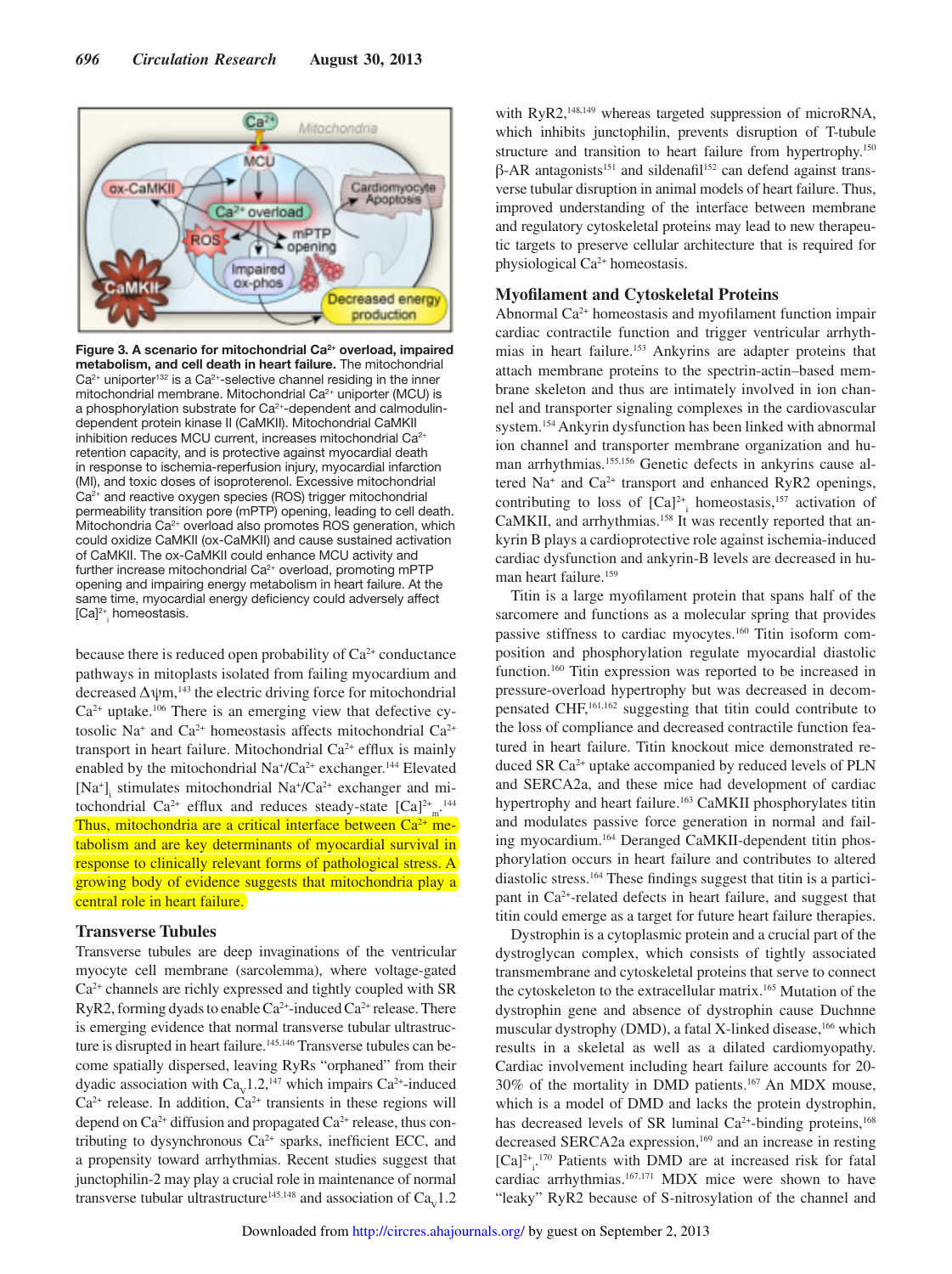FKBP 12.6 depletion.<sup>172</sup> Suppressing the RyR2-mediated diastolic SR  $Ca^{2+}$  leak by inhibiting FKBP 12.6 depletion prevented any fatal sudden cardiac arrhythmias in DMD mice, suggesting that leaky RyR2 triggers ventricular arrhythmia in DMD.172 Recent studies show that CaMKII inhibition or interbreeding into a genetic background with a knock-in RyR2 S2814A mutation that is resistant to CaMKII prevents arrhythmogenic Ca2+ waves and ventricular tachycardia in MDX mice,<sup>173</sup> suggesting that CaMKII phosphorylation at S2814A of RyR2 contributes to the arrhythmia in MDX mice and possibly in DMD patients. Combined, these studies suggest that myofilament and cytoskeletal proteins are intimately involved in  $Ca<sup>2+</sup>$  homeostasis and contribute to pathogenesis of heart failure and arrhythmias.

## **Alterations in Regulatory Mechanisms in Heart Failure**

#### **Ca2+ and Calmodulin-Dependent Protein Kinase II**

CaMKII is a multifunctional serine-threonine protein kinase that is abundant in nerve and muscle. There are 4 different CaMKII encoding genes, with each encoding a distinct CaMKII isoform  $(\alpha, \beta, \gamma, \delta)$ . CaMKII $\delta$  appears to be the main isoform expressed in the heart, but CaMKII $\gamma$  is also present.<sup>174</sup> Whether these 2 main isoforms have selective roles in cardiac pathophysiology is unclear at this point, because there are few studies investigating the role of CaMKIIγ. Transaortic banding induced increased expression of both CaMKIIδ and CaMKIIγ isoforms<sup>175</sup> and conditional double-knockout of CaMKIIδ and CaMKIIγ caused decreased phosphorylation of target proteins.<sup>164</sup> A recent study suggests that CaMKIIγ is enriched in mitochondria.<sup>176</sup> CaMKII connects intracellular  $Ca<sup>2+</sup>$  signaling to ECC and regulates both SR  $Ca<sup>2+</sup>$  uptake and release (Figure 2). CaMKII acts on multiple  $Ca<sup>2+</sup>$  homeostatic

proteins involved in ECC, $32$  including voltage-gated Ca<sup>2+</sup> channels,<sup>16</sup> RyR2,<sup>177</sup> and PLN.<sup>178</sup> In general, CaMKII-mediated phosphorylation of  $Ca^{2+}$  homeostatic proteins enhances their activity and promotes performance of physiological events such as ECC and fight-or-flight mechanical and heart rate responses.

CaMKII consists of stacked hexamers and each monomer consists of an N-terminus catalytic domain and a C-terminus association domain that flank a core regulatory domain.<sup>179</sup> The "hypervariable" region located between the association and regulatory domains is likely responsible for tuning the Ca2+ sensitivity of CaMKII activation.<sup>179</sup> CaMKII is activated when  $[Ca]^{2+}$  binds to calmodulin (CaM), causing conformational changes that release the catalytic domain from the negative regulation by the autoinhibitory region of the regulatory domain.<sup>179</sup>

Under diastolic, resting  $[Ca^+]$ <sub>i</sub> in the presence of low ROS, CaMKII is enzymatically inactive because of the binding of catalytic domain to an autoinhibitory region. Sustained activation of CaMKII by binding to calcified calmodulin  $(Ca^{2+}/Ca)$ CaM) leads to threonine 287 autophosphorylation (the numbering varies slightly between isoforms), CaM trapping, and CaMKII activation that is autonomous from Ca2+/CaM (Figure 4).<sup>180</sup> Ca2+/CaM autonomous (constitutively active) CaMKII is also generated by oxidation of paired regulatory domain methionines (281/282).<sup>55</sup> In this setting, oxidized CaMKII resets its  $Ca^{2+}$  sensitivity so that lower levels of intracellular  $Ca^{2+}$  are required for initial activation.<sup>181</sup> Thus, both threonine 287 autophosphoryation and methionine 281/282 oxidation can convert CaMKII into a constitutively active enzyme. The constitutively active forms of CaMKII appear to be particularly effective at driving myocardial disease phenotypes.21,182–184 Thus, CaMKII is a highly regulated



Figure 4. Structure and activation of Ca2+ dependent and calmodulin-dependent protein kinase II (CaMKII). CaMKII consists of stacked hexamers and each monomer consists of an N-terminus catalytic domain and a C-terminus association domain that flank a core regulatory domain. CaMKII is activated when [Ca]<sup>2+</sup>, binds to calmodulin, causing CaMKII to assume an active, extended conformation. Sustained binding to calcified calmodulin (Ca2+/CaM) leads to threonine 287 autophosphorylation and sustained CaMKII activation. Oxidation of paired regulatory domain methionines (281/282) also causes sustained activation of CaMKII as oxidized CaMKII resets its Ca<sup>2+</sup> sensitivity so that lower levels of intracellular Ca<sup>2+</sup> are required for initial activation. Thus, both threonine 287 autophosphoryation and methionine 281/282 oxidation can convert CaMKII into a constitutively active enzyme to drive myocardial disease phenotypes.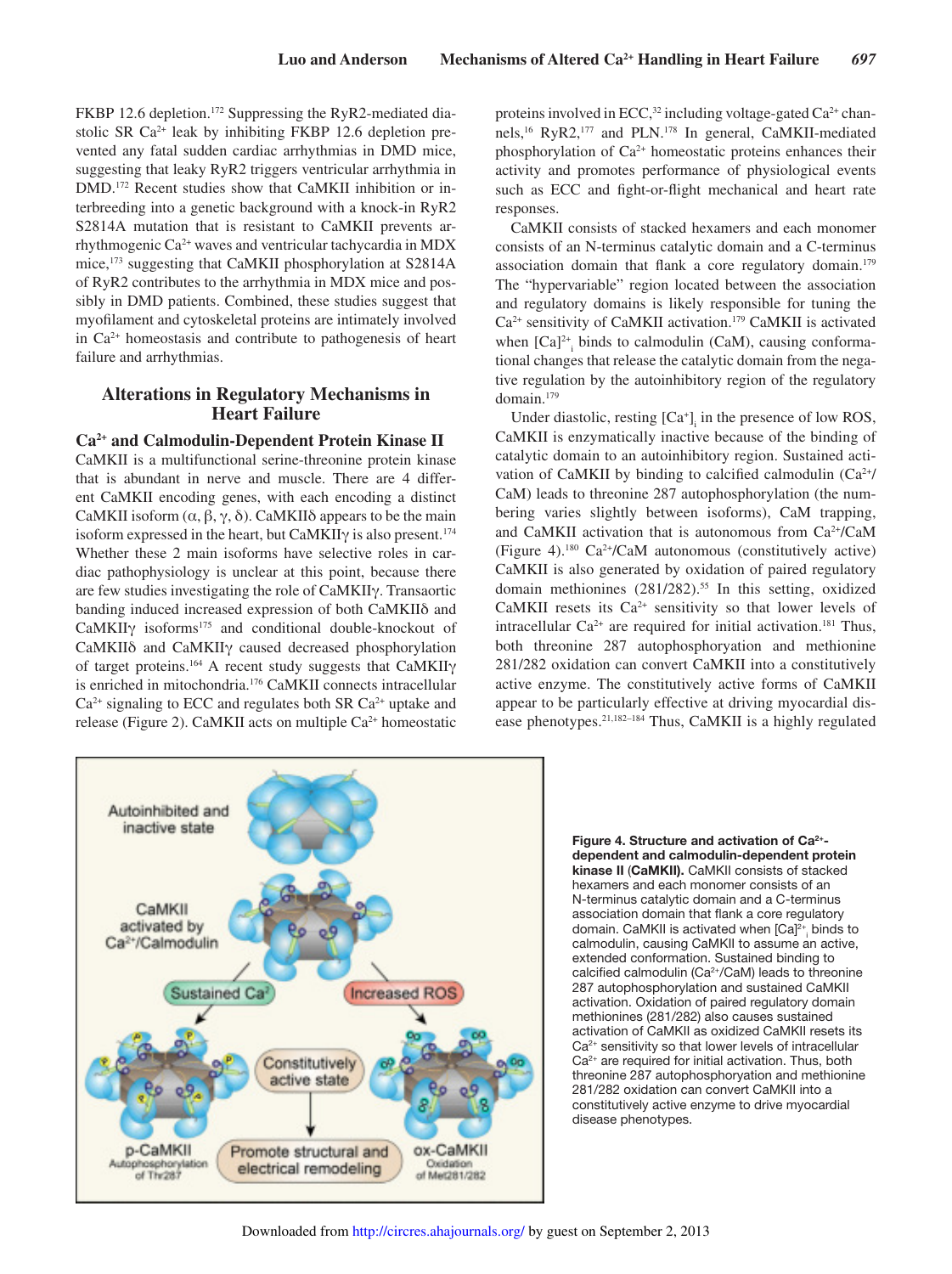signal, but under pathological stress CaMKII undergoes posttranslational modifications that convert it into a Ca2+/CaMautonomous enzyme with the potential to promote heart failure and arrhythmias.

Chronic and excessive neurohormonal activation contributing to the progression of CHF cause increased  $[Ca]^{2+}$ <sub>i</sub> and ROS,185,186 causing sustained activation of CaMKII. Increased myocardial CaMKII activity and expression have been found in various animal models<sup>187,188</sup> and in patients with heart failure.189 Mice with myocardial transgenic CaMKII overexpression have development of heart failure and premature sudden death.190 CaMKII activation by β-AR stimulation causes fetal gene induction, pathological hypertrophy,<sup>54,191</sup> myocardial apoptosis,<sup>192</sup> arrhythmia,<sup>193</sup> and worsening heart failure after MI.55 Angiotensin II activates CaMKII by methionine oxidation and promotes cardiomyocyte death,<sup>55,181</sup> which contributes to sinus node dysfunction,<sup>183</sup> a frequent counterpart to heart failure. Aldosterone activates CaMKII by methionine oxidation and CaMKII activation by aldosterone leads to increased death after MI by increasing the propensity to myocardial rupture.<sup>182</sup> Intriguingly, excessive oxidized CaMKII activates a myocyte enhancer factor-2 transcriptional signaling pathway to increase myocardial expression of matrix metalloproteinase-9 that contributes to myocardial matrix instability and sudden death attributable to postmyocardial infarction cardiac rupture.<sup>182</sup>

We recently found that hyperglycemia also leads to increased methionine 281/282 oxidized CaMKII in diabetic patients and in mice, and increased oxidized CaMKII is a necessary signal for diabetes-associated excess mortality in a mouse model of MI.<sup>184</sup> We found that ROS was increased in cardiac myocytes exposed to hyperglycemia and that mitochondrial-targeted antioxidant therapy or a knock-in mutation of CaMKIIδ to prevent oxidative activation (M281/281V) were both effective at preventing excess diabetes-attributable mortality after MI.<sup>184</sup> Importantly, CaMKII inhibitors significantly improved the force–frequency relationship in failing human cardiomyocytes.<sup>194</sup> CaMKIIδ<sup>-/-</sup> knockout mice are resistant to myocardial hypertrophy and pressure overload– induced heart failure,<sup>195,196</sup> and mice with transgenic myocardial CaMKII inhibition are resistant to heart failure from MI.<sup>54</sup> Taken together, this evidence indicates that CaMKII plays an important role in connecting upstream signals, such as neurohumoral activation, hyperglycemia, ischemic injury and infarction with defective  $Ca^{2+}$  signaling, and downstream pathological outcomes important for CHF.

#### **Protein Kinase A**

PKA is the principal upstream kinase activated by β-AR agonists. There are multiple β-AR subtypes, including  $β_1$ -AR,  $β_2$ -AR, and  $β_3$ -AR.<sup>197,198</sup> β-ARs belong to the large family of G-protein-coupled receptors with 7 transmembrane domains<sup>199</sup> and contain phosphorylation sites<sup>200</sup> that serve as targets for protein kinases, including PKA and PKC.<sup>201</sup> The binding of circulating adrenergic amine agonists to β-ARs activates adenylate cyclase and simulates cAMP production to release the catalytically active subunit of PKA.

PKA, in turn, catalyzes phosphorylation of multiple Ca<sup>2+</sup>regulatory proteins, including PLN, L-type Ca<sup>2+</sup> channels, and RYR2. Under physiological conditions, activation of the  $β$ -AR signaling pathway through PKA stimulates  $Ca<sup>2+</sup>$  influx and increases SR Ca2+ uptake and storage by the SR, leading to increased systolic  $[Ca]^{2+}$ <sub>i</sub> transients and thus increased contractile function and lusitropy.<sup>4</sup> However, in the failing heart, chronically elevated adrenergic agonist activity leads to downregulation of  $β_1$ -AR signaling with decreased  $β_1$ -AR density<sup>202,203</sup> and uncoupling of  $\beta_2$ -AR from downstream effector molecules, including Ca2+-regulatory target proteins such as PLN,<sup>204</sup> leading to inefficient ECC and decreased contractile function. These changes impair the ability of the failing heart to increase contractility to meet hemodynamic demands.

Widely established benefits of β-AR antagonist drugs in treating heart failure<sup>44</sup> strongly support that altered β-AR signaling is maladaptive and promotes heart failure progression. However, the mechanisms of therapeutic benefit for β-AR antagonist drugs are likely to be diverse. β-AR antagonists preserve transverse tubular ultrastructure,<sup>151</sup> reverse RyR2 hyperphosphorylation, $44,204$  and decrease SR Ca<sup>2+</sup> leak, $44,205$ leading to increased contractility in heart failure. In addition, β-AR agonist stimulation causes apoptosis via activation of a mitochondrial death pathway,<sup>206</sup> whereas β-AR antagonists such as carvedilol can protect mitochondria from oxidative stress–induced mPTP opening.<sup>207,208</sup>

PKA-dependent β-AR signaling desensitizes after sustained  $\beta_1$ -AR agonist stimulation.<sup>209</sup> In contrast, CaMKII signaling in ECC is persistent and may be necessary to sustain positive inotropic actions of prolonged catecholamine signaling.<sup>210</sup> Epac is a guanine nucleotide exchange protein that directly binds to and is activated by cAMP in parallel to the classical PKA signaling pathway. Epac was shown to mediate β-AR–induced cardiomyocyte hypertrophy210,211 and arrhythmias, $2^{12}$  to modulate cardiac nuclear Ca<sup>2+</sup> signaling by increasing nuclear  $Ca^{2+}$  through phospholipase C, inositol trisphosphate, and CaMKII, and to activate the transcription factor MEF2.<sup>213</sup> A recent study demonstrated that Epac may mediate cardioprotection from cell death induced by β-AR activation.<sup>214</sup> Thus, β-AR stimulation activates multiple signaling pathways, including cAMP/PKA, cAMP/Epac, and the CaMKII pathway. In our view, it is not yet clear how much of the therapeutic benefit of β-AR antagonist drugs is attributable to reduced PKA activity or what portion is attributable to reduction in the activity of other downstream signals, such as CaMKII.

#### **Protein Kinase C**

PKC is a family of serine-threonine protein kinases that are present in a wide variety of tissues, including myocardium. PKC $\alpha$  is the most abundantly expressed isoform of the myocardial PKC family. Receptors for activated C kinase are isoform-selective anchoring proteins for PKCs.<sup>215</sup> Receptors for activated C kinase are important for determining the subcellular localization of PKC isoenzymes.<sup>215</sup> PKC $\alpha$  plays an important role in regulating myocardial contractility. For example, mice with  $PKC\alpha$ deletion demonstrate an increase in  $[Ca]^{2+}$ <sub>i</sub> transients and contractility, whereas overexpression of PKCα diminishes contractility.<sup>216</sup> PKC $\alpha$  knockout mice are protected from pressure overload–induced heart failure and from dilated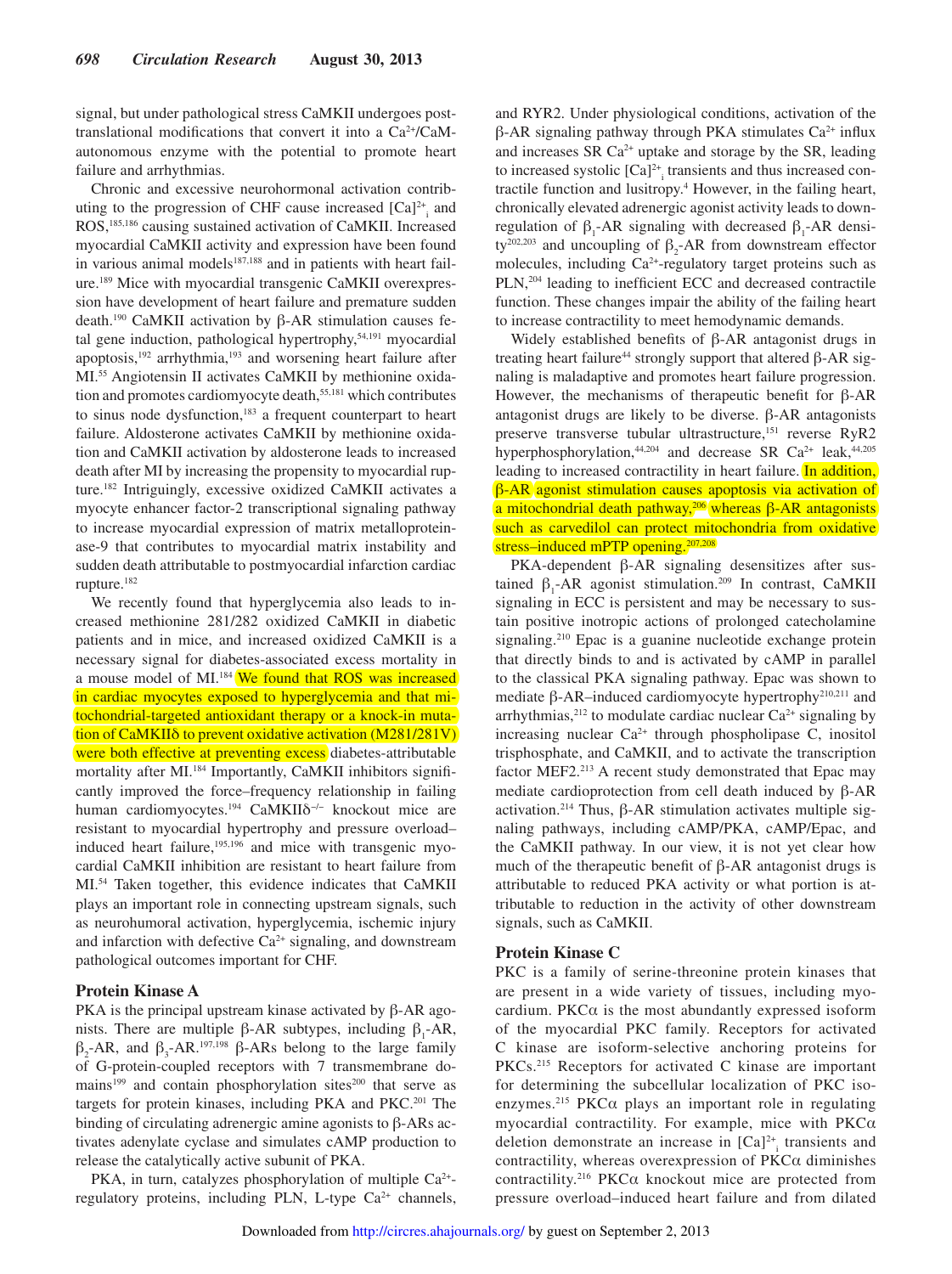cardiomyopathy induced by deleting the gene-encoding muscle LIM protein (*Csrp3*), and are protected from cardiomyopathy associated with overexpression of type 1 protein phosphatase.<sup>216</sup> One experimentally validated pathway for PKC $\alpha$  action to decrease  $[Ca]^{2+}$ <sub>i</sub> transients is that PKCα suppresses SERCA2a activity by phosphorylating inhibitor-1, resulting in increased type 1 protein phosphatase activity and dephosphorylation of PLN.<sup>216</sup> Decreased SERCA2a activity thus reduces SR Ca<sup>2+</sup> load, leading to reduced Ca<sup>2+</sup> release during systole, hence reducing contractility. Other PKC isoforms  $(\delta)$  and  $(E)$  may play a significant role in promoting hypertrophy.217,218 Taken together, these results from animal models support a potential role for PKC in promoting heart failure progression.

#### **S100A1**

S100A1 belongs to the S100 protein family, a group of EFhand–containing Ca<sup>2+</sup>-binding proteins. S100A1 shows highest expression in human cardiac muscle and is preferentially expressed in the left ventricle. S100A1 has a molecular weight of 10.4 kDa and contains 2 functional EF-hand  $Ca<sup>2+</sup>$ -binding motifs. On Ca<sup>2+</sup> binding, S100A1 undergoes a conformational change to expose a hydrophobic pocket for binding to target proteins.<sup>219</sup> The Ca<sup>2+</sup> binding affinity of S100A1 is tightly regulated by posttranslational modifications, including S-nitrosylation and S-glutathionylation of a cysteine residue in the C-terminal region.<sup>220-222</sup> Either modification enhances  $Ca<sup>2+</sup>$  affinity by several orders of magnitude, which augments the ability of S100A1 to sense  $Ca<sup>2+</sup>$  oscillations over a wide dynamic range.<sup>220–222</sup> S100A1 has emerged as a key regulator of  $Ca^{2+}$  cycling and cardiac contractile function.<sup>220,223</sup> S100A1 enhances SR Ca<sup>2+</sup> uptake and increases SR Ca<sup>2+</sup> content.<sup>109,223</sup> S100A1 also directly regulates RyR2 function.<sup>223,224</sup> More recently, S100A1 was found to reside in mitochondria, where it stimulates ATP synthase (complex V) activity and promotes the adenosine nucleotide translocator function to increase ATP synthesis and mitochondrial ATP efflux in cardiomyocytes.109,225

S100A1 knockout mice had impaired contractility and showed enhanced proarrhythmogenic susceptibility to acute β-AR agonist stimulation and pressure overload induced by chronic transaortic constriction.226,227 There was impaired SR  $Ca^{2+}$  uptake, increased SR  $Ca^{2+}$  leakage, and a reduced SR Ca2+ load in heart tissues from the S100A1 knockout mice.228,229 The S100A1 knockout mice also demonstrated excessive mortality and accelerated CHF after MI, as well as increased post-MI cardiac remodeling.228,229 In contrast, mice with myocardial S100A1 overexpression showed enhanced contractile responses to  $\beta$ -AR stimulation, improved  $\lbrack Ca]^{2+}$ homeostasis, improved survival, and preserved left ventricular function after MI.<sup>229</sup> In human heart samples with dilated and ischemic cardiomyopathy, S100A1 mRNA and protein expression were found to be downregulated.<sup>230,231</sup> Decreased S100A1 expression levels also were shown in experimental HF animal models and correlated with the severity of heart failure and mortality.<sup>229,232</sup> These results suggest that S100A1 plays an important role in regulating Ca<sup>2+</sup> cycling and contractile function, whereas loss of S100A1 may contribute to heart failure in the setting of pathological stress.

#### **Calcineurin**

Calcineurin, also known as protein phosphatase 2B, is a Ca2+/CaM-activated serine-threonine phosphatase and the first Ca2+-dependent signaling molecule explicitly linked to myocardial hypertrophy and heart failure.<sup>233,234</sup> Calcineurin signaling stimulates cardiac hypertrophy235,236 and remodeling through activation of the nuclear factor of activated T-cell (NFAT) transcription factor. On calcineurin-mediated dephosphorylation, NFAT translocates to the nucleus and activates cardiac transcription.<sup>237</sup> The calcineurin–NFAT signaling pathway in myocardium appears to be activated only when there are pathological increases in  $[Ca]^{2+}_{1}$ , whereas it is not activated during physiological hypertrophy induced by exercise or pregnancy,<sup>238</sup> suggesting that calcineurin signaling is tightly coupled with pathological defects in  $Ca<sup>2+</sup>$  homeostasis.

There is increased calcineurin activity or expression in animal models<sup>235</sup> and in patients with myocardial hypertrophy and heart failure.232,239,240 Overexpression of calcineurin causes myocardial hypertrophy, heart failure, and premature death.234,238 Calcineurin inhibition by cyclosporin prevented hypertrophy in mice genetically predisposed to development of hypertrophic cardiomyopathy and in a rat model of pressure overload–induced hypertrophy.<sup>244</sup> Calcineurin Aβ-knockout mice, with an 80% decrease in calcineurin enzymatic activity in the heart, show decreased hypertrophic responses induced by pressure overload or agonist infusion, including angiotensin II and isoproterenol.<sup>241</sup> Intriguingly, CaMKII expression and activity were increased in calcineurin transgenic mice.<sup>193</sup> CaMKII inhibition improved contractile function, reduced arrhythmias, and decreased mortality in mice with myocardial transgenic overexpression of a constitutively active form of calcineurin without substantially reducing calcineurin-evoked myocardial hypertrophy.193,238 We interpret these findings to suggest that myocardial dysfunction and high mortality in calcineurin transgenic mice are, at least in part, attributable to downstream activation of CaMKII and independent of myocardial hypertrophy. The interactions between calcineurin and CaMKII are complex, as highlighted by the finding that CaMKII catalyzed phosphorylation of calcineurin prevents full activation of calcineurin by inhibiting  $Ca^{2+}/CaM$  binding. Thus, CaMKII may act as an antihypertrophic agent in the context of the calcineurin/NFAT pathway.<sup>243</sup> Overall, these findings support a view that calcineurin is an important regulator of cardiac hypertrophy and heart failure but leave open the question of which downstream events are critical for the cardiomyopathic actions of calcineurin.

## **Arrhythmias as a Common Cause of Death in Heart Failure**

Heart failure, especially in patients with left ventricular ejection fractions less than 30%, is associated with a high rate of arrhythmia-induced sudden death.<sup>244</sup> Various factors appear to enhance the probability of arrhythmias, including defective [Ca]<sup>2+</sup><sub>i</sub> homeostasis. Many ion channels respond to loss of normal  $[Ca]^{2+}$  homeostasis by contributing to cell membrane hyperexcitability. However, as exemplified by the Cardiac Arrhythmia Suppression Trial (CAST)<sup>245</sup> and Survival with Oral d-Sotalol (SWORD),<sup>246</sup> ion channel antagonist therapies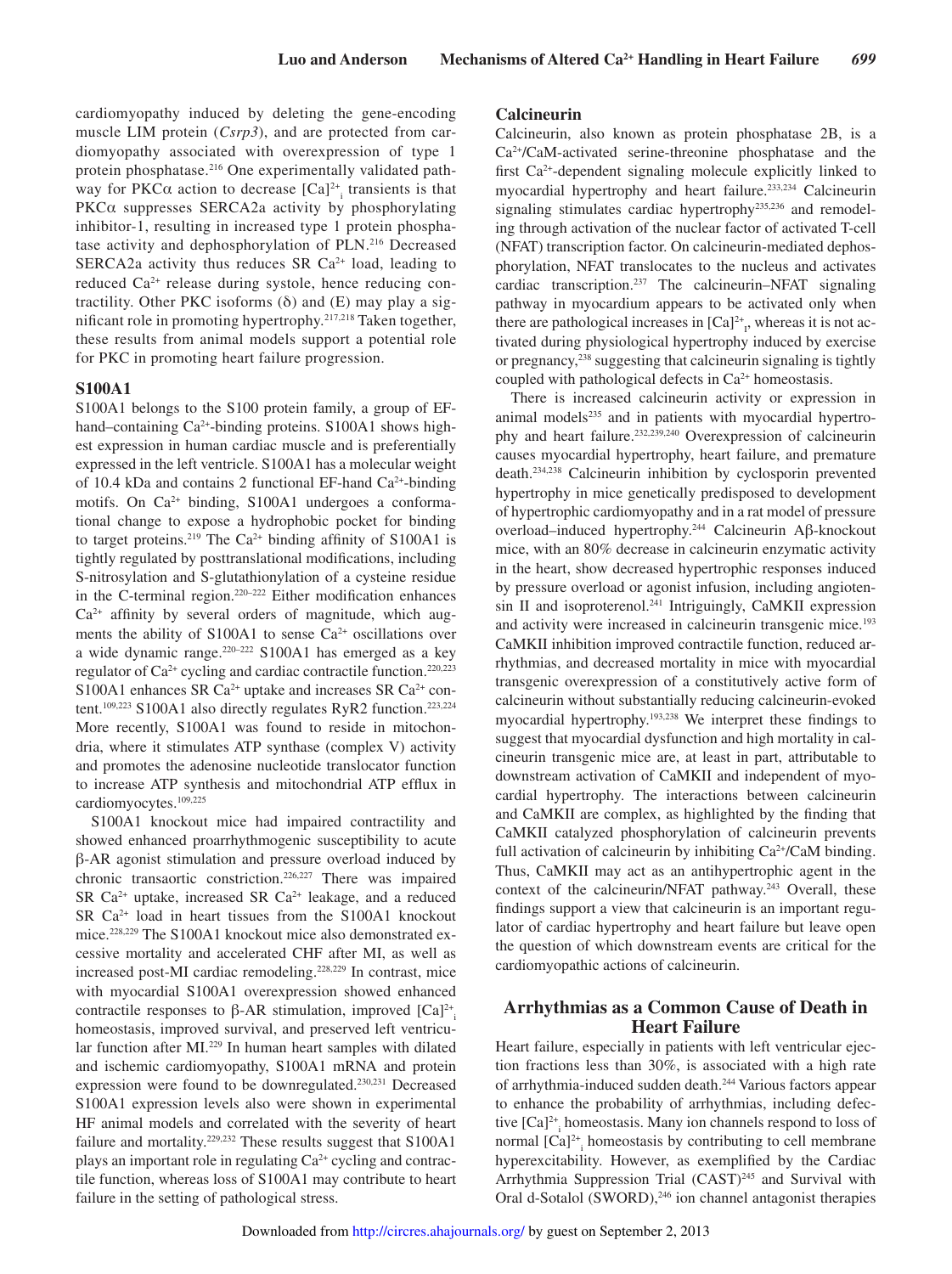are not effective in preventing sudden death in patients at high risk. In contrast, neurohumoral antagonist drugs that serve as mainstay therapeutics for heart failure, such as  $\beta$ -AR,<sup>247</sup> angiotensin  $II$ ,<sup>248</sup> and mineralocorticoid receptor antagonists,<sup>249</sup> are effective in reducing sudden death. These findings suggest that signals that modulate ionic currents are better therapeutic targets than ion channels.

#### **Electric Remodeling**

Proarrhythmic electric remodeling is a term used to describe multiple changes in ionic currents that collectively lead to action potential and QT interval prolongation and favor arrhythmias in failing ventricular myocardium. Prolongation of the action potential plateau, in particular, contributes to a proarrhythmic substrate for noninactivating components of  $\text{Na}_{\text{v}}$ 1.5 current<sup>30,250</sup> and Ca<sub>v</sub>1.2 channels in a high-activity gating mode.16 A comprehensive review of electric remodeling in heart failure is beyond the scope of this review but has been published elsewhere.<sup>251</sup> Voltage-gated K currents  $(I_K)$  are the major driving force for myocardial membrane repolarization,<sup>252</sup> and failing myocardium is consistently reported to show reduced repolarizing  $I_k$  that contributes to proarrhythmic action potential and QT interval prolongation.<sup>253</sup> Interestingly, excessive CaMKII activity also contributes to reduced  $I_K$  in failing myocardium by phosphorylation of the pore-forming  $\alpha$ -subunit of the voltage-dependent K<sup>+</sup> channel 4.3 at Ser<sup>550</sup>, which encodes a class of rapidly inactivating  $I_{K}$ , including the transient outward current in the heart.<sup>254</sup>

Cardiac ATP-sensitive  $K^+$  ( $K_{ATP}$ ) channels are metabolic sensors activated in response to various forms of cardiac stress, including ischemia and neurohormonal activation, leading to membrane hyperpolarization, decreased action potential duration, and contractility.<sup>255</sup> Hence,  $K_{ATP}$  channels play an important role in improving cellular energy efficiency and stress resistance. Association of  $K_{ATP}$  with Ankyrin B via the C-terminus of Kir6.2, the pore-forming unit, was shown to be important for  $K_{ATP}$  channel trafficking and membrane metabolic regulation.<sup>256</sup> One recent study suggests that CaMKII couples the surface expression of cardiac  $K_{ATP}$  channels with  $Ca<sup>2+</sup>$  signaling to regulate energy efficiency and stress resistance, because Ca2+-dependent activation of CaMKII results in phosphorylation of Kir6.2, the pore-forming subunit, and promotes internalization of  $K_{ATP}$  channels.<sup>257</sup> CaMKII also affects trafficking of a variety of voltage-gated  $K^+$  currents, with the net effect of reducing repolarizing K<sup>+</sup> current and prolonging the action potential.<sup>258</sup> These findings suggest that  $[Ca]^{2+}$ <sub>i</sub> may feed-back to control multiple ionic currents through activation of CaMKII and that excessive CaMKII activity in CHF contributes to the proarrhythmic substrate and the enhanced risk for sudden death in structural heart disease by altering ion channel function and membrane expression.

#### **CaMKII and Arrhythmia**

Heart failure is a condition of increased oxidant stress, loss of [Ca]<sup>2+</sup><sub>i</sub> homeostasis, and activation of CaMKII. CaMKII exerts proarrhythmic effects through actions at multiple protein targets that are key components of  $Ca<sup>2+</sup>$  homeostasis, including CaV1.2,16,259 NaV1.5,31,250 and RyRs<sup>57</sup> (Figure 5). CaMKII increases phosphorylation of a CaV1.2 β-subunit ( $\beta_{2a}$ ) at



Figure 5. Ca2+-dependent and calmodulin-dependent protein kinase II (CaMKII) and mechanisms of arrhythmia. Sustained activation of CaMKII by oxidative stress and elevated [Ca]<sup>2+</sup><sub>i</sub> contributes to arrhythmia in heart failure by several mechanisms. CaMKII phosphorylates L-type Ca channels ( $Ca<sub>v</sub>1.2$ ) to increase its open probability, causing early afterdepolarizations (EADs). Increased  $I_{Ca}$  also contributes to action potential prolongation, augmented [Ca]<sup>2+</sup><sub>i</sub>, and delayed afterdepolarizations (DADs). CaMKII phosphorylates Na<sup>+</sup> channels ( $Na<sub>v</sub>1.5$ ) and enhances the long-lasting late  $I<sub>Na</sub>$  (gain of function), promoting EADs and increasing subsarcolemmal [Na<sup>+</sup>]<sub>i</sub> to favor DADs. CaMKII favors phosphorylation of ryanodine receptor (RyR2) to increase sarcoplasmic reticulum (SR) Ca2+ leak, which shifts Na<sup>+</sup>/Ca<sup>2+</sup> exchanger (NCX) to a forward mode, causing DADs. CaMKII contributes to arrhythmogenic structural features of injured myocardium by promoting myocyte death and collagen deposition.

Thr498,<sup>259</sup> leading to high-activity mode 2 gating, intracellular Ca<sup>2+</sup> overload, and EADs.<sup>16</sup> Phosphorylation of RyR2 at Ser2814 by CaMKII increases diastolic SR Ca<sup>2+</sup> leak,<sup>57</sup> which is proarrhythmic<sup>260</sup> by triggering DADs. CaMKII acts on Nav1.5, the predominant cardiac voltage-gated Na<sup>+</sup> channel, and increases  $I_{\text{Nat}}^{30,31,250}$  which prolongs action potential and triggers early EADs.31,250 CaMKII inhibition has been shown to prevent or suppress ventricular arrhythmias in myocardial tissues and animal models.<sup>260,261</sup> This evidence consistently suggests that CaMKII can promote arrhythmias and sudden death, and that CaMKII inhibition can reduce or prevent arrhythmias.

#### **Reverse ECC**

Diseased myocardium is nonuniform in ECC, with damaged and nondamaged regions as well as inhomogeneous border zone areas bridging damaged and healthy tissue. Arrhythmogenic contractile waves were observed in nonuniform failing myocardium.<sup>262</sup> A potential mechanism underlying this phenomenon is reverse ECC,<sup>263</sup> a process during which abnormal contractions of damaged regions cause regional increase of  $[Ca]^{2+}$ <sub>i</sub>, leading to arrhythmogenic contractile waves. Aftercontractions appear to be initiated by the weak and damaged region during regular contractions and propagate into neighboring myocardium.<sup>264</sup> These contractile waves are likely attributable to mechanical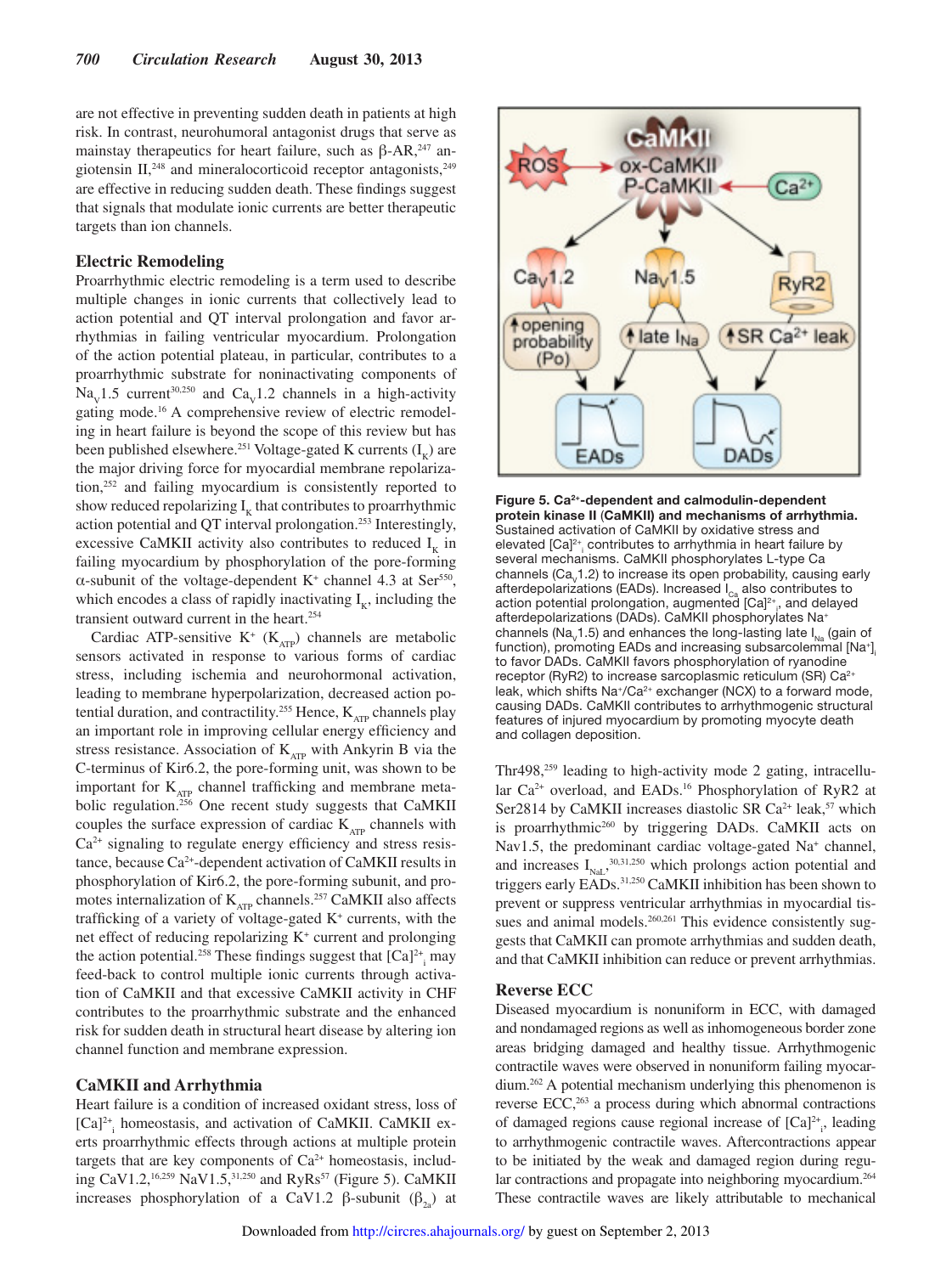effects of damaged myocardium, such as stretching and release, and regional elevation of  $[Ca]^{2+}$  as a result of damage.<sup>265</sup> When cardiac muscle is damaged, intracellular Ca<sup>2+</sup> waves are initiated locally but propagate into adjacent tissues.<sup>266</sup> Diffusing Ca<sup>2+</sup> ions activate neighboring SR, which in turn triggers further  $Ca^{2+}$ release from SR. These  $Ca^{2+}$  waves may give rise to premature contractions and trigger arrhythmias.<sup>267</sup> Purkinje fibers are particularly prone to proarrhythmic  $[Ca]^{2+}$  waves and may serve as an arrhythmia focus for injured myocardium.<sup>268</sup> Another potential mechanism underling arrhythmogenic  $Ca^{2+}$  waves are the activation of stretch-activated channels, which are nonselective cation channels activated by mechanical stress.<sup>269</sup> In the MDX mouse, lack of dystrophin results in increased activity of stretchactivated channels and increased resting intracellular  $[Ca]^{2+}$  in skeletal muscles.<sup>270</sup> Stretch-activated channels also have been reported in ventricular cardiomyocytes $271$  and are proposed to play a role in tachycardia-induced chronic heart failure.<sup>272</sup> Thus, the role of Ca<sup>2+</sup> in maladaptive contractions may be proarrhythmic.

#### **Therapeutic Targets for Heart Failure**

Current drug therapies for CHF are mainly designed to counteract overactivation of the sympathetic and renin angiotensin– aldosterone systems, which is known to prolong survival.247–249 Advanced CHF associated with increased risk of fatal arrhythmias also can be managed by surgically implantable cardioverter defibrillator, cardiac resynchronization therapy, and mechanical ventricular assist devices. However, currently available pharmacological and device therapies are far from ideal because they fail to fully correct underlying molecular abnormalities involved in systolic and diastolic dysfunction as well as adverse structural and proarrhythmic electric remodeling. Given the central role of  $Ca<sup>2+</sup>$  signaling in the progression of CHF, restoration of normal  $[Ca]^{2+}$  homeostasis is a promising strategy to forestall progression and improve function of failing cardiomyocytes.

#### **RyR2**

CHF is a condition of leaky RyR2, decreased SR  $Ca<sup>2+</sup>$  content, and reduced  $[Ca]^{2+}$ <sub>i</sub> transients. Leaky RyR2 can contribute to myocardial dysfunction and arrhythmias.58,238 Overexpression of the RyR2 regulatory protein FKBP12.6 caused increased SR Ca<sup>2+</sup> content and improved myocyte shortening in isolated cardiomyocytes.<sup>238</sup> RyR2 leak also can potentially be directly targeted by pharmacological agents shown to improve cardiac function<sup>238</sup> and prevent arrhythmias.<sup>275</sup> For example, K201, a benzothiazepine derivative and inhibitor of RyR2 was shown to stabilize RyR2s and decrease SR Ca<sup>2+</sup> leak.<sup>274</sup> So-called Rycals, K201-congeners, have emerged as promising agents for targeting RyR2 and reducing arrhythmias and heart failure.<sup>36</sup> Another Rycal compound, ARM036, also a benzothiazepine derivative, is in phase II trials for heart failure and catecholaminergic polymorphic ventricular tachycardia. It is anticipated that information regarding the potential clinical benefits of pharmacological therapy aiming to modulate RyR2 function will soon become available.

## **Ca2+-Dependent and Calmodulin-Dependent Protein Kinase II**

CaMKII links Ca2+ homeostasis and cardiac function in myocardium under physiological conditions. Under pathological conditions such as heart failure characterized by excessive neurohormonal activation and oxidative stress, CaMKII activation is sustained, which promotes diastolic  $Ca^{2+}$  leak and arrhythmias. Animal studies consistently demonstrate that CaMKII inhibition reduces heart failure and arrhythmias, reducing or preventing sudden death. In our view, CaMKII is a highly validated target that connects to most or all aspects of defective [Ca]<sup>2+</sup><sub>i</sub> homeostasis in heart failure. However, to determine whether the experimentally observed benefits of CaMKII inhibition are applicable to human heart failure, CaMKII inhibitory drugs with drug-like properties and adequate specificity and safety will need to be developed.

#### **Protein Kinase C**

PKC $\alpha$  has been identified to have critical roles in the pathogenesis of heart failure. Deletion of the PKC $\alpha$  gene<sup>216,275</sup> or inhibition with drugs $133,276,277$  have shown dramatic protective effects against the development of heart failure of various etiologies, including ischemia, pressure overload, or dilated cardiomyopathy induced by deleting LIM protein in animal models. However, clinical trials with PKC inhibitors or receptors for activated C kinase inhibitor peptides were largely disappointing for improving heart failure<sup>278</sup> or reducing myocardial injury in MI patients.<sup>279,280</sup> Transfer of genes encoding S100A1 and SERCA2a are discussed elsewhere in this compendium.

## **Conclusion**

It is now clear that impaired  $[Ca]^{2+}$  homeostasis is a key feature of heart failure that contributes to contractile dysfunction and arrhythmias. Defective Ca<sup>2+</sup> homeostasis in heart failure is most often the result of altered expression and function of a group of  $[Ca]^{2+}$ -handling and structural proteins, ion channels, and enzymes. Numerous laboratories have contributed to the improved understanding of these pathways and this new knowledge has bolstered the quest to develop novel and improved therapeutics. We expect that the next several years will witness the initial results of several promising heart failure therapies designed to correct defects in myocardial  $[Ca]^{2+}$ <sub>i</sub> homeostasis.

#### **Acknowledgments**

We are grateful for artistic contributions of Shawn Roach.

## **Sources of Funding**

Supported by University of Iowa Cardiovascular Center Interdisciplinary Research Fellowship Training Grant from National Institutes of Health (to M.L.) and by the National Institutes of Health (R01HL70250, R01HL079031, R01HL113001, and R01HL096652 to M.E.A.), as well as a grant (08CVD01) from the Fondation Leducq as part of the Alliance for CaMKII Signaling in Heart.

#### **Disclosures**

M.E. Anderson is a named inventor on intellectual property claiming to treat myocardial infarction by CaMKII inhibition and is a cofounder of Allosteros Therapeutics, a biotech company aiming to develop enzyme-based therapies.

#### **References**

 1. Ertl G, Gaudron P, Neubauer S, Bauer B, Horn M, Hu K, Tian R. Cardiac dysfunction and development of heart failure. *Eur Heart J*. 1993;14(Suppl A):33–37.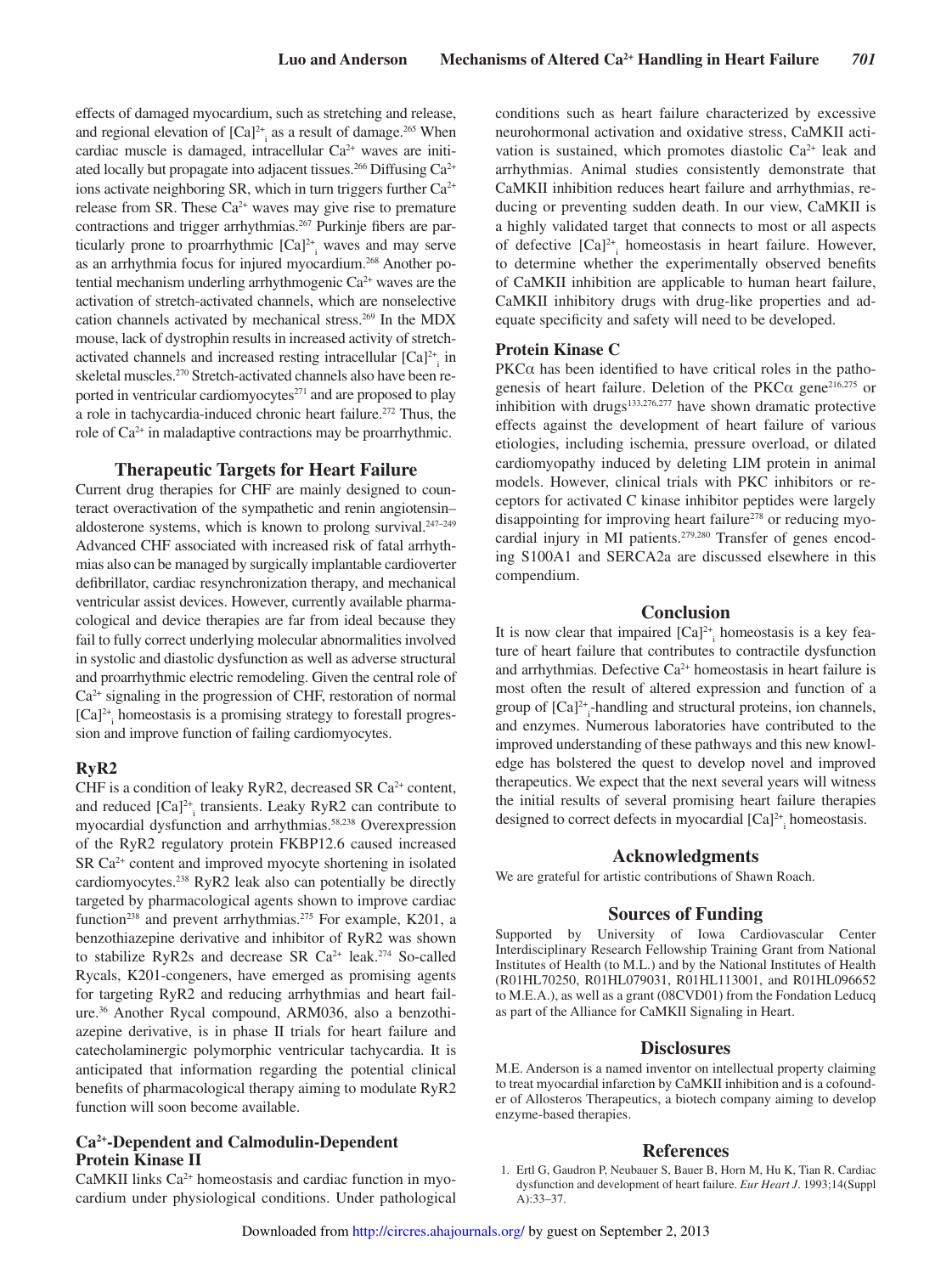- 2. Schwinger RH, Böhm M, Müller-Ehmsen J, Uhlmann R, Schmidt U, Stäblein A, Uberfuhr P, Kreuzer E, Reichart B, Eissner HJ. Effect of inotropic stimulation on the negative force-frequency relationship in the failing human heart. *Circulation*. 1993;88:2267–2276.
- 3. Kurokawa J, Abriel H. Neurohormonal regulation of cardiac ion channels in chronic heart failure. *J Cardiovasc Pharmacol*. 2009;54:98–105.
- 4. Bennett PM. From myofibril to membrane, the transitional junction at the intercallated disc. *Front Biosci*. 2012;17:1035–1050.
- 5. Hatono A, Okada J, Washio T, Hisada T, Sugiura S. Mitochondrial colocalazation with Ca2+ release is crucial to cardiac metabolism. *Biophys J*. 2013;104:496–504.
- 6. Fabiato A, Fabiato F. Calcium-induced release of calcium from the sarcoplasmic reticulum of skinned cells from adult human, dog, cat, rabbit, rat, and frog hearts and from fetal and new-born rat ventricles. *Ann N Y Acad Sci*. 1978;307:491–522.
- 7. Benitah JP, Alvarez JL, Gómez AM. L-type Ca(2+) current in ventricular cardiomyocytes. *J Mol Cell Cardiol*. 2010;48:26–36.
- 8. Wetzel GT, Chen F, Klitzner TS. Ca2+ channel kinetics in acutely isolated fetal, neonatal, and adult rabbit cardiac myocytes. *Circ Res*. 1993;72:1065–1074.
- 9. He H, Giordano FJ, Hilal-Dandan R, Choi DJ, Rockman HA, McDonough PM, Bluhm WF, Meyer M, Sayen MR, Swanson E, Dillmann WH. Overexpression of the rat sarcoplasmic reticulum Ca2+ ATPase gene in the heart of transgenic mice accelerates calcium transients and cardiac relaxation. *J Clin Invest*. 1997;100:380–389.
- 10. Flesch M, Schwinger RH, Schiffer F, Frank K, Südkamp M, Kuhn-Regnier F, Arnold G, Böhm M. Evidence for functional relevance of an enhanced expression of the Na(+)-Ca2+ exchanger in failing human myocardium. *Circulation*. 1996;94:992–1002.
- 11. Makino N, Panagia V, Gupta MP, Dhalla NS. Defects in sarcolemmal Ca2+ transport in hearts due to induction of calcium paradox. *Circ Res*. 1988;63:313–321.
- 12. Dedkova EN, Blatter LA. Mitochondrial Ca2+ and the heart. *Cell Calcium*. 2008;44:77–91.
- 13. Piacentino V 3rd, Weber CR, Chen X, Weisser-Thomas J, Margulies KB, Bers DM, Houser SR. Cellular basis of abnormal calcium transients of failing human ventricular myocytes. *Circ Res*. 2003;92:651–658.
- 14. Chaudhary KW, Rossman EI, Piacentino V 3rd, Kenessey A, Weber C, Gaughan JP, Ojamaa K, Klein I, Bers DM, Houser SR, Margulies KB. Altered myocardial Ca2+ cycling after left ventricular assist device support in the failing human heart. *J Am Coll Cardiol*. 2004;44:837–845.
- 15. Yang L, Liu G, Zakharov SI, Morrow JP, Rybin VO, Steinberg SF, Marx SO. Ser1928 is a common site for Cav1.2 phosphorylation by protein kinase C isoforms. *J Biol Chem*. 2005;280:207–214.
- 16. Koval OM, Guan X, Wu Y, Joiner ML, Gao Z, Chen B, Grumbach IM, Luczak ED, Colbran RJ, Song LS, Hund TJ, Mohler PJ, Anderson ME. CaV1.2 beta-subunit coordinates CaMKII-triggered cardiomyocyte death and afterdepolarizations. *Proc Natl Acad Sci U S A*. 2010;107:4996–5000.
- 17. Yue DT, Herzig S, Marban E. Beta-adrenergic stimulation of calcium channels occurs by potentiation of high-activity gating modes. *Proc Natl Acad Sci U S A*. 1990;87:753–757.
- 18. Hess P, Lansman JB, Tsien RW. Different modes of Ca channel gating behaviour favoured by dihydropyridine Ca agonists and antagonists. *Nature*. 1984;311:538–544.
- 19. Dzhura I, Wu Y, Colbran RJ, Balser JR, Anderson ME. Calmodulin kinase determines calcium-dependent facilitation of L-type calcium channels. *Nat Cell Biol*. 2000;2:173–177.
- 20. Wu Y, MacMillan LB, McNeill RB, Colbran RJ, Anderson ME. CaM kinase augments cardiac L-type Ca2+ current: a cellular mechanism for long Q-T arrhythmias. *Am J Physiol*. 1999;276:H2168–H2178.
- 21. Wu Y, Temple J, Zhang R, Dzhura I, Zhang W, Trimble R, Roden DM, Passier R, Olson EN, Colbran RJ, Anderson ME. Calmodulin kinase II and arrhythmias in a mouse model of cardiac hypertrophy. *Circulation*. 2002;106:1288–1293.
- 22. Pieske B, Maier LS, Piacentino V III, Weisser J, Hasenfuss G, Houser S. Rate dependence of [Na+]i and contractility in nonfailing and failing human myocardium. *Circulation*. 2002;106:447–453.
- 23. Goldman L, Balke CW. Do defects in the late sodium current in human ventricular cells cause heart failure? *J Mol Cell Cardiol*. 2002;34:1473–1476.
- 24. Undrovinas AI, Maltsev VA, Kyle JW, Silverman N, Sabbah HN. Gating of the late Na+ channel in normal and failing human myocardium. *J Mol Cell Cardiol*. 2002;34:1477–1489.
- 25. Maltsev VA, Sabbah HN, Higgins RS, Silverman N, Lesch M, Undrovinas AI. Novel, ultraslow inactivating sodium current in human ventricular cardiomyocytes. *Circulation*. 1998;98:2545–2552.
- 26. Verdonck F, Mubagwa K, Sipido KR. [Na(+)] in the subsarcolemmal 'fuzzy' space and modulation of [Ca(2+)](i) and contraction in cardiac myocytes. *Cell Calcium*. 2004;35:603–612.
- 27. Pieske B, Houser SR. [Na+]i handling in the failing human heart. *Cardiovasc Res*. 2003;57:874–886.
- 28. Wendt-Gallitelli MF, Voigt T, Isenberg G. Microheterogeneity of subsarcolemmal sodium gradients. Electron probe microanalysis in guinea-pig ventricular myocytes. *J Physiol*. 1993;472:33–44.
- 29. Ashpole NM, Herren AW, Ginsburg KS, Brogan JD, Johnson DE, Cummins TR, Bers DM, Hudmon A. Ca2+/calmodulin-dependent protein kinase II (CaMKII) regulates cardiac sodium channel NaV1.5 gating by multiple phosphorylation sites. *J Biol Chem*. 2012;287:19856–19869.
- 30. Hund TJ, Koval OM, Li J, Wright PJ, Qian L, Snyder JS, Gudmundsson H, Kline CF, Davidson NP, Cardona N, Rasband MN, Anderson ME, Mohler PJ. A β(IV)-spectrin/CaMKII signaling complex is essential for membrane excitability in mice. *J Clin Invest*. 2010;120:3508–3519.
- 31. Yao L, Fan P, Jiang Z, Viatchenko-Karpinski S, Wu Y, Kornyeyev D, Hirakawa R, Budas GR, Rajamani S, Shryock JC, Belardinelli L. Nav1.5 dependent persistent Na+ influx activates CaMKII in rat ventricular myocytes and N1325S mice. *Am J Physiol Cell Physiol*. 2011;301:C577–C586.
- 32. Rokita AG, Anderson ME. New therapeutic targets in cardiology: arrhythmias and Ca2+/calmodulin-dependent kinase II (CaMKII). *Circulation*. 2012;126:2125–2139.
- 33. Bundgaard H, Kjeldsen K. Human myocardial Na,K-ATPase concentration in heart failure. *Mol Cell Biochem*. 1996;163-164:277–283.
- 34. Despa S, Islam MA, Weber CR, Pogwizd SM, Bers DM. Intracellular Na(+) concentration is elevated in heart failure but Na/K pump function is unchanged. *Circulation*. 2002;105:2543–2548.
- 35. Semb SO, Lunde PK, Holt E, Tønnessen T, Christensen G, Sejersted OM. Reduced myocardial Na+,  $K(+)$ -pump capacity in congestive heart failure following myocardial infarction in rats. *J Mol Cell Cardiol*. 1998;30:1311–1328.
- 36. Ochi R, Gupte SA. Ryanodine receptor: a novel therapeutic target in heart disease. *Recent Pat Cardiovasc Drug Discov*. 2007;2:110–118.
- 37. Anderson K, Lai FA, Liu QY, Rousseau E, Erickson HP, Meissner G. Structural and functional characterization of the purified cardiac ryanodine receptor-Ca2+ release channel complex. *J Biol Chem*. 1989;264:1329–1335.
- 38. Györke I, Hester N, Jones LR, Györke S. The role of calsequestrin, triadin, and junctin in conferring cardiac ryanodine receptor responsiveness to luminal calcium. *Biophys J*. 2004;86:2121–2128.
- 39. Lehnart SE, Mongillo M, Bellinger A, Lindegger N, Chen BX, Hsueh W, Reiken S, Wronska A, Drew LJ, Ward CW, Lederer WJ, Kass RS, Morley G, Marks AR. Leaky Ca2+ release channel/ryanodine receptor 2 causes seizures and sudden cardiac death in mice. *J Clin Invest*. 2008;118:2230–2245.
- 40. Roux-Buisson N, Cacheux M, Fourest-Lieuvin A, et al. Absence of triadin, a protein of the calcium release complex, is responsible for cardiac arrhythmia with sudden death in human. *Hum Mol Genet*. 2012;21:2759–2767.
- 41. Zahradníková A, Valent I, Zahradník I. Frequency and release flux of calcium sparks in rat cardiac myocytes: a relation to RYR gating. *J Gen Physiol*. 2010;136:101–116.
- 42. Marx SO, Reiken S, Hisamatsu Y, Jayaraman T, Burkhoff D, Rosemblit N, Marks AR. PKA phosphorylation dissociates FKBP12.6 from the calcium release channel (ryanodine receptor): defective regulation in failing hearts. *Cell*. 2000;101:365–376.
- 43. Shan J, Kushnir A, Betzenhauser MJ, Reiken S, Li J, Lehnart SE, Lindegger N, Mongillo M, Mohler PJ, Marks AR. Phosphorylation of the ryanodine receptor mediates the cardiac fight or flight response in mice. *J Clin Invest*. 2010;120:4388–4398.
- 44. Reiken S, Wehrens XH, Vest JA, Barbone A, Klotz S, Mancini D, Burkhoff D, Marks AR. Beta-blockers restore calcium release channel function and improve cardiac muscle performance in human heart failure. *Circulation*. 2003;107:2459–2466.
- 45. Shan J, Betzenhauser MJ, Kushnir A, Reiken S, Meli AC, Wronska A, Dura M, Chen BX, Marks AR. Role of chronic ryanodine receptor phosphorylation in heart failure and β-adrenergic receptor blockade in mice. *J Clin Invest*. 2010;120:4375–4387.
- 46. Ono K, Yano M, Ohkusa T, Kohno M, Hisaoka T, Tanigawa T, Kobayashi S, Kohno M, Matsuzaki M. Altered interaction of FKBP12.6 with ryanodine receptor as a cause of abnormal Ca(2+) release in heart failure. *Cardiovasc Res*. 2000;48:323–331.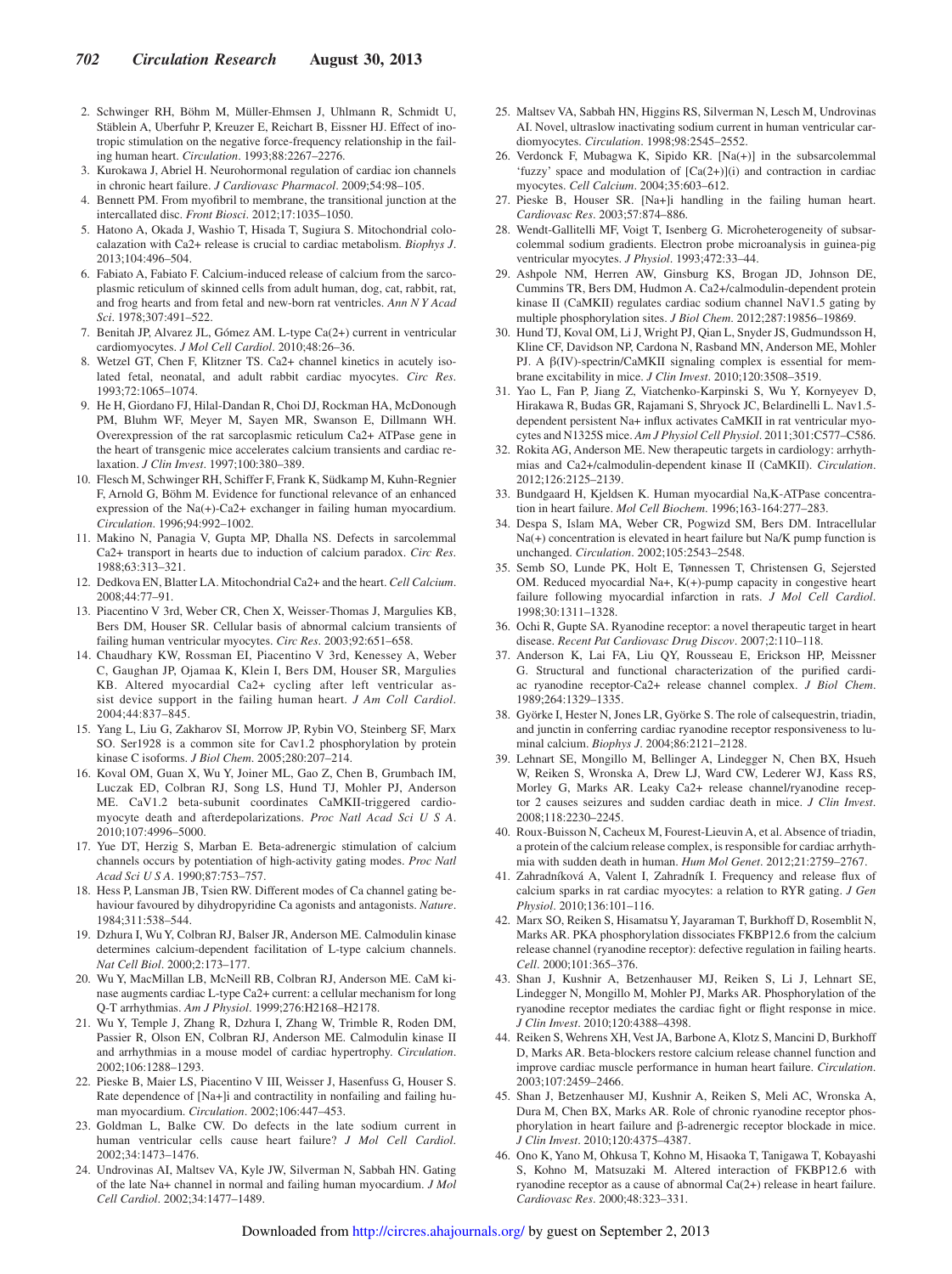- 47. Yano M, Ono K, Ohkusa T, Suetsugu M, Kohno M, Hisaoka T, Kobayashi S, Hisamatsu Y, Yamamoto T, Kohno M, Noguchi N, Takasawa S, Okamoto H, Matsuzaki M. Altered stoichiometry of FKBP12.6 versus ryanodine receptor as a cause of abnormal Ca(2+) leak through ryanodine receptor in heart failure. *Circulation*. 2000;102:2131–2136.
- 48. Lehnart SE, Wehrens XH, Reiken S, Warrier S, Belevych AE, Harvey RD, Richter W, Jin SL, Conti M, Marks AR. Phosphodiesterase 4D deficiency in the ryanodine-receptor complex promotes heart failure and arrhythmias. *Cell*. 2005;123:25–35.
- 49. Stange M, Xu L, Balshaw D, Yamaguchi N, Meissner G. Characterization of recombinant skeletal muscle (Ser-2843) and cardiac muscle (Ser-2809) ryanodine receptor phosphorylation mutants. *J Biol Chem*. 2003;278:51693–51702.
- 50. Benkusky NA, Weber CS, Scherman JA, Farrell EF, Hacker TA, John MC, Powers PA, Valdivia HH. Intact beta-adrenergic response and unmodified progression toward heart failure in mice with genetic ablation of a major protein kinase A phosphorylation site in the cardiac ryanodine receptor. *Circ Res*. 2007;101:819–829.
- 51. MacDonnell SM, García-Rivas G, Scherman JA, Kubo H, Chen X, Valdivia H, Houser SR. Adrenergic regulation of cardiac contractility does not involve phosphorylation of the cardiac ryanodine receptor at serine 2808. *Circ Res*. 2008;102:e65–e72.
- 52. Zhang H, Makarewich CA, Kubo H, Wang W, Duran JM, Li Y, Berretta RM, Koch WJ, Chen X, Gao E, Valdivia HH, Houser SR. Hyperphosphorylation of the cardiac ryanodine receptor at serine 2808 is not involved in cardiac dysfunction after myocardial infarction. *Circ Res*. 2012;110:831–840.
- 53. Bers DM. Ryanodine receptor S2808 phosphorylation in heart failure: smoking gun or red herring. *Circ Res*. 2012;110:796–799.
- 54. Zhang R, Khoo MS, Wu Y, et al. Calmodulin kinase II inhibition protects against structural heart disease. *Nat Med*. 2005;11:409–417.
- 55. Erickson JR, Joiner ML, Guan X, et al. A dynamic pathway for calcium-independent activation of CaMKII by methionine oxidation. *Cell*. 2008;133:462–474.
- 56. Rodriguez P, Bhogal MS, Colyer J. Stoichiometric phosphorylation of cardiac ryanodine receptor on serine 2809 by calmodulin-dependent kinase II and protein kinase A. *J Biol Chem*. 2003;278:38593–38600.
- 57. Wehrens XH, Lehnart SE, Reiken SR, Marks AR. Ca2+/calmodulin-dependent protein kinase II phosphorylation regulates the cardiac ryanodine receptor. *Circ Res*. 2004;94:e61–e70.
- 58. Ai X, Curran JW, Shannon TR, Bers DM, Pogwizd SM. Ca2+/calmodulindependent protein kinase modulates cardiac ryanodine receptor phosphorylation and sarcoplasmic reticulum Ca2+ leak in heart failure. *Circ Res*. 2005;97:1314–1322.
- 59. Kushnir A, Shan J, Betzenhauser MJ, Reiken S, Marks AR. Role of CaMKIIdelta phosphorylation of the cardiac ryanodine receptor in the force frequency relationship and heart failure. *Proc Natl Acad Sci U S A*. 2010;107:10274–10279.
- 60. Respress JL, van Oort RJ, Li N, et al. Role of RyR2 phosphorylation at S2814 during heart failure progression. *Circ Res*. 2012;110:1474–1483.
- 61. Chelu MG, Sarma S, Sood S, Wang S, van Oort RJ, Skapura DG, Li N, Santonastasi M, Müller FU, Schmitz W, Schotten U, Anderson ME, Valderrábano M, Dobrev D, Wehrens XH. Calmodulin kinase II-mediated sarcoplasmic reticulum Ca2+ leak promotes atrial fibrillation in mice. *J Clin Invest*. 2009;119:1940–1951.
- 62. Terentyev D, Györke I, Belevych AE, Terentyeva R, Sridhar A, Nishijima Y, de Blanco EC, Khanna S, Sen CK, Cardounel AJ, Carnes CA, Györke S. Redox modification of ryanodine receptors contributes to sarcoplasmic reticulum Ca2+ leak in chronic heart failure. *Circ Res*. 2008;103:1466–1472.
- 63. Morgan JP, Erny RE, Allen PD, Grossman W, Gwathmey JK. Abnormal intracellular calcium handling, a major cause of systolic and diastolic dysfunction in ventricular myocardium from patients with heart failure. *Circulation*. 1990;81:III21–III32.
- 64. Obayashi M, Xiao B, Stuyvers BD, Davidoff AW, Mei J, Chen SR, ter Keurs HE. Spontaneous diastolic contractions and phosphorylation of the cardiac ryanodine receptor at serine-2808 in congestive heart failure in rat. *Cardiovasc Res*. 2006;69:140–151.
- 65. ter Keurs HE. The interaction of Ca2+ with sarcomeric proteins: role in function and dysfunction of the heart. *Am J Physiol Heart Circ Physiol*. 2012;302:H38–H50.
- 66. Limas CJ, Olivari MT, Goldenberg IF, Levine TB, Benditt DG, Simon A. Calcium uptake by cardiac sarcoplasmic reticulum in human dilated cardiomyopathy. *Cardiovasc Res*. 1987;21:601–605.
- 67. Hasenfuss G, Reinecke H, Studer R, Meyer M, Pieske B, Holtz J, Holubarsch C, Posival H, Just H, Drexler H. Relation between myocardial

function and expression of sarcoplasmic reticulum Ca(2+)-ATPase in failing and nonfailing human myocardium. *Circ Res*. 1994;75:434–442.

- 68. Mercadier JJ, Lompré AM, Duc P, Boheler KR, Fraysse JB, Wisnewsky C, Allen PD, Komajda M, Schwartz K. Altered sarcoplasmic reticulum Ca2(+)-ATPase gene expression in the human ventricle during end-stage heart failure. *J Clin Invest*. 1990;85:305–309.
- 69. Meyer M, Schillinger W, Pieske B, Holubarsch C, Heilmann C, Posival H, Kuwajima G, Mikoshiba K, Just H, Hasenfuss G. Alterations of sarcoplasmic reticulum proteins in failing human dilated cardiomyopathy. *Circulation*. 1995;92:778–784.
- 70. Schwinger RH, Böhm M, Schmidt U, Karczewski P, Bavendiek U, Flesch M, Krause EG, Erdmann E. Unchanged protein levels of SERCA II and phospholamban but reduced Ca2+ uptake and Ca(2+)-ATPase activity of cardiac sarcoplasmic reticulum from dilated cardiomyopathy patients compared with patients with nonfailing hearts. *Circulation*. 1995;92:3220–3228.
- 71. Movsesian MA, Bristow MR, Krall J. Ca2+ uptake by cardiac sarcoplasmic reticulum from patients with idiopathic dilated cardiomyopathy. *Circ Res*. 1989;65:1141–1144.
- 72. Cutler MJ, Wan X, Plummer BN, Liu H, Deschenes I, Laurita KR, Hajjar RJ, Rosenbaum DS. Targeted sarcoplasmic reticulum Ca2+ ATPase 2a gene delivery to restore electrical stability in the failing heart. *Circulation*. 2012;126:2095–2104.
- 73. Jaski BE, Jessup ML, Mancini DM, Cappola TP, Pauly DF, Greenberg B, Borow K, Dittrich H, Zsebo KM, Hajjar RJ; Calcium Up-Regulation by Percutaneous Administration of Gene Therapy In Cardiac Disease (CUPID) Trial Investigators. Calcium upregulation by percutaneous administration of gene therapy in cardiac disease (CUPID Trial), a first-inhuman phase 1/2 clinical trial. *J Card Fail*. 2009;15:171–181.
- 74. del MonteF, Harding SE, Schmidt U, Matsui T, Kang ZB, Dec GW, Gwathmey JK, Rosenzweig A, Hajjar RJ. Restoration of contractile function in isolated cardiomyocytes from failing human hearts by gene transfer of SERCA2a. *Circulation*. 1999;100:2308–2311.
- 75. Gómez AM, Valdivia HH, Cheng H, Lederer MR, Santana LF, Cannell MB, McCune SA, Altschuld RA, Lederer WJ. Defective excitation-contraction coupling in experimental cardiac hypertrophy and heart failure. *Science*. 1997;276:800–806.
- 76. Nicolaou P, Kranias EG. Role of PP1 in the regulation of Ca cycling in cardiac physiology and pathophysiology. *Front Biosci*. 2009;14: 3571–3585.
- 77. Schwinger RH, Münch G, Bölck B, Karczewski P, Krause EG, Erdmann E. Reduced Ca(2+)-sensitivity of SERCA 2a in failing human myocardium due to reduced serin-16 phospholamban phosphorylation. *J Mol Cell Cardiol*. 1999;31:479–491.
- 78. Kranias EG, Hajjar RJ. Modulation of cardiac contractility by the phospholamban/SERCA2a regulatome. *Circ Res*. 2012;110:1646–1660.
- 79. Schmidt U, Hajjar RJ, Kim CS, Lebeche D, Doye AA, Gwathmey JK. Human heart failure: cAMP stimulation of SR Ca(2+)-ATPase activity and phosphorylation level of phospholamban. *Am J Physiol*. 1999;277:H474–H480.
- 80. Münch G, Bölck B, Karczewski P, Schwinger RH. Evidence for calcineurin-mediated regulation of SERCA 2a activity in human myocardium. *J Mol Cell Cardiol*. 2002;34:321–334.
- 81. Medeiros A, Biagi DG, Sobreira TJ, de Oliveira PS, Negrão CE, Mansur AJ, Krieger JE, Brum PC, Pereira AC. Mutations in the human phospholamban gene in patients with heart failure. *Am Heart J*. 2011;162:1088– 1095.e1.
- 82. Schmitt JP, Kamisago M, Asahi M, Li GH, Ahmad F, Mende U, Kranias EG, MacLennan DH, Seidman JG, Seidman CE. Dilated cardiomyopathy and heart failure caused by a mutation in phospholamban. *Science*. 2003;299:1410–1413.
- 83. Haghighi K, Pritchard T, Bossuyt J, Waggoner JR, Yuan Q, Fan GC, Osinska H, Anjak A, Rubinstein J, Robbins J, Bers DM, Kranias EG. The human phospholamban Arg14-deletion mutant localizes to plasma membrane and interacts with the Na/K-ATPase. *J Mol Cell Cardiol*. 2012;52:773–782.
- 84. Haghighi K, Kolokathis F, Pater L, Lynch RA, Asahi M, Gramolini AO, Fan GC, Tsiapras D, Hahn HS, Adamopoulos S, Liggett SB, Dorn GW II, MacLennan DH, Kremastinos DT, Kranias EG. Human phospholamban null results in lethal dilated cardiomyopathy revealing a critical difference between mouse and human. *J Clin Invest*. 2003;111:869–876.
- 85. Luo W, Grupp IL, Harrer J, Ponniah S, Grupp G, Duffy JJ, Doetschman T, Kranias EG. Targeted ablation of the phospholamban gene is associated with markedly enhanced myocardial contractility and loss of beta-agonist stimulation. *Circ Res*. 1994;75:401–409.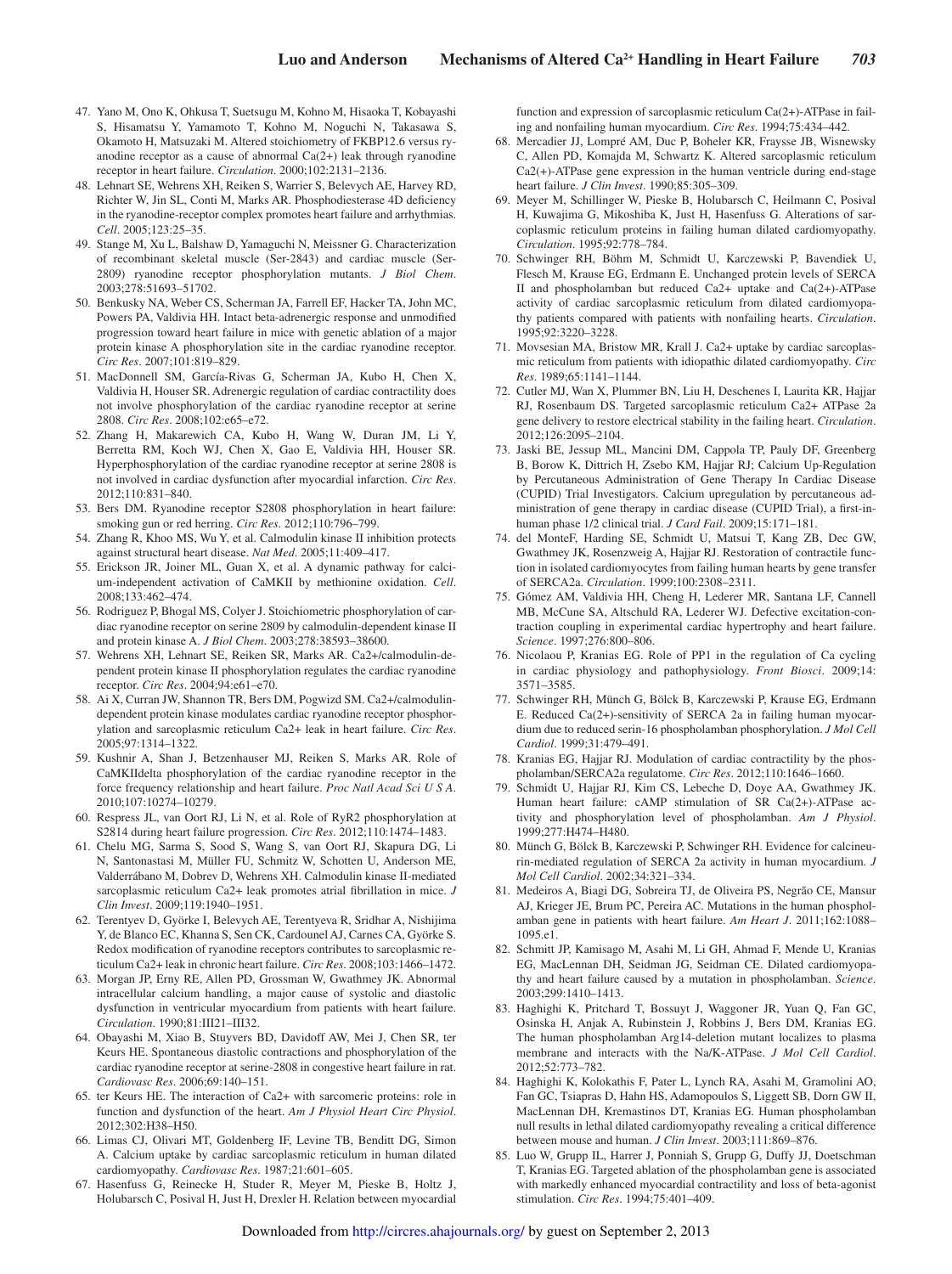- 86. Arber S, Hunter JJ, Ross J Jr, Hongo M, Sansig G, Borg J, Perriard JC, Chien KR, Caroni P. MLP-deficient mice exhibit a disruption of cardiac cytoarchitectural organization, dilated cardiomyopathy, and heart failure. *Cell*. 1997;88:393–403.
- 87. Minamisawa S, Hoshijima M, Chu G, Ward CA, Frank K, Gu Y, Martone ME, Wang Y, Ross J Jr, Kranias EG, Giles WR, Chien KR. Chronic phospholamban-sarcoplasmic reticulum calcium ATPase interaction is the critical calcium cycling defect in dilated cardiomyopathy. *Cell*. 1999;99:313–322.
- 88. del Monte F, Harding SE, Dec GW, Gwathmey JK, Hajjar RJ. Targeting phospholamban by gene transfer in human heart failure. *Circulation*. 2002;105:904–907.
- 89. Zhang T, Guo T, Mishra S, Dalton ND, Kranias EG, Peterson KL, Bers DM, Brown JH. Phospholamban ablation rescues sarcoplasmic reticulum Ca(2+) handling but exacerbates cardiac dysfunction in CaMKIIdelta© transgenic mice. *Circ Res*. 2010;106:354–362.
- 90. Arvanitis DA, Vafiadaki E, Fan GC, Mitton BA, Gregory KN, Del Monte F, Kontrogianni-Konstantopoulos A, Sanoudou D, Kranias EG. Histidine-rich Ca-binding protein interacts with sarcoplasmic reticulum Ca-ATPase. *Am J Physiol Heart Circ Physiol*. 2007;293:H1581–H1589.
- 91. Arvanitis DA, Sanoudou D, Kolokathis F, Vafiadaki E, Papalouka V, Kontrogianni-Konstantopoulos A, Theodorakis GN, Paraskevaidis IA, Adamopoulos S, Dorn GW II, Kremastinos DT, Kranias EG. The Ser96Ala variant in histidine-rich calcium-binding protein is associated with life-threatening ventricular arrhythmias in idiopathic dilated cardiomyopathy. *Eur Heart J*. 2008;29:2514–2525.
- 92. Gregory KN, Ginsburg KS, Bodi I, Hahn H, Marreez YM, Song Q, Padmanabhan PA, Mitton BA, Waggoner JR, Del Monte F, Park WJ, Dorn GW II, Bers DM, Kranias EG. Histidine-rich Ca binding protein: a regulator of sarcoplasmic reticulum calcium sequestration and cardiac function. *J Mol Cell Cardiol*. 2006;40:653–665.
- 93. Hobai IA, O'Rourke B. Decreased sarcoplasmic reticulum calcium content is responsible for defective excitation-contraction coupling in canine heart failure. *Circulation*. 2001;103:1577–1584.
- 94. Schwinger RH, Wang J, Frank K, Müller-Ehmsen J, Brixius K, McDonough AA, Erdmann E. Reduced sodium pump alpha1, alpha3, and beta1-isoform protein levels and Na+,K+-ATPase activity but unchanged Na+-Ca2+ exchanger protein levels in human heart failure. *Circulation*. 1999;99:2105–2112.
- 95. Mattiello JA, Margulies KB, Jeevanandam V, Houser SR. Contribution of reverse-mode sodium-calcium exchange to contractions in failing human left ventricular myocytes. *Cardiovasc Res*. 1998;37:424–431.
- 96. Gaughan JP, Furukawa S, Jeevanandam V, Hefner CA, Kubo H, Margulies KB, McGowan BS, Mattiello JA, Dipla K, Piacentino V III, Li S, Houser SR. Sodium/calcium exchange contributes to contraction and relaxation in failed human ventricular myocytes. *Am J Physiol*. 1999;277:H714–H724.
- 97. Shen W, Vatner DE, Vatner SF, Ingwall JS. Progressive loss of creatine maintains a near normal DeltaG approximately (ATP) in transgenic mouse hearts with cardiomyopathy caused by overexpressing Gsalpha. *J Mol Cell Cardiol*. 2010;48:591–599.
- 98. Bers DM. Calcium fluxes involved in control of cardiac myocyte contraction. *Circ Res*. 2000;87:275–281.
- 99. Coutu P, Metzger JM. Genetic manipulation of calcium-handling proteins in cardiac myocytes. I. Experimental studies. *Am J Physiol Heart Circ Physiol*. 2005;288:H601–H612.
- 100. Saks V, Dzeja P, Schlattner U, Vendelin M, Terzic A, Wallimann T. Cardiac system bioenergetics: metabolic basis of the Frank-Starling law. *J Physiol*. 2006;571:253–273.
- 101. Kohlhaas M, Maack C. Interplay of defective excitation-contraction coupling, energy starvation, and oxidative stress in heart failure. *Trends Cardiovasc Med*. 2011;21:69–73.
- 102. Kabakov AY. Activation of KATP channels by Na/K pump in isolated cardiac myocytes and giant membrane patches. *Biophys J*. 1998;75:2858–2867.
- 103. Selivanov VA, Krause S, Roca J, Cascante M. Modeling of spatial metabolite distributions in the cardiac sarcomere. *Biophys J*. 2007;92:3492–3500.
- 104. Sharov VG, Todor AV, Silverman N, Goldstein S, Sabbah HN. Abnormal mitochondrial respiration in failed human myocardium. *J Mol Cell Cardiol*. 2000;32:2361–2367.
- 105. Neubauer S. The failing heart–an engine out of fuel. *N Engl J Med*. 2007;356:1140–1151.
- 106. Lin L, Sharma VK, Sheu SS. Mechanisms of reduced mitochondrial Ca2+ accumulation in failing hamster heart. *Pflugers Arch*. 2007;454:395–402.
- 107. Joubert F, Wilding JR, Fortin D, Domergue-Dupont V, Novotova M, Ventura-Clapier R, Veksler V. Local energetic regulation of sarcoplasmic and myosin ATPase is differently impaired in rats with heart failure. *J Physiol*. 2008;586:5181–5192.
- 108. Glancy B, Balaban RS. Role of mitochondrial Ca2+ in the regulation of cellular energetics. *Biochemistry*. 2012;51:2959–2973.
- 109. Balaban RS. Cardiac energy metabolism homeostasis: role of cytosolic calcium. *J Mol Cell Cardiol*. 2002;34:1259–1271.
- 110. Black JW, Crowther AF, Shanks RG, Smith LH, Dornhorst AC. A new adrenergic beta receptor antagonist. *Lancet*. 1964;1:1080–1081.
- 111. Kubo H, Margulies KB, Piacentino V III, Gaughan JP, Houser SR. Patients with end-stage congestive heart failure treated with beta-adrenergic receptor antagonists have improved ventricular myocyte calcium regulatory protein abundance. *Circulation*. 2001;104:1012–1018.
- 112. Sabbah HN. Biologic rationale for the use of beta-blockers in the treatment of heart failure. *Heart Fail Rev*. 2004;9:91–97.
- 113. Terracciano CM, Harding SE, Adamson D, Koban M, Tansley P, Birks EJ, Barton PJ, Yacoub MH. Changes in sarcolemmal Ca entry and sarcoplasmic reticulum Ca content in ventricular myocytes from patients with end-stage heart failure following myocardial recovery after combined pharmacological and ventricular assist device therapy. *Eur Heart J*. 2003;24:1329–1339.
- 114. Holmuhamedov EL, Ozcan C, Jahangir A, Terzic A. Restoration of Ca2+-inhibited oxidative phosphorylation in cardiac mitochondria by mitochondrial Ca2+ unloading. *Mol Cell Biochem*. 2001;220:135–140.
- 115. Hoppeler H, Lindstedt SL, Claassen H, Taylor CR, Mathieu O, Weibel ER. Scaling mitochondrial volume in heart to body mass. *Respir Physiol*. 1984;55:131–137.
- 116. McCormack JG, Halestrap AP, Denton RM. Role of calcium ions in regulation of mammalian intramitochondrial metabolism. *Physiol Rev*. 1990;70:391–425.
- 117. Lasorsa FM, Pinton P, Palmieri L, Fiermonte G, Rizzuto R, Palmieri F. Recombinant expression of the Ca(2+)-sensitive aspartate/glutamate carrier increases mitochondrial ATP production in agonist-stimulated Chinese hamster ovary cells. *J Biol Chem*. 2003;278:38686–38692.
- 118. Contreras L, Gomez-Puertas P, Iijima M, Kobayashi K, Saheki T, Satrústegui J. Ca2+ Activation kinetics of the two aspartate-glutamate mitochondrial carriers, aralar and citrin: role in the heart malate-aspartate NADH shuttle. *J Biol Chem*. 2007;282:7098–7106.
- 119. Rizzuto R, Brini M, Murgia M, Pozzan T. Microdomains with high Ca2+ close to IP3-sensitive channels that are sensed by neighboring mitochondria. *Science*. 1993;262:744–747.
- 120. Rizzuto R, Pozzan T. Microdomains of intracellular Ca2+: molecular determinants and functional consequences. *Physiol Rev*. 2006;86:369–408.
- 121. Hajnóczky G, Robb-Gaspers LD, Seitz MB, Thomas AP. Decoding of cytosolic calcium oscillations in the mitochondria. *Cell*. 1995;82:415–424.
- 122. Nakayama H, Chen X, Baines CP, Klevitsky R, Zhang X, Zhang H, Jaleel N, Chua BH, Hewett TE, Robbins J, Houser SR, Molkentin JD. Ca2+ and mitochondrial-dependent cardiomyocyte necrosis as a primary mediator of heart failure. *J Clin Invest*. 2007;117:2431–2444.
- 123. Wang W, Fang H, Groom L, et al. Superoxide flashes in single mitochondria. *Cell*. 2008;134:279–290.
- 124. Szydlowska K, Tymianski M. Calcium, ischemia and excitotoxicity. *Cell Calcium*. 2010;47:122–129.
- 125. Zorov DB, Juhaszova M, Yaniv Y, Nuss HB, Wang S, Sollott SJ. Regulation and pharmacology of the mitochondrial permeability transition pore. *Cardiovasc Res*. 2009;83:213–225.
- 126. Zamzami N, Kroemer G. The mitochondrion in apoptosis: how Pandora's box opens. *Nat Rev Mol Cell Biol*. 2001;2:67–71.
- 127. Odagiri K, Katoh H, Kawashima H, Tanaka T, Ohtani H, Saotome M, Urushida T, Satoh H, Hayashi H. Local control of mitochondrial membrane potential, permeability transition pore and reactive oxygen species by calcium and calmodulin in rat ventricular myocytes. *J Mol Cell Cardiol*. 2009;46:989–997.
- 128. Chang BH, Mukherji S, Soderling TR. Characterization of a calmodulin kinase II inhibitor protein in brain. *Proc Natl Acad Sci U S A*. 1998;95:10890–10895.
- 129. Joiner ML, Koval OM, Li J, et al. CaMKII determines mitochondrial stress responses in heart. *Nature*. 2012;491:269–273.
- 130. Ide T, Tsutsui H, Kinugawa S, Utsumi H, Kang D, Hattori N, Uchida K, Arimura Ki, Egashira K, Takeshita A. Mitochondrial electron transport complex I is a potential source of oxygen free radicals in the failing myocardium. *Circ Res*. 1999;85:357–363.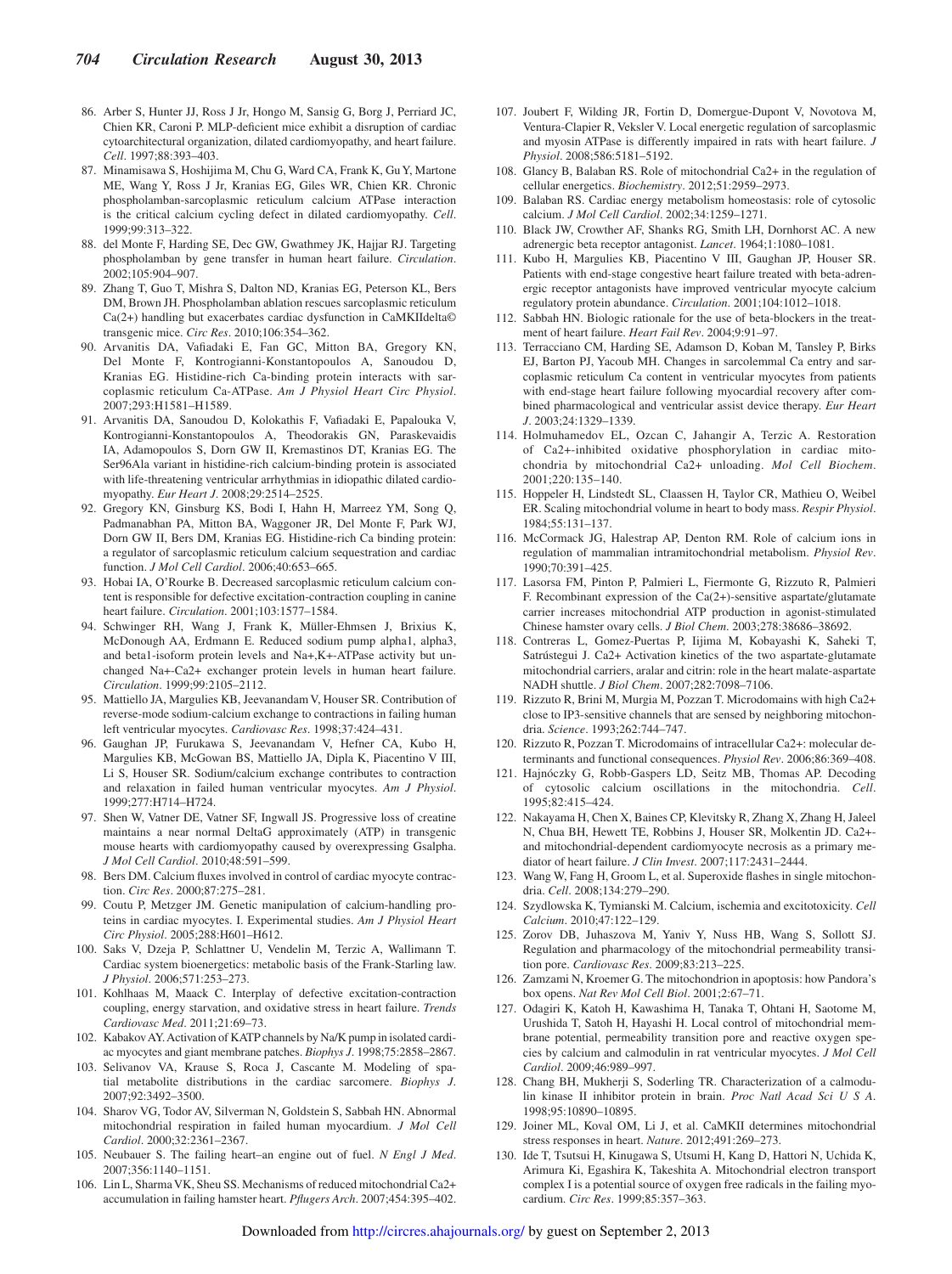- 131. Ide T, Tsutsui H, Hayashidani S, Kang D, Suematsu N, Nakamura K, Utsumi H, Hamasaki N, Takeshita A. Mitochondrial DNA damage and dysfunction associated with oxidative stress in failing hearts after myocardial infarction. *Circ Res*. 2001;88:529–535.
- 132. Tsutsui H, Kinugawa S, Matsushima S. Oxidative stress and mitochondrial DNA damage in heart failure. *Circ J*. 2008;72(Suppl A):A31–A37.
- 133. Kirichok Y, Krapivinsky G, Clapham DE. The mitochondrial calcium uniporter is a highly selective ion channel. *Nature*. 2004;427:360–364.
- 134. Baughman JM, Perocchi F, Girgis HS, Plovanich M, Belcher-Timme CA, Sancak Y, Bao XR, Strittmatter L, Goldberger O, Bogorad RL, Koteliansky V, Mootha VK. Integrative genomics identifies MCU as an essential component of the mitochondrial calcium uniporter. *Nature*. 2011;476:341–345.
- 135. De Stefani D, Raffaello A, Teardo E, Szabò I, Rizzuto R. A forty-kilodalton protein of the inner membrane is the mitochondrial calcium uniporter. *Nature*. 2011;476:336–340.
- 136. Rutter GA, Rizzuto R. Regulation of mitochondrial metabolism by ER Ca2+ release: an intimate connection. *Trends Biochem Sci*. 2000;25:215–221.
- 137. Pacher P, Csordás P, Schneider T, Hajnóczky G. Quantification of calcium signal transmission from sarco-endoplasmic reticulum to the mitochondria. *J Physiol*. 2000;529(Pt 3):553–564.
- 138. Rizzuto R, De Stefani D, Raffaello A, Mammucari C. Mitochondria as sensors and regulators of calcium signalling. *Nat Rev Mol Cell Biol*. 2012;13:566–578.
- 139. de García-Rivas GJ, Carvajal K, Correa F, Zazueta C. Ru360, a specific mitochondrial calcium uptake inhibitor, improves cardiac post-ischaemic functional recovery in rats in vivo. *Br J Pharmacol*. 2006;149:829–837.
- 140. Perocchi F, Gohil VM, Girgis HS, Bao XR, McCombs JE, Palmer AE, Mootha VK. MICU1 encodes a mitochondrial EF hand protein required for Ca(2+) uptake. *Nature*. 2010;467:291–296.
- 141. Mallilankaraman K, Cárdenas C, Doonan PJ, et al. MCUR1 is an essential component of mitochondrial Ca2+ uptake that regulates cellular metabolism. *Nat Cell Biol*. 2012;14:1336–1343.
- 142. Mallilankaraman K, Doonan P, Cárdenas C, Chandramoorthy HC, Müller M, Miller R, Hoffman NE, Gandhirajan RK, Molgó J, Birnbaum MJ, Rothberg BS, Mak DO, Foskett JK, Madesh M. MICU1 is an essential gatekeeper for MCU-mediated mitochondrial Ca(2+) uptake that regulates cell survival. *Cell*. 2012;151:630–644.
- 143. Michels G, Khan IF, Endres-Becker J, Rottlaender D, Herzig S, Ruhparwar A, Wahlers T, Hoppe UC. Regulation of the human cardiac mitochondrial Ca2+ uptake by 2 different voltage-gated Ca2+ channels. *Circulation*. 2009;119:2435–2443.
- 144. Maack C, Cortassa S, Aon MA, Ganesan AN, Liu T, O'Rourke B. Elevated cytosolic Na+ decreases mitochondrial Ca2+ uptake during excitation-contraction coupling and impairs energetic adaptation in cardiac myocytes. *Circ Res*. 2006;99:172–182.
- 145. Wei S, Guo A, Chen B, Kutschke W, Xie YP, Zimmerman K, Weiss RM, Anderson ME, Cheng H, Song LS. T-tubule remodeling during transition from hypertrophy to heart failure. *Circ Res*. 2010;107:520–531.
- 146. Horiuchi-Hirose M, Kashihara T, Nakada T, Kurebayashi N, Shimojo H, Shibazaki T, Sheng X, Yano S, Hirose M, Hongo M, Sakurai T, Moriizumi T, Ueda H, Yamada M. Decrease in the density of t-tubular L-type Ca2+ channel currents in failing ventricular myocytes. *Am J Physiol Heart Circ Physiol*. 2011;300:H978–H988.
- 147. Song LS, Sobie EA, McCulle S, Lederer WJ, Balke CW, Cheng H. Orphaned ryanodine receptors in the failing heart. *Proc Natl Acad Sci U S A*. 2006;103:4305–4310.
- 148. van Oort RJ, Garbino A, Wang W, Dixit SS, Landstrom AP, Gaur N, De Almeida AC, Skapura DG, Rudy Y, Burns AR, Ackerman MJ, Wehrens XH. Disrupted junctional membrane complexes and hyperactive ryanodine receptors after acute junctophilin knockdown in mice. *Circulation*. 2011;123:979–988.
- 149. Xu M, Zhou P, Xu SM, Liu Y, Feng X, Bai SH, Bai Y, Hao XM, Han Q, Zhang Y, Wang SQ. Intermolecular failure of L-type Ca2+ channel and ryanodine receptor signaling in hypertrophy. *PLoS Biol*. 2007;5:e21.
- 150. Li RC, Tao J, Guo YB, et al. In vivo suppression of microRNA-24 prevents the transition toward decompensated hypertrophy in aortic-constricted mice. *Circ Res*. 2013;112:601–605.
- 151. Chen B, Li Y, Jiang S, Xie YP, Guo A, Kutschke W, Zimmerman K, Weiss RM, Miller FJ, Anderson ME, Song LS. β-Adrenergic receptor antagonists ameliorate myocyte T-tubule remodeling following myocardial infarction. *FASEB J*. 2012;26:2531–2537.
- 152. Xie YP, Chen B, Sanders P, Guo A, Li Y, Zimmerman K, Wang LC, Weiss RM, Grumbach IM, Anderson ME, Song LS. Sildenafil prevents

and reverses transverse-tubule remodeling and Ca(2+) handling dysfunction in right ventricle failure induced by pulmonary artery hypertension. *Hypertension*. 2012;59:355–362.

- 153. Day SM, Westfall MV, Metzger JM. Tuning cardiac performance in ischemic heart disease and failure by modulating myofilament function. *J Mol Med (Berl)*. 2007;85:911–921.
- 154. Mohler PJ, Gramolini AO, Bennett V. The ankyrin-B C-terminal domain determines activity of ankyrin-B/G chimeras in rescue of abnormal inositol 1,4,5-trisphosphate and ryanodine receptor distribution in ankyrin-B(-/-) neonatal cardiomyocytes. *J Biol Chem*. 2002;277:10599–10607.
- 155. Le Scouarnec S, Bhasin N, Vieyres C, et al. Dysfunction in ankyrin-B-dependent ion channel and transporter targeting causes human sinus node disease. *Proc Natl Acad Sci U S A*. 2008;105:15617–15622.
- 156. Cunha SR, Hund TJ, Hashemi S, et al. Defects in ankyrin-based membrane protein targeting pathways underlie atrial fibrillation. *Circulation*. 2011;124:1212–1222.
- 157. Camors E, Mohler PJ, Bers DM, Despa S. Ankyrin-B reduction enhances Ca spark-mediated SR Ca release promoting cardiac myocyte arrhythmic activity. *J Mol Cell Cardiol*. 2012;52:1240–1248.
- 158. DeGrande S, Nixon D, Koval O, Curran JW, Wright P, Wang Q, Kashef F, Chiang D, Li N, Wehrens XH, Anderson ME, Hund TJ, Mohler PJ. CaMKII inhibition rescues proarrhythmic phenotypes in the model of human ankyrin-B syndrome. *Heart Rhythm*. 2012;9:2034–2041.
- 159. Kashef F, Li J, Wright P, Snyder J, Suliman F, Kilic A, Higgins RS, Anderson ME, Binkley PF, Hund TJ, Mohler PJ. Ankyrin-B protein in heart failure: identification of a new component of metazoan cardioprotection. *J Biol Chem*. 2012;287:30268–30281.
- 160. Labeit S, Kolmerer B, Linke WA. The giant protein titin. Emerging roles in physiology and pathophysiology. *Circ Res*. 1997;80:290–294.
- 161. Hein S, Scholz D, Fujitani N, Rennollet H, Brand T, Friedl A, Schaper J. Altered expression of titin and contractile proteins in failing human myocardium. *J Mol Cell Cardiol*. 1994;26:1291–1306.
- 162. Collins JF, Pawloski-Dahm C, Davis MG, Ball N, Dorn GW II, Walsh RA. The role of the cytoskeleton in left ventricular pressure overload hypertrophy and failure. *J Mol Cell Cardiol*. 1996;28:1435–1443.
- 163. Peng J, Raddatz K, Molkentin JD, Wu Y, Labeit S, Granzier H, Gotthardt M. Cardiac hypertrophy and reduced contractility in hearts deficient in the titin kinase region. *Circulation*. 2007;115:743–751.
- 164. Hamdani N, Krysiak J, Kreusser MM, Neef S, Dos Remedios CG, Maier LS, Krüger M, Backs J, Linke WA. Crucial role for Ca2(+)/calmodulindependent protein kinase-II in regulating diastolic stress of normal and failing hearts via titin phosphorylation. *Circ Res*. 2013;112:664–674.
- 165. Ervasti JM, Campbell KP. Membrane organization of the dystrophinglycoprotein complex. *Cell*. 1991;66:1121–1131.
- 166. Emery AE. Muscular dystrophy into the new millennium. *Neuromuscul Disord*. 2002;12:343–349.
- 167. Finsterer J, Stöllberger C. The heart in human dystrophinopathies. *Cardiology*. 2003;99:1–19.
- 168. Lohan J, Ohlendieck K. Drastic reduction in the luminal Ca2+ -binding proteins calsequestrin and sarcalumenin in dystrophin-deficient cardiac muscle. *Biochim Biophys Acta*. 2004;1689:252–258.
- 169. Rohman MS, Emoto N, Takeshima Y, Yokoyama M, Matsuo M. Decreased mAKAP, ryanodine receptor, and SERCA2a gene expression in mdx hearts. *Biochem Biophys Res Commun*. 2003;310:228–235.
- 170. Alloatti G, Gallo MP, Penna C, Levi RC. Properties of cardiac cells from dystrophic mouse. *J Mol Cell Cardiol*. 1995;27:1775–1779.
- 171. Emery AE. The muscular dystrophies. *Lancet*. 2002;359:687–695.
- 172. Fauconnier J, Thireau J, Reiken S, Cassan C, Richard S, Matecki S, Marks AR, Lacampagne A. Leaky RyR2 trigger ventricular arrhythmias in Duchenne muscular dystrophy. *Proc Natl Acad Sci U S A*. 2010;107:1559–1564.
- 173. Ather S, Wang W, Wang Q, Li N, Anderson ME, Wehrens XH. Inhibition of CaMKII phosphorylation of RyR2 prevents inducible ventricular arrhythmias in mice with Duchenne muscular dystrophy. *Heart Rhythm*.  $2013:10:592 - 599$
- 174. Singer HA, Benscoter HA, Schworer CM. Novel Ca2+/calmodulindependent protein kinase II gamma-subunit variants expressed in vascular smooth muscle, brain, and cardiomyocytes. *J Biol Chem*. 1997;272:9393–9400.
- 175. Colomer JM, Mao L, Rockman HA, Means AR. Pressure overload selectively up-regulates Ca2+/calmodulin-dependent protein kinase II in vivo. *Mol Endocrinol*. 2003;17:183–192.
- 176. Timmins JM, Ozcan L, Seimon TA, Li G, Malagelada C, Backs J, Backs T, Bassel-Duby R, Olson EN, Anderson ME, Tabas I. Calcium/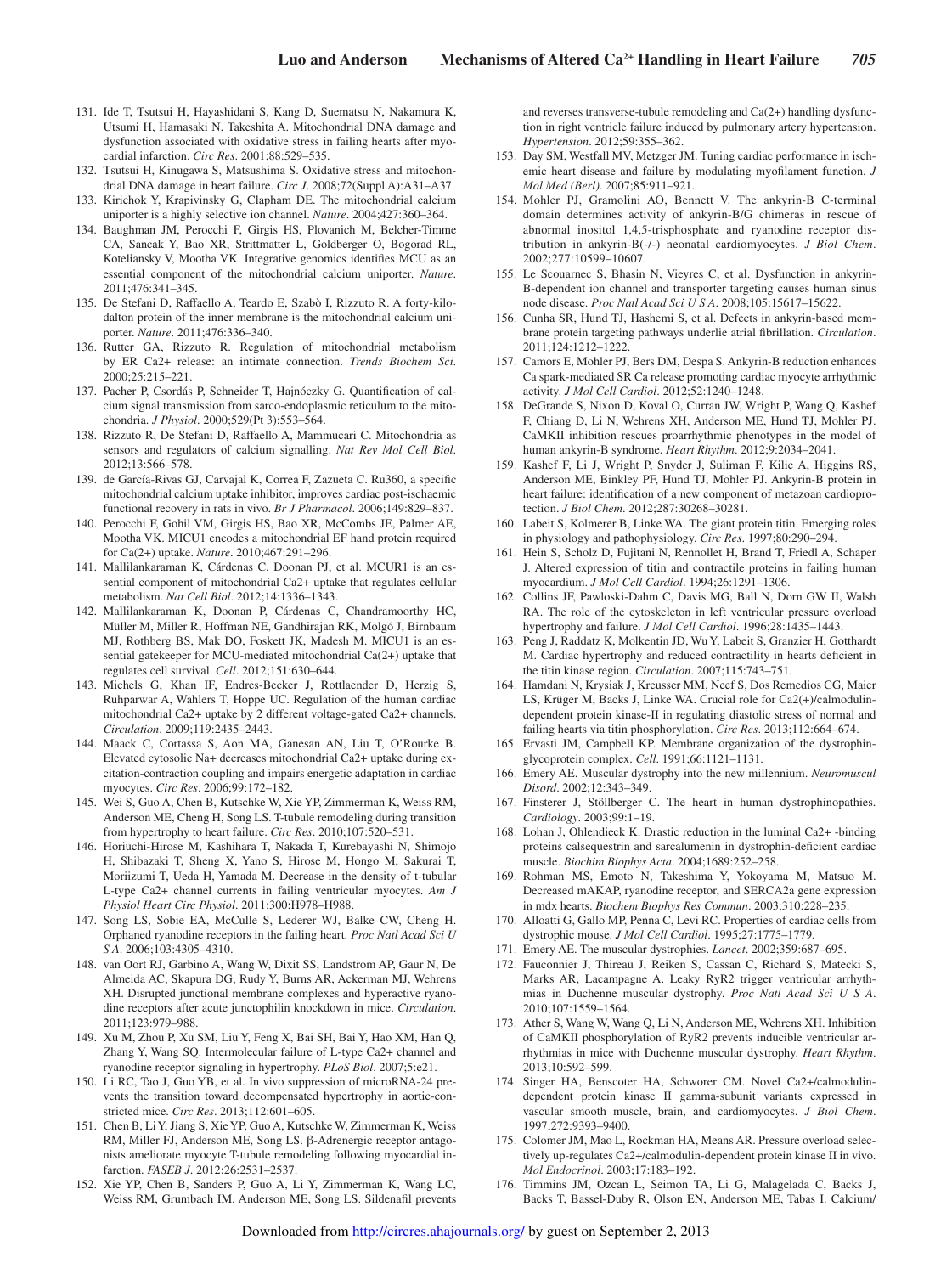calmodulin-dependent protein kinase II links ER stress with Fas and mitochondrial apoptosis pathways. *J Clin Invest*. 2009;119:2925–2941.

- 177. Currie S. Cardiac ryanodine receptor phosphorylation by CaM Kinase II: keeping the balance right. *Front Biosci*. 2009;14:5134–5156.
- 178. Vittone L, Mundina-Weilenmann C, Mattiazzi A. Phospholamban phosphorylation by CaMKII under pathophysiological conditions. *Front Biosci*. 2008;13:5988–6005.
- 179. Chao LH, Stratton MM, Lee IH, Rosenberg OS, Levitz J, Mandell DJ, Kortemme T, Groves JT, Schulman H, Kuriyan J. A mechanism for tunable autoinhibition in the structure of a human Ca2+/calmodulin- dependent kinase II holoenzyme. *Cell*. 2011;146:732–745.
- 180. De Koninck P, Schulman H. Sensitivity of CaM kinase II to the frequency of Ca2+ oscillations. *Science*. 1998;279:227–230.
- 181. Palomeque J, Rueda OV, Sapia L, Valverde CA, Salas M, Petroff MV, Mattiazzi A. Angiotensin II-induced oxidative stress resets the Ca2+ dependence of Ca2+-calmodulin protein kinase II and promotes a death pathway conserved across different species. *Circ Res*. 2009;105:1204–1212.
- 182. He BJ, Joiner ML, Singh MV, et al. Oxidation of CaMKII determines the cardiotoxic effects of aldosterone. *Nat Med*. 2011;17:1610–1618.
- 183. Swaminathan PD, Purohit A, Soni S, et al. Oxidized CaMKII causes cardiac sinus node dysfunction in mice. *J Clin Invest*. 2011;121:3277–3288.
- 184. Luo M, Guan X, Luczak ED, Lang D, Kutschke W, Gao Z, Yang J, Glynn P, Sossalla S, Swaminathan PD, Weiss RM, Yang B, Rokita AG, Maier LS, Efimov IR, Hund TJ, Anderson ME. Diabetes increases mortality after myocardial infarction by oxidizing camkii. *J Clin Invest*. 2013;123:1264–1272.
- 185. Dai DF, Johnson SC, Villarin JJ, Chin MT, Nieves-Cintrón M, Chen T, Marcinek DJ, Dorn GW II, Kang YJ, Prolla TA, Santana LF, Rabinovitch PS. Mitochondrial oxidative stress mediates angiotensin II-induced cardiac hypertrophy and Galphaq overexpression-induced heart failure. *Circ Res*. 2011;108:837–846.
- 186. Rude MK, Duhaney TA, Kuster GM, Judge S, Heo J, Colucci WS, Siwik DA, Sam F. Aldosterone stimulates matrix metalloproteinases and reactive oxygen species in adult rat ventricular cardiomyocytes. *Hypertension*. 2005;46:555–561.
- 187. Anderson ME, Brown JH, Bers DM. CaMKII in myocardial hypertrophy and heart failure. *J Mol Cell Cardiol*. 2011;51:468–473.
- 188. Currie S, Smith GL. Calcium/calmodulin-dependent protein kinase II activity is increased in sarcoplasmic reticulum from coronary artery ligated rabbit hearts. *FEBS Lett*. 1999;459:244–248.
- 189. Hoch B, Meyer R, Hetzer R, Krause EG, Karczewski P. Identification and expression of delta-isoforms of the multifunctional Ca2+/calmodulin-dependent protein kinase in failing and nonfailing human myocardium. *Circ Res*. 1999;84:713–721.
- 190. Zhang T, Maier LS, Dalton ND, Miyamoto S, Ross J Jr, Bers DM, Brown JH. The deltaC isoform of CaMKII is activated in cardiac hypertrophy and induces dilated cardiomyopathy and heart failure. *Circ Res*. 2003;92:912–919.
- 191. Hagemann D, Bohlender J, Hoch B, Krause EG, Karczewski P. Expression of Ca2+/calmodulin-dependent protein kinase II delta-subunit isoforms in rats with hypertensive cardiac hypertrophy. *Mol Cell Biochem*. 2001;220:69–76.
- 192. Yang Y, Zhu WZ, Joiner ML, Zhang R, Oddis CV, Hou Y, Yang J, Price EE, Gleaves L, Eren M, Ni G, Vaughan DE, Xiao RP, Anderson ME. Calmodulin kinase II inhibition protects against myocardial cell apoptosis in vivo. *Am J Physiol Heart Circ Physiol*. 2006;291:H3065–H3075.
- 193. Khoo MS, Li J, Singh MV, et al. Death, cardiac dysfunction, and arrhythmias are increased by calmodulin kinase II in calcineurin cardiomyopathy. *Circulation*. 2006;114:1352–1359.
- 194. Sossalla S, Fluschnik N, Schotola H, Ort KR, Neef S, Schulte T, Wittköpper K, Renner A, Schmitto JD, Gummert J, El-Armouche A, Hasenfuss G, Maier LS. Inhibition of elevated Ca2+/calmodulin-dependent protein kinase II improves contractility in human failing myocardium. *Circ Res*. 2010;107:1150–1161.
- 195. Backs J, Backs T, Neef S, Kreusser MM, Lehmann LH, Patrick DM, Grueter CE, Qi X, Richardson JA, Hill JA, Katus HA, Bassel-Duby R, Maier LS, Olson EN. The delta isoform of CaM kinase II is required for pathological cardiac hypertrophy and remodeling after pressure overload. *Proc Natl Acad Sci U S A*. 2009;106:2342–2347.
- 196. Ling H, Zhang T, Pereira L, Means CK, Cheng H, Gu Y, Dalton ND, Peterson KL, Chen J, Bers D, Brown JH, Heller Brown J. Requirement for Ca2+/calmodulin-dependent kinase II in the transition from pressure overload-induced cardiac hypertrophy to heart failure in mice. *J Clin Invest*. 2009;119:1230–1240.
- 197. Woo AY, Xiao RP. β-Adrenergic receptor subtype signaling in heart: from bench to bedside. *Acta Pharmacol Sin*. 2012;33:335–341.
- 198. Hajjar RJ, Müller FU, Schmitz W, Schnabel P, Böhm M. Molecular aspects of adrenergic signal transduction in cardiac failure. *J Mol Med (Berl)*. 1998;76:747–755.
- 199. Dixon RA, Kobilka BK, Strader DJ, et al. Cloning of the gene and cDNA for mammalian beta-adrenergic receptor and homology with rhodopsin. *Nature*. 1986;321:75–79.
- 200. Bouvier M, Hausdorff WP, De Blasi A, O'Dowd BF, Kobilka BK, Caron MG, Lefkowitz RJ. Removal of phosphorylation sites from the beta 2-adrenergic receptor delays onset of agonist-promoted desensitization. *Nature*. 1988;333:370–373.
- 201. Gudermann T, Nürnberg B, Schultz G. Receptors and G proteins as primary components of transmembrane signal transduction. Part 1. G-protein-coupled receptors: structure and function. *J Mol Med (Berl)*. 1995;73:51–63.
- 202. Böhm M, Lohse MJ. Quantification of beta-adrenoceptors and beta-adrenoceptor kinase on protein and mRNA levels in heart failure. *Eur Heart J*. 1994;15(Suppl D):30–34.
- 203. Ungerer M, Böhm M, Elce JS, Erdmann E, Lohse MJ. Altered expression of beta-adrenergic receptor kinase and beta 1-adrenergic receptors in the failing human heart. *Circulation*. 1993;87:454–463.
- 204. Huang ZM, Gold JI, Koch WJ. G protein-coupled receptor kinases in normal and failing myocardium. *Front Biosci*. 2011;16:3047–3060.
- 205. Curran J, Hinton MJ, Ríos E, Bers DM, Shannon TR. Beta-adrenergic enhancement of sarcoplasmic reticulum calcium leak in cardiac myocytes is mediated by calcium/calmodulin-dependent protein kinase. *Circ Res*. 2007;100:391–398.
- 206. Remondino A, Kwon SH, Communal C, Pimentel DR, Sawyer DB, Singh K, Colucci WS. Beta-adrenergic receptor-stimulated apoptosis in cardiac myocytes is mediated by reactive oxygen species/c-Jun NH2 terminal kinase-dependent activation of the mitochondrial pathway. *Circ Res*. 2003;92:136–138.
- 207. Oliveira PJ, Esteves T, Rolo AP, Palmeira CM, Moreno AJ. Carvedilol inhibits the mitochondrial permeability transition by an antioxidant mechanism. *Cardiovasc Toxicol*. 2004;4:11–20.
- 208. Kametani R, Miura T, Harada N, Shibuya M, Wang R, Tan H, Fukagawa Y, Kawamura S, Matsuzaki M. Carvedilol inhibits mitochondrial oxygen consumption and superoxide production during calcium overload in isolated heart mitochondria. *Circ J*. 2006;70:321–326.
- 209. Wang W, Zhu W, Wang S, Yang D, Crow MT, Xiao RP, Cheng H. Sustained beta1-adrenergic stimulation modulates cardiac contractility by Ca2+/calmodulin kinase signaling pathway. *Circ Res*. 2004;95:798–806.
- 210. Métrich M, Lucas A, Gastineau M, Samuel JL, Heymes C, Morel E, Lezoualc'h F. Epac mediates beta-adrenergic receptor-induced cardiomyocyte hypertrophy. *Circ Res*. 2008;102:959–965.
- 211. Morel E, Marcantoni A, Gastineau M, Birkedal R, Rochais F, Garnier A, Lompré AM, Vandecasteele G, Lezoualc'h F. cAMP-binding protein Epac induces cardiomyocyte hypertrophy. *Circ Res*. 2005;97: 1296–1304.
- 212. Pereira L, Cheng H, Lao DH, Na L, van Oort RJ, Brown JH, Wehrens XH, Chen J, Bers DM. Epac2 mediates cardiac β1-adrenergic-dependent sarcoplasmic reticulum Ca2+ leak and arrhythmia. *Circulation*. 2013;127:913–922.
- 213. Pereira L, Ruiz-Hurtado G, Morel E, Laurent AC, Métrich M, Domínguez-Rodríguez A, Lauton-Santos S, Lucas A, Benitah JP, Bers DM, Lezoualc'h F, Gómez AM. Epac enhances excitationtranscription coupling in cardiac myocytes. *J Mol Cell Cardiol*. 2012;52:283–291.
- 214. Zhang X, Szeto C, Gao E, Tang M, Jin J, Fu Q, Makarewich C, Ai X, Li Y, Tang A, Wang J, Gao H, Wang F, Ge XJ, Kunapuli SP, Zhou L, Zeng C, Xiang KY, Chen X. Cardiotoxic and cardioprotective features of chronic beta-adrenergic signaling. *Circ Res*. 2013;112:498–509
- 215. Mochly-Rosen D, Khaner H, Lopez J. Identification of intracellular receptor proteins for activated protein kinase C. *Proc Natl Acad Sci U S A*. 1991;88:3997–4000.
- 216. Braz JC, Gregory K, Pathak A, et al. PKC-alpha regulates cardiac contractility and propensity toward heart failure. *Nat Med*. 2004;10:248–254.
- 217. Dorn GW II, Force T. Protein kinase cascades in the regulation of cardiac hypertrophy. *J Clin Invest*. 2005;115:527–537.
- 218. Mochly-Rosen D, Wu G, Hahn H, Osinska H, Liron T, Lorenz JN, Yatani A, Robbins J, Dorn GW II. Cardiotrophic effects of protein kinase C epsilon: analysis by in vivo modulation of PKCepsilon translocation. *Circ Res*. 2000;86:1173–1179.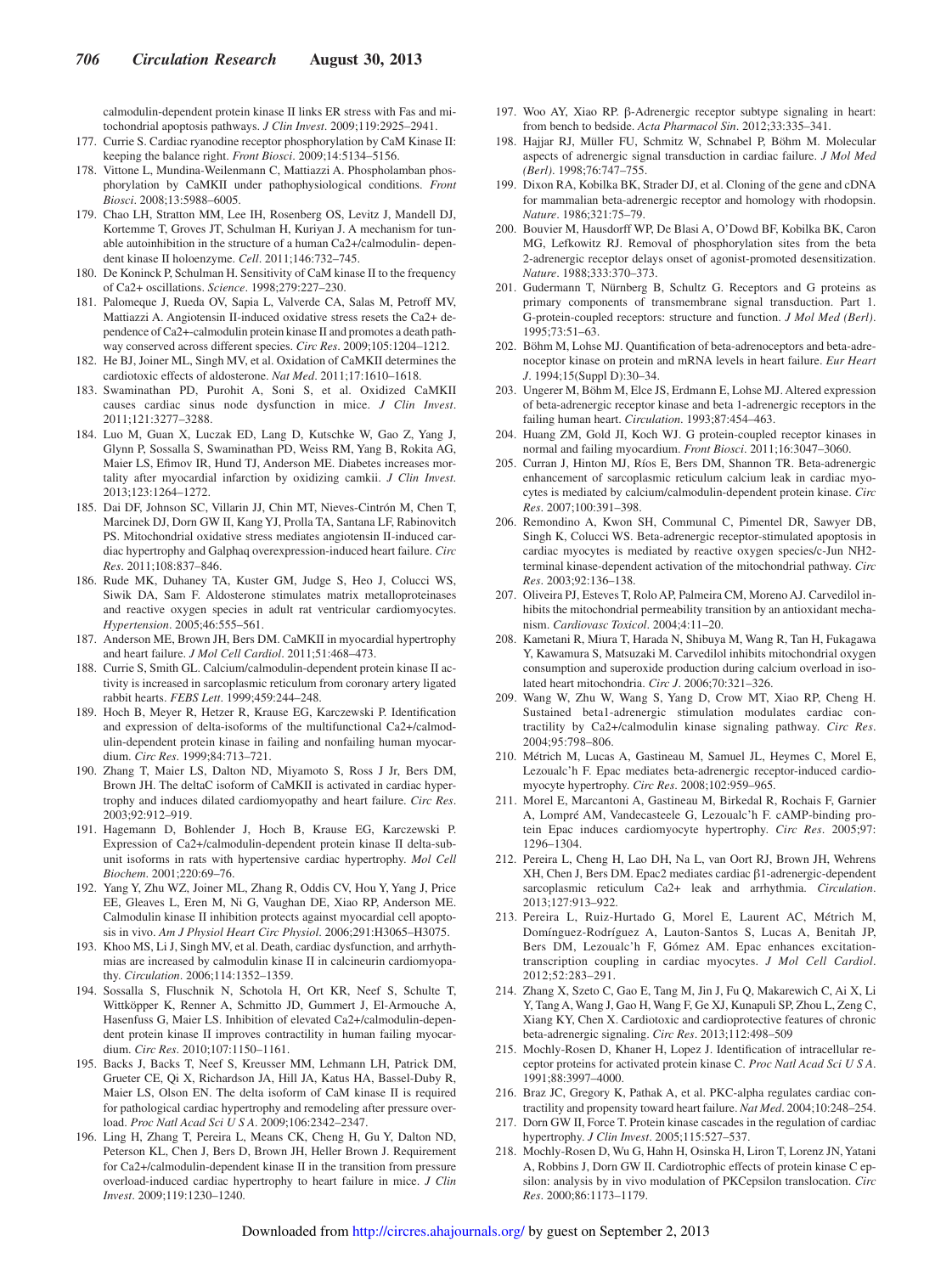- 219. Rustandi RR, Baldisseri DM, Inman KG, Nizner P, Hamilton SM, Landar A, Landar A, Zimmer DB, Weber DJ. Three-dimensional solution structure of the calcium-signaling protein apo-S100A1 as determined by NMR. *Biochemistry*. 2002;41:788–796.
- 220. Heizmann CW, Fritz G, Schäfer BW. S100 proteins: structure, functions and pathology. *Front Biosci*. 2002;7:d1356–d1368.
- 221. Zhukova L, Zhukov I, Bal W, Wyslouch-Cieszynska A. Redox modifications of the C-terminal cysteine residue cause structural changes in S100A1 and S100B proteins. *Biochim Biophys Acta*. 2004;1742:191–201.
- 222. Wright NT, Cannon BR, Zimmer DB, Weber DJ. S100A1: Structure, Function, and Therapeutic Potential. *Curr Chem Biol*. 2009;3:138–145.
- 223. Most P, Bernotat J, Ehlermann P, Pleger ST, Reppel M, Börries M, Niroomand F, Pieske B, Janssen PM, Eschenhagen T, Karczewski P, Smith GL, Koch WJ, Katus HA, Remppis A. S100A1: a regulator of myocardial contractility. *Proc Natl Acad Sci U S A*. 2001;98: 13889–13894.
- 224. Kettlewell S, Most P, Currie S, Koch WJ, Smith GL. S100A1 increases the gain of excitation-contraction coupling in isolated rabbit ventricular cardiomyocytes. *J Mol Cell Cardiol*. 2005;39:900–910.
- 225. Boerries M, Most P, Gledhill JR, Walker JE, Katus HA, Koch WJ, Aebi U, Schoenenberger CA. Ca2+ -dependent interaction of S100A1 with F1-ATPase leads to an increased ATP content in cardiomyocytes. *Mol Cell Biol*. 2007;27:4365–4373.
- 226. Du XJ, Cole TJ, Tenis N, Gao XM, Köntgen F, Kemp BE, Heierhorst J. Impaired cardiac contractility response to hemodynamic stress in S100A1-deficient mice. *Mol Cell Biol*. 2002;22:2821–2829.
- 227. Ackermann GE, Domenighetti AA, Deten A, Bonath I, Marenholz I, Pedrazzini T, Erne P, Heizmann CW. S100A1 deficiency results in prolonged ventricular repolarization in response to sympathetic activation. *Gen Physiol Biophys*. 2008;27:127–142.
- 228. Desjardins JF, Pourdjabbar A, Quan A, Leong-Poi H, Teichert-Kuliszewska K, Verma S, Parker TG. Lack of S100A1 in mice confers a gender-dependent hypertensive phenotype and increased mortality after myocardial infarction. *Am J Physiol Heart Circ Physiol*. 2009;296:H1457–H1465.
- 229. Most P, Seifert H, Gao E, Funakoshi H, Völkers M, Heierhorst J, Remppis A, Pleger ST, DeGeorge BR Jr, Eckhart AD, Feldman AM, Koch WJ. Cardiac S100A1 protein levels determine contractile performance and propensity toward heart failure after myocardial infarction. *Circulation*. 2006;114:1258–1268.
- 230. Remppis A, Greten T, Schäfer BW, Hunziker P, Erne P, Katus HA, Heizmann CW. Altered expression of the Ca(2+)-binding protein S100A1 in human cardiomyopathy. *Biochim Biophys Acta*. 1996;1313:253–257.
- 231. Brinks H, Rohde D, Voelkers M, et al. S100A1 genetically targeted therapy reverses dysfunction of human failing cardiomyocytes. *J Am Coll Cardiol*. 2011;58:966–973.
- 232. Most P, Pleger ST, Völkers M, Heidt B, Boerries M, Weichenhan D, Löffler E, Janssen PM, Eckhart AD, Martini J, Williams ML, Katus HA, Remppis A, Koch WJ. Cardiac adenoviral S100A1 gene delivery rescues failing myocardium. *J Clin Invest*. 2004;114:1550–1563.
- 233. Lim HW, Molkentin JD. Calcineurin and human heart failure. *Nat Med*. 1999;5:246–247.
- 234. Molkentin JD, Lu JR, Antos CL, Markham B, Richardson J, Robbins J, Grant SR, Olson EN. A calcineurin-dependent transcriptional pathway for cardiac hypertrophy. *Cell*. 1998;93:215–228.
- 235. Lim HW, De Windt LJ, Steinberg L, Taigen T, Witt SA, Kimball TR, Molkentin JD. Calcineurin expression, activation, and function in cardiac pressure-overload hypertrophy. *Circulation*. 2000;101:2431–2437.
- 236. Taigen T, De Windt LJ, Lim HW, Molkentin JD. Targeted inhibition of calcineurin prevents agonist-induced cardiomyocyte hypertrophy. *Proc Natl Acad Sci U S A*. 2000;97:1196–1201.
- 237. van Rooij E, Doevendans PA, de Theije CC, Babiker FA, Molkentin JD, de Windt LJ. Requirement of nuclear factor of activated T-cells in calcineurin-mediated cardiomyocyte hypertrophy. *J Biol Chem*. 2002;277:48617–48626.
- 238. Sag CM, Wadsack DP, Khabbazzadeh S, Abesser M, Grefe C, Neumann K, Opiela MK, Backs J, Olson EN, Brown JH, Neef S, Maier SK, Maier LS. Calcium/calmodulin-dependent protein kinase II contributes to cardiac arrhythmogenesis in heart failure. *Circ Heart Fail*. 2009;2:664–675.
- 239. Ritter O, Hack S, Schuh K, Röthlein N, Perrot A, Osterziel KJ, Schulte HD, Neyses L. Calcineurin in human heart hypertrophy. *Circulation*. 2002;105:2265–2269.
- 240. Haq S, Choukroun G, Lim H, Tymitz KM, del Monte F, Gwathmey J, Grazette L, Michael A, Hajjar R, Force T, Molkentin JD. Differential

activation of signal transduction pathways in human hearts with hypertrophy versus advanced heart failure. *Circulation*. 2001;103:670–677.

- 241. Sussman MA, Lim HW, Gude N, Taigen T, Olson EN, Robbins J, Colbert MC, Gualberto A, Wieczorek DF, Molkentin JD. Prevention of cardiac hypertrophy in mice by calcineurin inhibition. *Science*. 1998;281:1690–1693.
- 242. Bueno OF, Wilkins BJ, Tymitz KM, Glascock BJ, Kimball TF, Lorenz JN, Molkentin JD. Impaired cardiac hypertrophic response in Calcineurin Abeta -deficient mice. *Proc Natl Acad Sci U S A*. 2002;99:4586–4591.
- 243. MacDonnell SM, Weisser-Thomas J, Kubo H, Hanscome M, Liu Q, Jaleel N, Berretta R, Chen X, Brown JH, Sabri AK, Molkentin JD, Houser SR. CaMKII negatively regulates calcineurin-NFAT signaling in cardiac myocytes. *Circ Res*. 2009;105:316–325.
- 244. Stevenson WG, Stevenson LW, Middlekauff HR, Saxon LA. Sudden death prevention in patients with advanced ventricular dysfunction. *Circulation*. 1993;88:2953–2961.
- 245. The Cardiac Arrhythmia Suppression Trial (CAST) investigators. Preliminary report: effect of encainide and flecainide on mortality in a randomized trial of arrhythmia suppression after myocardial infarction. *N Engl J Med*. 1989;321:406–412.
- 246. Waldo AL, Camm AJ, deRuyter H, Friedman PL, MacNeil DJ, Pauls JF, Pitt B, Pratt CM, Schwartz PJ, Veltri EP. Effect of d-sotalol on mortality in patients with left ventricular dysfunction after recent and remote myocardial infarction. The SWORD Investigators. Survival With Oral d-Sotalol. *Lancet*. 1996;348:7–12.
- 247. Effect of metoprolol cr/xl in chronic heart failure: Metoprolol cr/xl Randomised Intervention Trial in Congestive Heart Failure (MERIT-HF). *Lancet*. 1999;353:2001–2007.
- 248. Pfeffer MA, Braunwald E, Moyé LA, Basta L, Brown EJ Jr, Cuddy TE, Davis BR, Geltman EM, Goldman S, Flaker GC. Effect of captopril on mortality and morbidity in patients with left ventricular dysfunction after myocardial infarction. Results of the survival and ventricular enlargement trial. The SAVE Investigators. *N Engl J Med*. 1992;327: 669–677.
- 249. Pitt B, Remme W, Zannad F, Neaton J, Martinez F, Roniker B, Bittman R, Hurley S, Kleiman J, Gatlin M; Eplerenone Post-Acute Myocardial Infarction Heart Failure Efficacy and Survival Study Investigators. Eplerenone, a selective aldosterone blocker, in patients with left ventricular dysfunction after myocardial infarction. *N Engl J Med*. 2003;348:1309–1321.
- 250. Wagner S, Dybkova N, Rasenack EC, Jacobshagen C, Fabritz L, Kirchhof P, Maier SK, Zhang T, Hasenfuss G, Brown JH, Bers DM, Maier LS. Ca2+/calmodulin-dependent protein kinase II regulates cardiac Na+ channels. *J Clin Invest*. 2006;116:3127–3138.
- 251. Erickson JR, He BJ, Grumbach IM, Anderson ME. CaMKII in the cardiovascular system: sensing redox states. *Physiol Rev*. 2011;91:889–915.
- 252. Nuss HB, Marbán E, Johns DC. Overexpression of a human potassium channel suppresses cardiac hyperexcitability in rabbit ventricular myocytes. *J Clin Invest*. 1999;103:889–896.
- 253. Rozanski GJ. Physiological remodelling of potassium channels in the heart. *Cardiovasc Res*. 2012;93:218–219.
- 254. Sergeant GP, Ohya S, Reihill JA, Perrino BA, Amberg GC, Imaizumi Y, Horowitz B, Sanders KM, Koh SD. Regulation of Kv4.3 currents by Ca2+/calmodulin-dependent protein kinase II. *Am J Physiol Cell Physiol*. 2005;288:C304–C313.
- 255. Kane GC, Liu XK, Yamada S, Olson TM, Terzic A. Cardiac KATP channels in health and disease. *J Mol Cell Cardiol*. 2005;38:937–943.
- 256. Kline CF, Kurata HT, Hund TJ, Cunha SR, Koval OM, Wright PJ, Christensen M, Anderson ME, Nichols CG, Mohler PJ. Dual role of K ATP channel C-terminal motif in membrane targeting and metabolic regulation. *Proc Natl Acad Sci U S A*. 2009;106:16669–16674.
- 257. Sierra A, Zhu Z, Sapay N, Sharotri V, Kline CF, Luczak ED, Subbotina E, Sivaprasadarao A, Snyder PM, Mohler PJ, Anderson ME, Vivaudou M, Zingman LV, Hodgson-Zingman DM. Regulation of cardiac ATPsensitive potassium channel surface expression by calcium/calmodulindependent protein kinase II. *J Biol Chem*. 2013;288:1568–1581.
- 258. Li J, Marionneau C, Zhang R, Shah V, Hell JW, Nerbonne JM, Anderson ME. Calmodulin kinase II inhibition shortens action potential duration by upregulation of K+ currents. *Circ Res*. 2006;99:1092–1099.
- 259. Grueter CE, Abiria SA, Dzhura I, Wu Y, Ham AJ, Mohler PJ, Anderson ME, Colbran RJ. L-type Ca2+ channel facilitation mediated by phosphorylation of the beta subunit by CaMKII. *Mol Cell*. 2006;23:641–650.